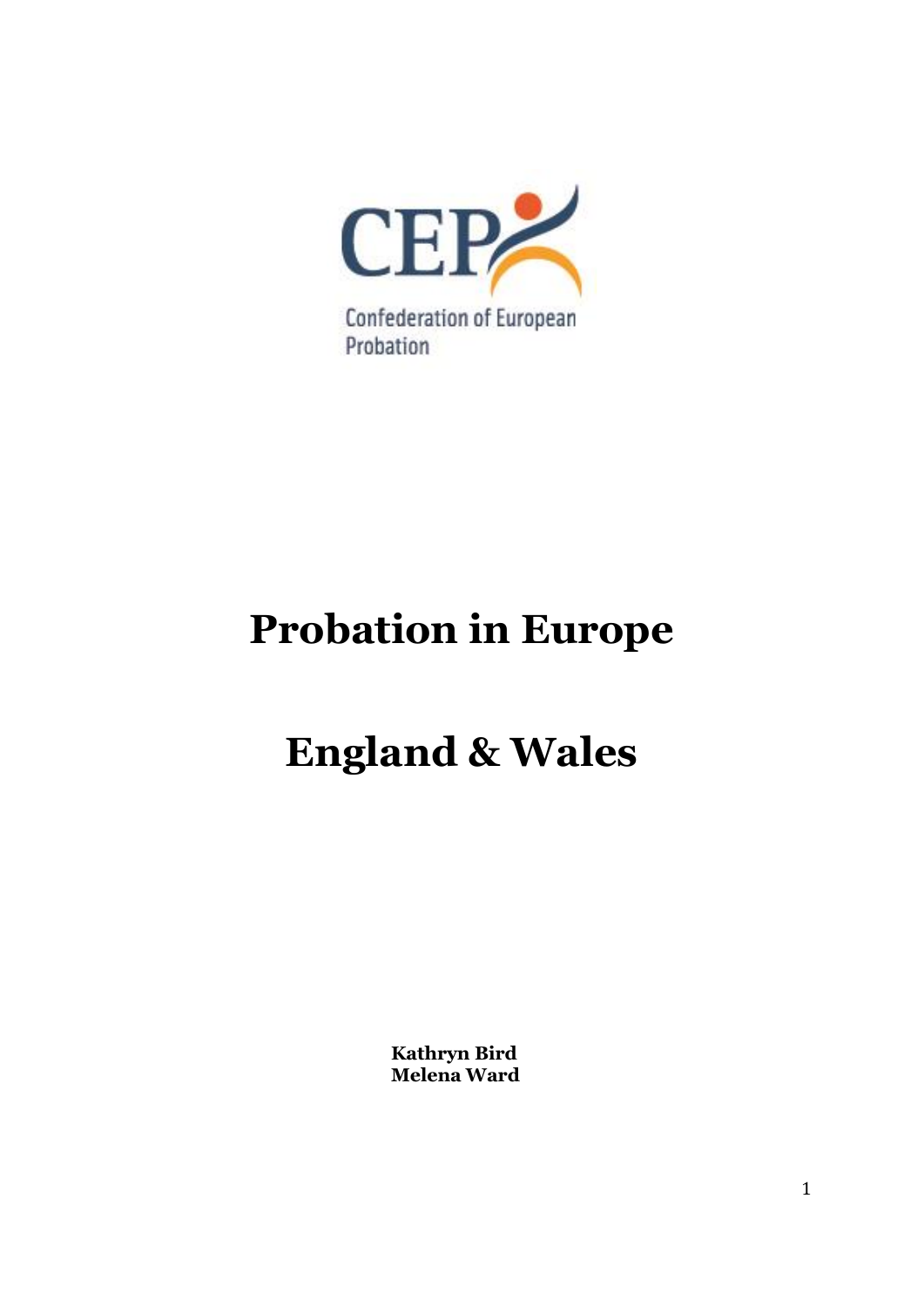## **Ms. Kathryn Bird**

Service Design Manager Her Majesty Prison and Probation Service (HMPPS) 102 Petty France, London, SW1H 9AJ United Kingdom

## **Ms. Melena Ward**

Service Design Lead Her Majesty Prison and Probation Service (HMPPS) 102 Petty France, London, SW1H 9AJ United Kingdom

July 2021

ISBN/EAN: 978-90-820804-0-7

This publication was funded by the Ministry of Justice and Safety of the Netherlands and the Dutch foundation *Stichting Nationale Reclasseringsactie*

Edited by: Anton van Kalmthout Ioan Durnescu

Published by:

CEP, Confederation of European Probation P.O. Box 8215 3503 RE UTRECHT The Netherlands

[www.cep-probation.org](http://www.cep-probation.org/)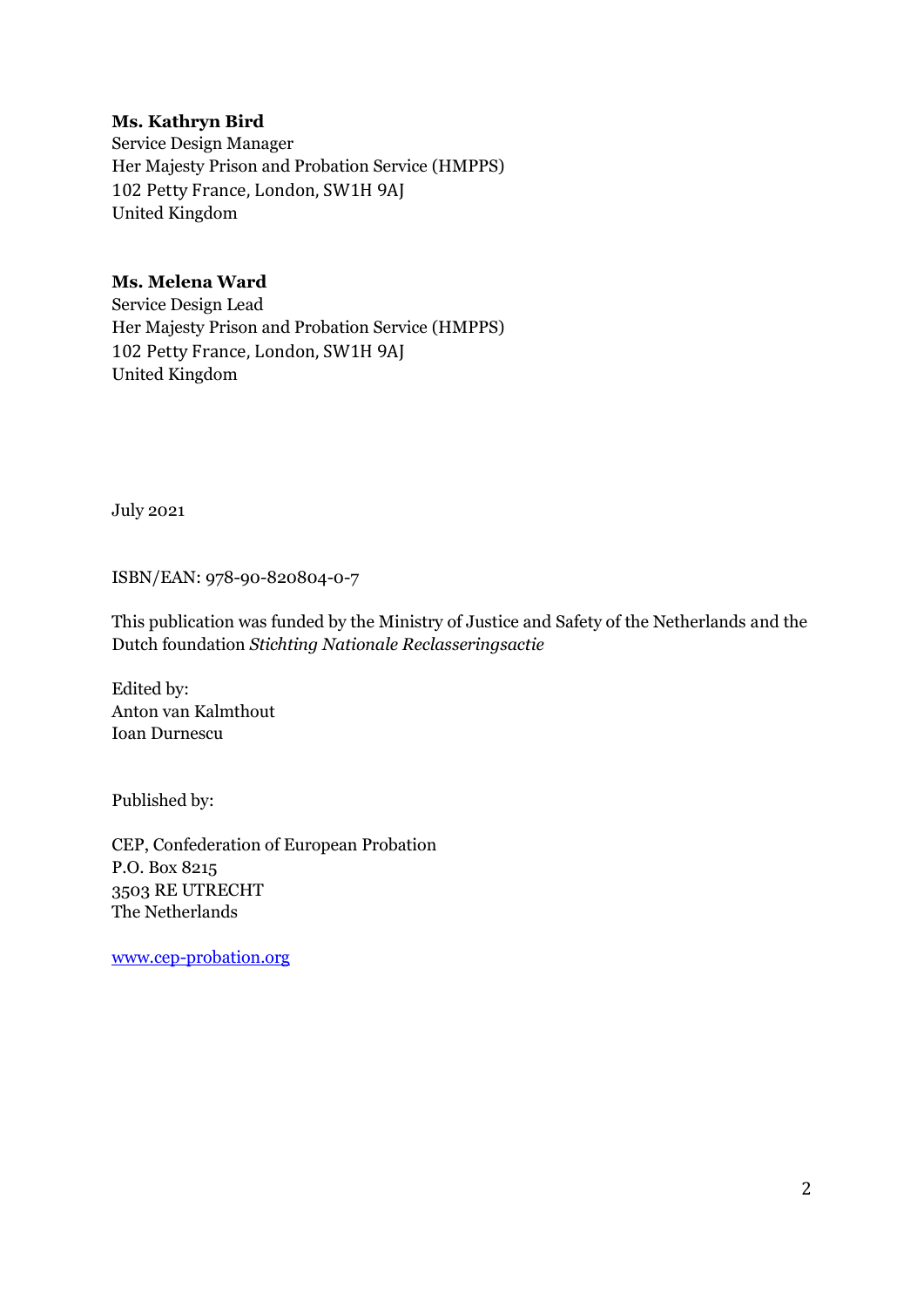## **Table of contents**

| 1. Introduction                                                         | $\overline{4}$ |
|-------------------------------------------------------------------------|----------------|
| 2. Historical Development of the Probation System                       | 6              |
| 3. Legislative Basis of the Probation System                            | 9              |
| 4. The Organization of Probation Services                               | 15             |
| 5. Different Stages of the Criminal Justice Process                     | 21             |
| 6. Probation Methodology                                                | 34             |
| 7. Finances, Accounting, Registration Systems and Evaluation Procedures | 39             |
| 8. Societal Support and Clients' Views                                  | 41             |
| 9. Probation Clients Rights                                             | 43             |
| 10. Developments to be expected                                         | 45             |
| 11. Important Publications                                              | 47             |
| 12. Main Addresses                                                      | 50             |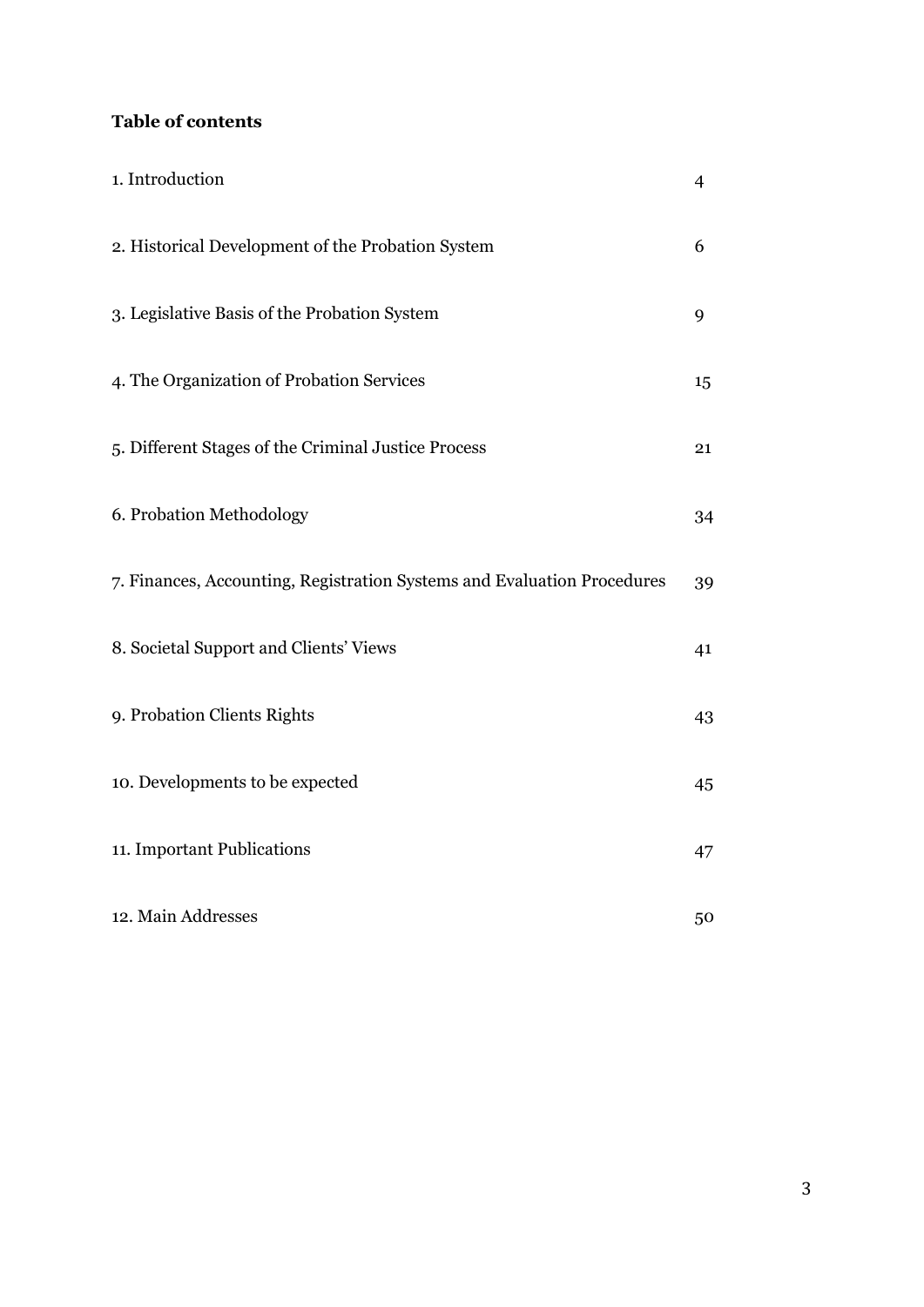## **1. Introduction**

## **1.1 Probation organisation**

Probation services in England and Wales are delivered through the Probation Service, which is responsible for protecting the public and reducing reoffending, both by delivering and enforcing the punishments and orders of the court and by supporting rehabilitation through empowering people on probation to reform their lives. The Probation Service is a statutory criminal justice agency and is part of Her Majesty's Prisons and Probation Service (HMPPS) working together to supervise adult individuals at all levels of risk. People under the age of 18 who are serving sentences in the community are supervised by Youth Offending Teams, which are coordinated by local government authorities and overseen by the Youth Justice Board (a non-departmental public body). The Probation Service's operations are divided into twelve Probation Regions (eleven in England and one in Wales), each of which is overseen by a Regional Probation Director (RPD) who works closely with other local and national partners to deliver effective supervision and can commission rehabilitative services from external voluntary and private sector providers.

## **1.2 Probation activities in a nutshell**

There are various ways in which probation in England and Wales has been structured over the years. The Probation Service in its current form was created in 2021 to undertake the following activities:

**Advice to Court** – this includes preparing reports for the Court to assist in sentencing decisions, and liaising with sentencers to ensure they understand the full range of sentencing options at their disposal (including non-custodial sentences).

**Sentence Management** – formerly known as "Offender Management", this includes ensuring the effective delivery of the sentence by carrying out assessment, risk management, sentence planning, enforcement, and rehabilitation (more information on sentence management is provided in section 6). This can be both in custodial and community settings.

**Resettlement** – this includes preparing individuals for release from custody by ensuring that the right services, practical support and approaches to monitoring are in place in advance of release (more information on resettlement is provided is section 5). The support includes preparing for the transition from the structured prison environment to the community continuing post release support to establish community ties.

**Interventions** – this includes the delivery of Accredited Programmes, Structured Interventions or approved change work (other work to help people change their lives), and Unpaid Work (more details on these interventions are provided in section 6).

**Victims' Services** – this includes liaising with victims of crime (more details on victims'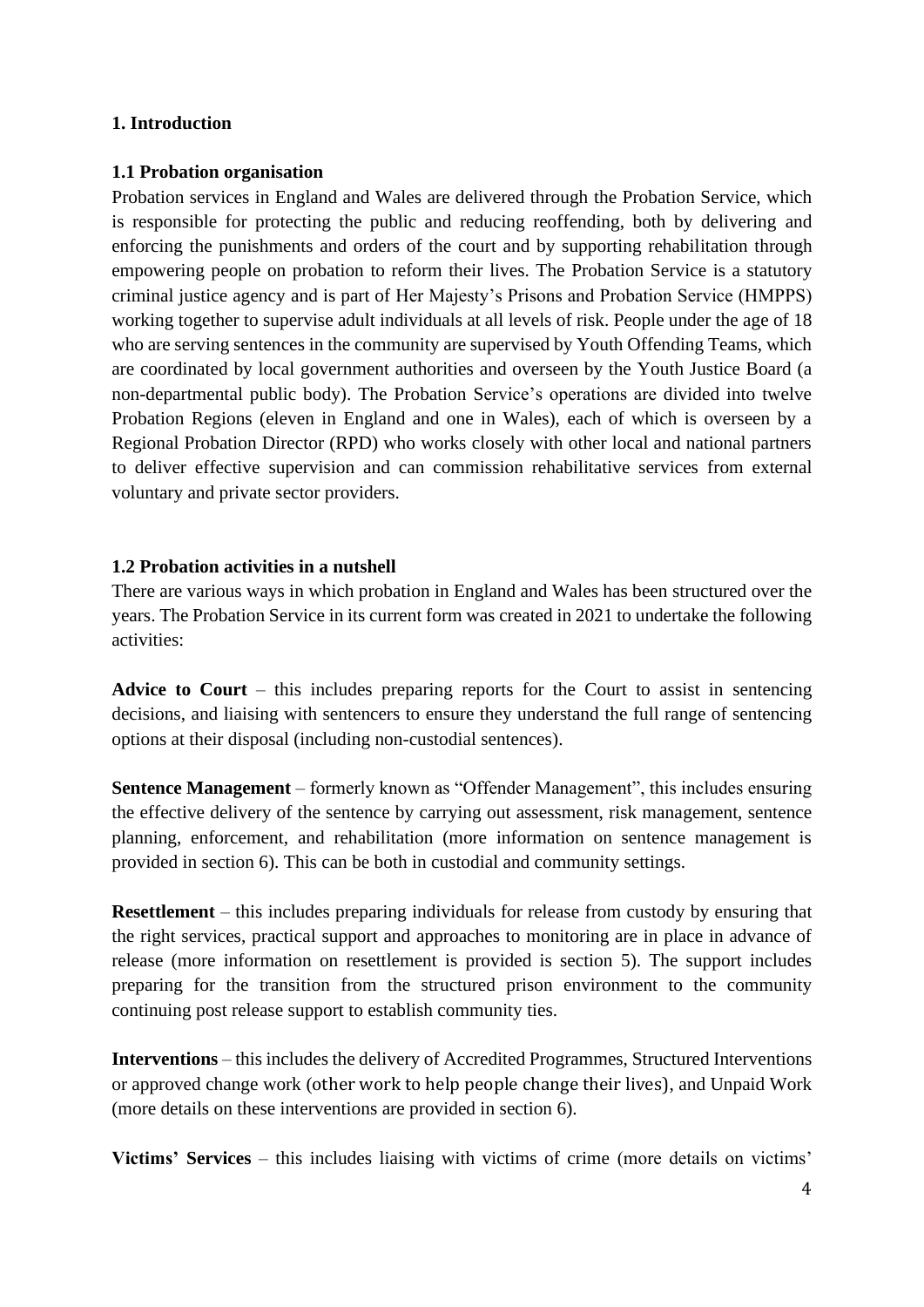services are provided in section 3.4).

Other rehabilitative services – including accommodation, education, training and employment, and cognitive and behavioural change<sup>1</sup> – can be delivered by external providers who qualify via open competition, as can services aimed at specific cohorts, such as women and young adults.

Electronic monitoring is a core feature of the Probation Service, providing a valuable risk management tool to support and monitor compliance with other conditions and/or to review someone's whereabouts. Electronic monitoring can be tailored to the person's individual risk and needs to monitor compliance to set curfew periods, exclusion zones, attendance at appointments and/or review someone's trail (providing useful trail data beyond compliance with specific conditions). Sobriety tags are also utilised to monitor compliance with any alcohol abstinence monitoring requirement of a community/suspended sentence order.

Polygraph examination is used to strengthen the effective management of licences with specific cohorts who pose the highest risk of further offending and harm. It is used as an additional tool to test compliance with licence conditions and inform Probation Practitioner decision-making in relation to risk management.

In line with EPR Rule 27, some activities undertaken by the Probation Service focus specifically on the management of those individuals who pose the highest risk of harm to the public. For example, the National Security Division provides an enhanced level of management and intervention for the most high-risk, complex and high-profile offenders in the community, including those convicted of terrorist offences.

#### **1.3 General remarks about the implementation of Probation Rules**

Rob Canton's 2019 assessment of the influence of the European Probation Rules (EPR) on probation services in England and Wales argues that they could be better known and used to form the basis of ethical probation practice. <sup>2</sup> Many of the key rules are reflected in recent probation reforms to introduce the unified Probation Service in 2021. For example, Canton emphasises the importance of Rule 10 on adequate resourcing for probation agencies<sup>3</sup>. Current ambitions to foster a well-resourced and highly capable Probation Service are set out in the Probation Workforce Strategy and reflected in the Target Operating Model for the 2021 reforms4. Moreover, Canton also emphasises Rule 16, which calls for competent authorities to

<sup>&</sup>lt;sup>1</sup> Cognitive and behavioural change is also delivered via structured interventions and one to one sessions.

<sup>2</sup> Canton, R. (2019), *European Probation Rules*, HM Inspectorate of Probation Academic Insights 2019/02, HM Inspectorate of Probation, p.4.

<sup>3</sup> ibid, pp.6-7.

<sup>4</sup> See Her Majesty's Prison and Probation Service (2021), *Target Operating Model for Probation Services in England and Wales*, p.152-54, available at

[https://assets.publishing.service.gov.uk/government/uploads/system/uploads/attachment\\_data/file/959745/HMP](https://assets.publishing.service.gov.uk/government/uploads/system/uploads/attachment_data/file/959745/HMPPS_-_The_Target_Operating_Model_for_the_Future_of_Probation_Services_in_England___Wales_-__English__-_09-02-2021.pdf) PS - The Target Operating Model for the Future of Probation Services in England Wales

[\\_\\_English\\_\\_-\\_09-02-2021.pdf](https://assets.publishing.service.gov.uk/government/uploads/system/uploads/attachment_data/file/959745/HMPPS_-_The_Target_Operating_Model_for_the_Future_of_Probation_Services_in_England___Wales_-__English__-_09-02-2021.pdf) and Her Majesty's Prison and Probation Service (2020), *Probation Workforce Strategy*, available at

[https://assets.publishing.service.gov.uk/government/uploads/system/uploads/attachment\\_data/file/905417/probat](https://assets.publishing.service.gov.uk/government/uploads/system/uploads/attachment_data/file/905417/probation-workforce-strategy-report.pdf) [ion-workforce-strategy-report.pdf](https://assets.publishing.service.gov.uk/government/uploads/system/uploads/attachment_data/file/905417/probation-workforce-strategy-report.pdf)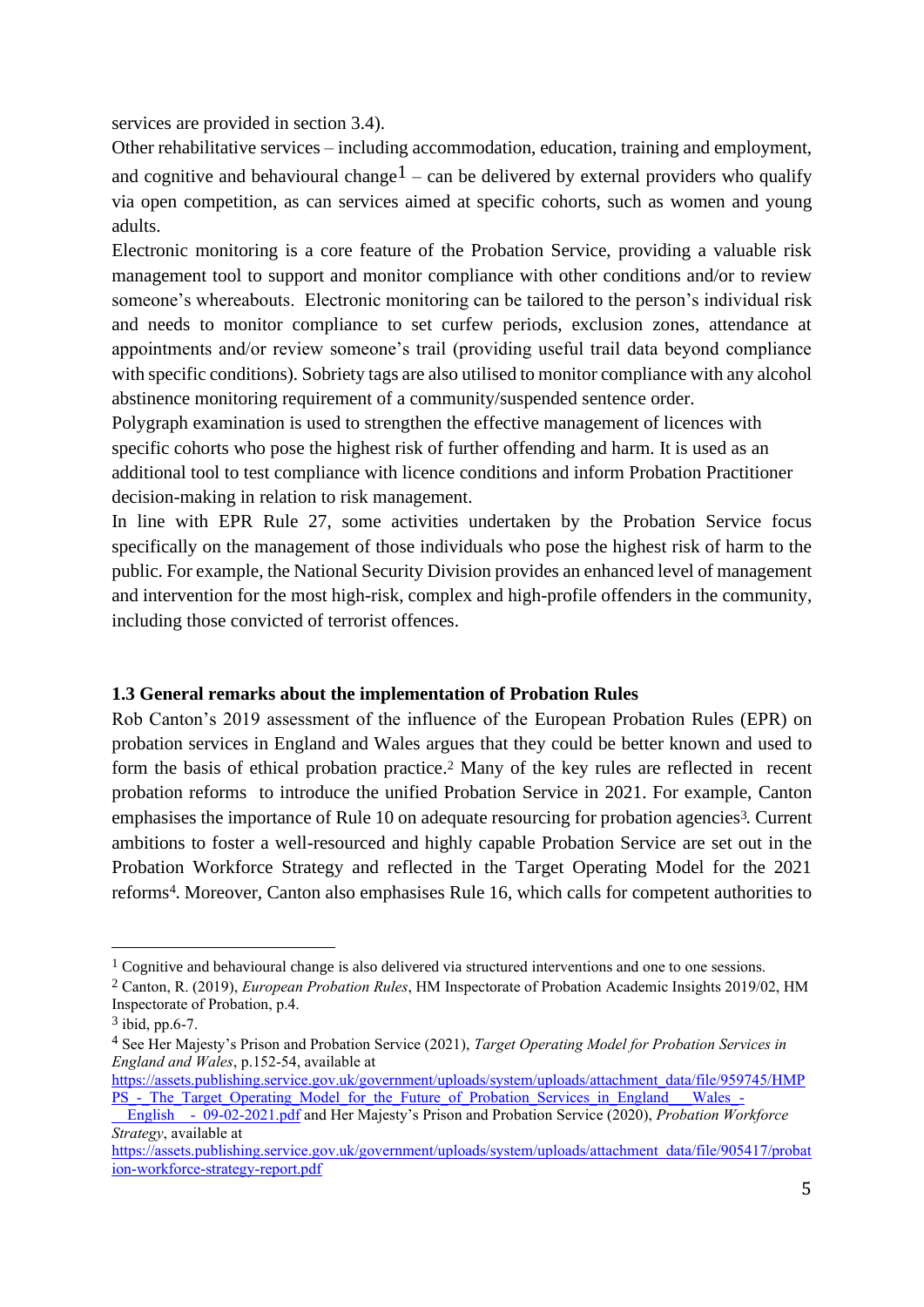encourage the use of research to guide probation policies and practices<sup>5</sup>. This approach is embedded in the latest service reforms via the HMPPS Business Strategy principle of fostering "an open, learning culture", which is evident in the 2021 Target Operating Model's focus on developing new digital tools to enable improved decision-making and data-driven policymaking6. It is also worth noting that the EPR is embedded in the inspection standards and broader practices of Her Majesty's Inspectorate of Probation (HMI Probation), and in the Probation Institute's Code of Ethics – this latter point is particularly significant because many probation practitioners are members of the Probation Institute.

#### **2. Historical Development of the Probation System**

#### **2.1 History from the origins to 2011**

The Probation Service in England and Wales has its origins in voluntary work in the late nineteenth century. Concerns about the number of offences linked to drunkenness led the Church of England Temperance Society to establish a fund to appoint police court (now known as magistrates' courts) missionaries to give the court the option of placing offenders under their supervision rather than punishing them. The first missionary was appointed in 1876, and by 1906 there were 124 missionaries. The 1907 Probation of Offenders Act transformed this voluntary service into a statutory responsibility for the government to fund, by enabling the court to release offenders from 'punishment' onto a probation order. The court was encouraged to appoint probation officers who had the stated duty to 'advise, assist and befriend' those under their supervision. Full-time officers were appointed following the Criminal Justice Act in 1925, and formal training was later developed. By 1957, there were approximately 30,000 people under probation supervision, with a statutory probation committee (including local magistrates) in each area and a local service led by a Principal Probation Officer.

Over the course of the twentieth century, the importance of the Probation Service's work in supervising individuals in the community grew. For example, the 1967 Criminal Justice Act established the Parole Board, whose purpose was to advise the Home Secretary on the release of offenders on licence under the supervision of the Probation Service. Moreover, the 1972 Criminal Justice Act introduced Community Service Orders, a non-custodial sentence option that has remained an important and visible part of probation work – more recently known as an 'unpaid work requirement' or community payback. Additionally, although the Probation Service became professionalised during the twentieth century, it has continued to work closely with voluntary organisations in the community; indeed, by the 1990s probation areas were required to spend 7% of their budgets on work with voluntary organisations (including developing schemes focusing on accommodation, employment, substance misuse and education).

<sup>5</sup> Canton, p.7.

<sup>6</sup> *Target Operating Model for Probation Services in England and Wales*, p.160-62.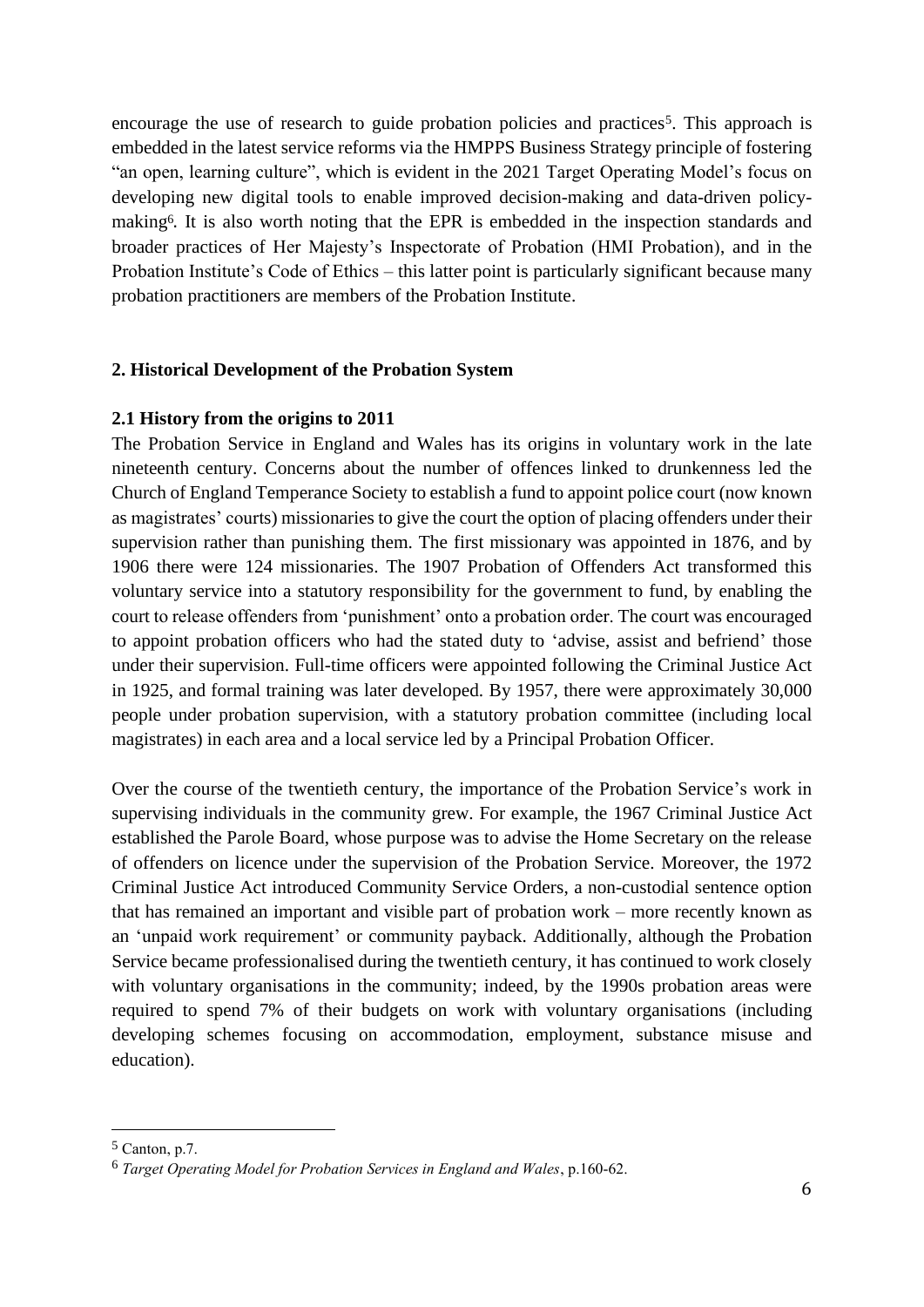Simultaneously, the role of probation practitioners developed during the twentieth century from the original duty to 'advise, assist and befriend' into a core set of duties focusing on public protection, reducing reoffending, facilitating and enforcing proper punishment, ensuring awareness of the effect of crime on victims and the public, and rehabilitation. This led to a greater focus on risk management and to the development of specific strategies for managing risk in the community, particularly through working with other criminal justice agencies and community partners. For example, the Criminal Justice and Court Services Act 2000 created (before being consolidated by the Criminal Justice Act 2003) the Multi Agency Public Protection Arrangements (MAPPA), through which the Probation Service takes a lead role in providing coordinated supervision in the community for individuals who have committed specified sexual or violent offences and may pose a high risk of harm to the public. Probation services also engage in public protection and crime prevention in cooperation with other agencies in the community via Integrated Offender Management (IOM), which focuses on managing the crime and reoffending threats presented by prolific offenders (who may not meet the risk threshold for MAPPA provision). For more details on MAPPA, IOM, and the Probation Service's role in public protection and crime prevention, see section 3.3.

The development of the Probation Service over the course of the twentieth century also saw an increased focus on probation's role in tackling the underlying causes of crime. For example, the Crime and Disorder Act 1998 introduced Crime and Disorder Reduction Partnerships (known as Community Safety Partnerships from 2010), which required probation committees to work with other local agencies – including the police, local authorities, and voluntary sector partners – to address the 'social dimensions of crime prevention' such as drug and alcohol misuse, and employment and housing. Additionally, the Criminal Justice Act 2003 saw the introduction of a new sentencing option of a single Community Order with twelve potential requirements, including those specifically seeking to address the health challenges faced by sentenced individuals, such as drug, alcohol, and mental health treatment requirements.

An additional notable feature of the development of probation services in the twentieth and early twenty-first centuries is the shift towards increasing the amount of private sector probation provision. In 1999 Home Detention Curfew (HDC) was introduced which enabled appropriately risk-assessed prisoners to be released early on a curfew, monitored electronically by private sector suppliers. The Offender Management Act 2007 transferred the responsibility for ensuring sufficient probation provision from local probation boards to the Secretary of State for Justice, who was then empowered to contract with voluntary and private organisations to provide some probation services. The 2007 Act also created the framework that provided for the establishment (and dissolution) of Probation Trusts. Trusts were executive non-Departmental public bodies, overseen by boards appointed by the Secretary of State, and contracted with the Ministry of Justice to provide probation services. By 2010, all 42 areas of the former National Probation Service (NPS) for England and Wales had been replaced by 35 Probation Trusts (34 in England and 1 in Wales).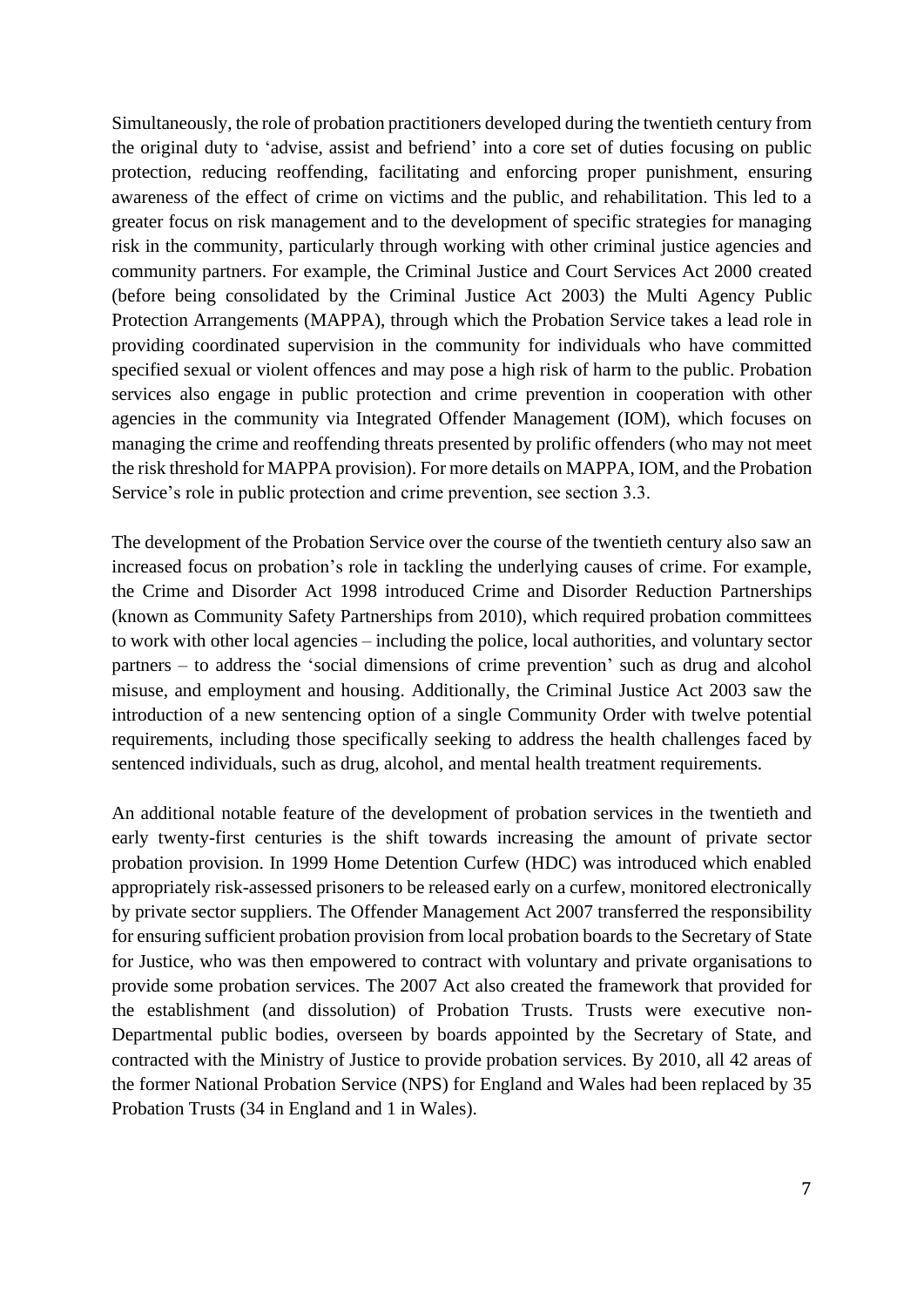#### **2.2 Recent history from 2011 to 2020**

Between 2011 and 2020, probation services have undergone two major reforms. The first was the 2013-2015 Transforming Rehabilitation programme, which restructured the 35 existing Probation Trusts into a new National Probation Service responsible for providing advice to the court (and judicial bodies, such as the Parole Board) and supervising those offenders who presented a higher risk of serious harm (or who were MAPPA nominals or classed as a public interest case), and 21 Community Rehabilitation Companies (CRCs) responsible for supervising medium and low risk offenders. CRCs were initially in public ownership but were transferred to mainly private ownership in 2015, with voluntary sector involvement mainly through supply chains. The rationale for these reforms was to open the market to a diverse range of rehabilitation providers and incentivise them to innovate through payment by results for their performance in reducing reoffending rates; also to extend probation supervision to around 45,000 offenders serving short sentences, with a view to reducing reoffending rates (which were particularly high for this cohort). The reforms also involved the introduction of 'Through the Gate' services to improve resettlement services, including the establishment of 89 Resettlement Prisons to better align prisons with community provision and therefore to enable continuous support on release from custody into the community.

The Transforming Rehabilitation programme delivered some of its key aims – particularly by bringing more offenders serving short sentences into probation supervision on release into the community, and by enabling innovative approaches to the delivery of key probation services (such as unpaid work) in CRCs. Overall, however, the programme did not achieve its aim of significantly reducing reoffending, or of enabling more significant involvement from the voluntary sector. Moreover, the payment by results mechanism proved vulnerable to unforeseeable changes in case volume, case mix, and reoffending performance, which left CRCs without the necessary funding to invest in innovative approaches. In 2018, the government opened a public consultation on the future of probation services, and in 2019 published its consultation response outlining its intentions for reform. These were described in further detail in a [Target Operating Model for probation services in England and Wales.](https://assets.publishing.service.gov.uk/government/uploads/system/uploads/attachment_data/file/975649/HMPPS_-_The_Target_Operating_Model_for_the_Future_of_Probation_Services_in_England___Wales_-__English__-_23-03-2021__accessible_pdf_.pdf)

The new model, launched in June 2021, created a unified Probation Service integrating former NPS and CRC staff to supervise adult offenders of all risk levels. The delivery of interventions (including Accredited Programmes, Structured Interventions and Unpaid Work) was brought back into the public sector, whilst external organisations were given the opportunity to become providers of commissioned rehabilitative services via a procurement exercise run by HMPPS. Hence, in line with previous reforms, the new model emphasises the importance of probation services working in partnership with other local and national organisations. Additionally, under the new model the role of probation practitioners is underpinned by the duty to 'assess, protect, and change' This signals the probation service's renewed focus on building relationships with people on probation to enable desistance from offending, alongside assessing and managing the risks and offending-related needs of people on probation and the duty of public protection.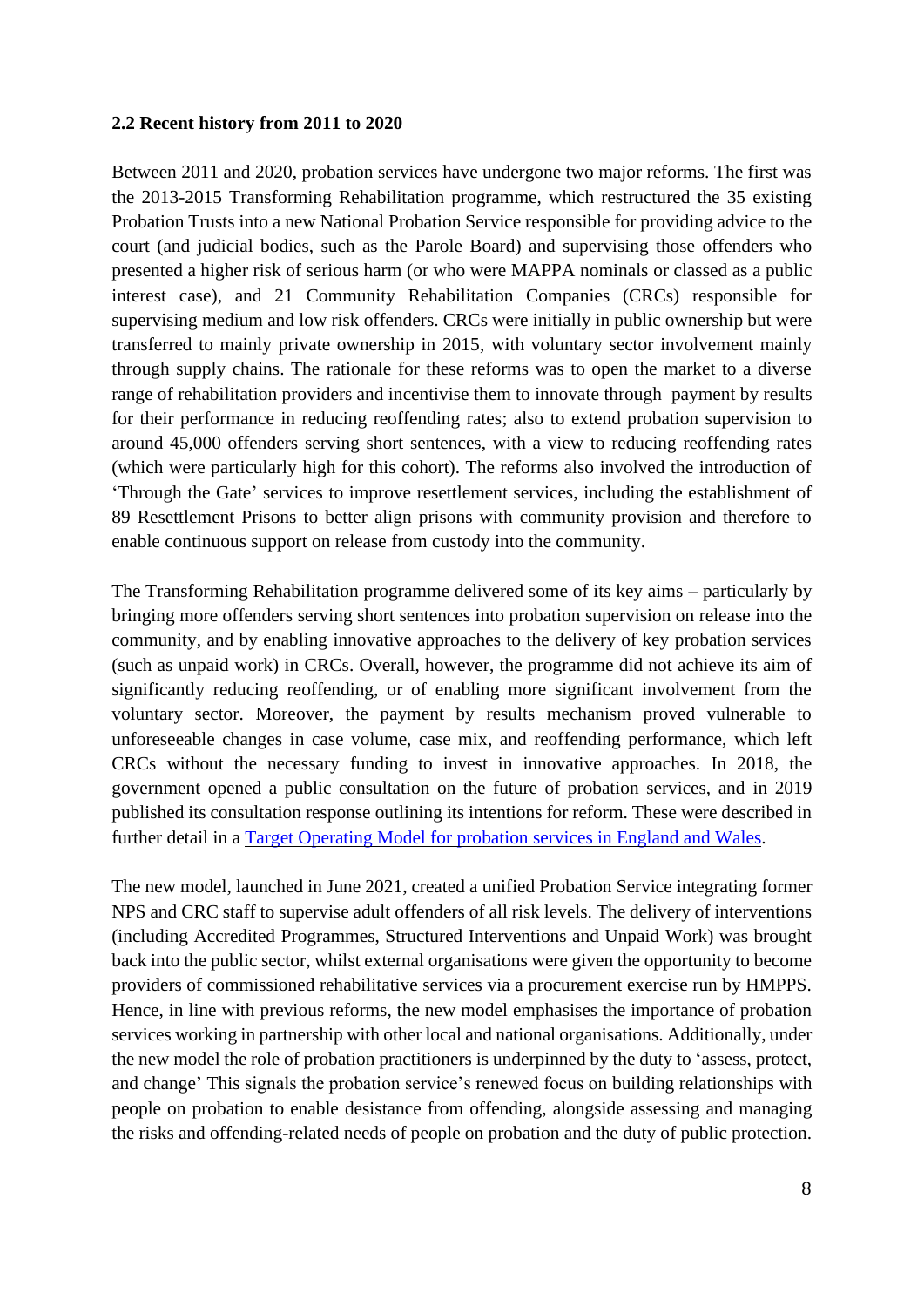## **3. Legislative Basis of the Probation System**

## **3.1 Legislative Basis**

Probation services in England and Wales are grounded in national law and thus align with the EPR Rule 8. Beginning with the Probation of Offenders Act 1907, a number of Acts of Parliament have been used to make changes to probation practices, responsibilities and organisation, and to the sentencing powers of the court that probation services are required to put into effect. These Acts have often been supplemented by secondary legislation enabling the Lord Chancellor and Secretary of State for Justice (previously the Home Secretary until 2007) to make rules to specify the duties of probation in greater detail. Because this secondary legislation is numerous and wide-ranging, the table below focuses only on primary legislation and provides a brief summary of its impact on probation services.

| Year | Legislation                             | <b>Key Impacts on Probation Services</b>                                                                                                                                                                                                                                                                                                                                                                                                       |
|------|-----------------------------------------|------------------------------------------------------------------------------------------------------------------------------------------------------------------------------------------------------------------------------------------------------------------------------------------------------------------------------------------------------------------------------------------------------------------------------------------------|
| 1907 | Probation of<br><b>Offenders</b><br>Act | Enabled the court to release offenders on probation, introduced the<br>probation order, and encouraged the court to appoint probation<br>officers with the stated duty to "advise, assist and befriend" those<br>under their supervision.                                                                                                                                                                                                      |
| 1908 | Prevention of<br>Crime Act              | Established the borstal system, a semi-indeterminate custodial<br>sentence for young offenders followed by supervision in the<br>community (probation officers eventually became responsible for<br>delivering this supervision).                                                                                                                                                                                                              |
| 1925 | Criminal<br>Justice Act                 | Required the appointment of full-time probation officers throughout<br>England and Wales.                                                                                                                                                                                                                                                                                                                                                      |
| 1967 | Criminal<br><b>Justice Act</b>          | Established the Parole Board to advise the Home Secretary on the<br>release of offenders on licence under the supervision of the<br>Probation Service.                                                                                                                                                                                                                                                                                         |
| 1972 | Criminal<br><b>Justice Act</b>          | Introduced Community Service Orders as a sentencing option.<br>Those sentenced to a Community Service Order were required to<br>perform unpaid work under supervision for a specified number of<br>hours.                                                                                                                                                                                                                                      |
| 1991 | Criminal<br><b>Justice Act</b>          | Enabled the 1992 introduction of National Standards for the<br>Supervision of Offenders in the Community, establishing minimum<br>of probation<br>work, including<br>for key areas<br>standards<br>commencement, supervision plan, frequency of contact, and the<br>enforcement of community sentences.<br>Introduced automatic release on licence after half of sentence for<br>prisoners sentenced to between one and four years in custody. |
| 1998 | Crime and<br>Disorder Act               | Created the national Youth Justice Board to oversee the youth justice<br>system, and established local Youth Offending Teams (YOTs) to<br>work with young offenders.<br>Established Crime and Disorder Reduction Partnerships in each<br>local government area to ensure an effective multi-agency effort<br>(including probation and the police) to reduce crime by addressing                                                                |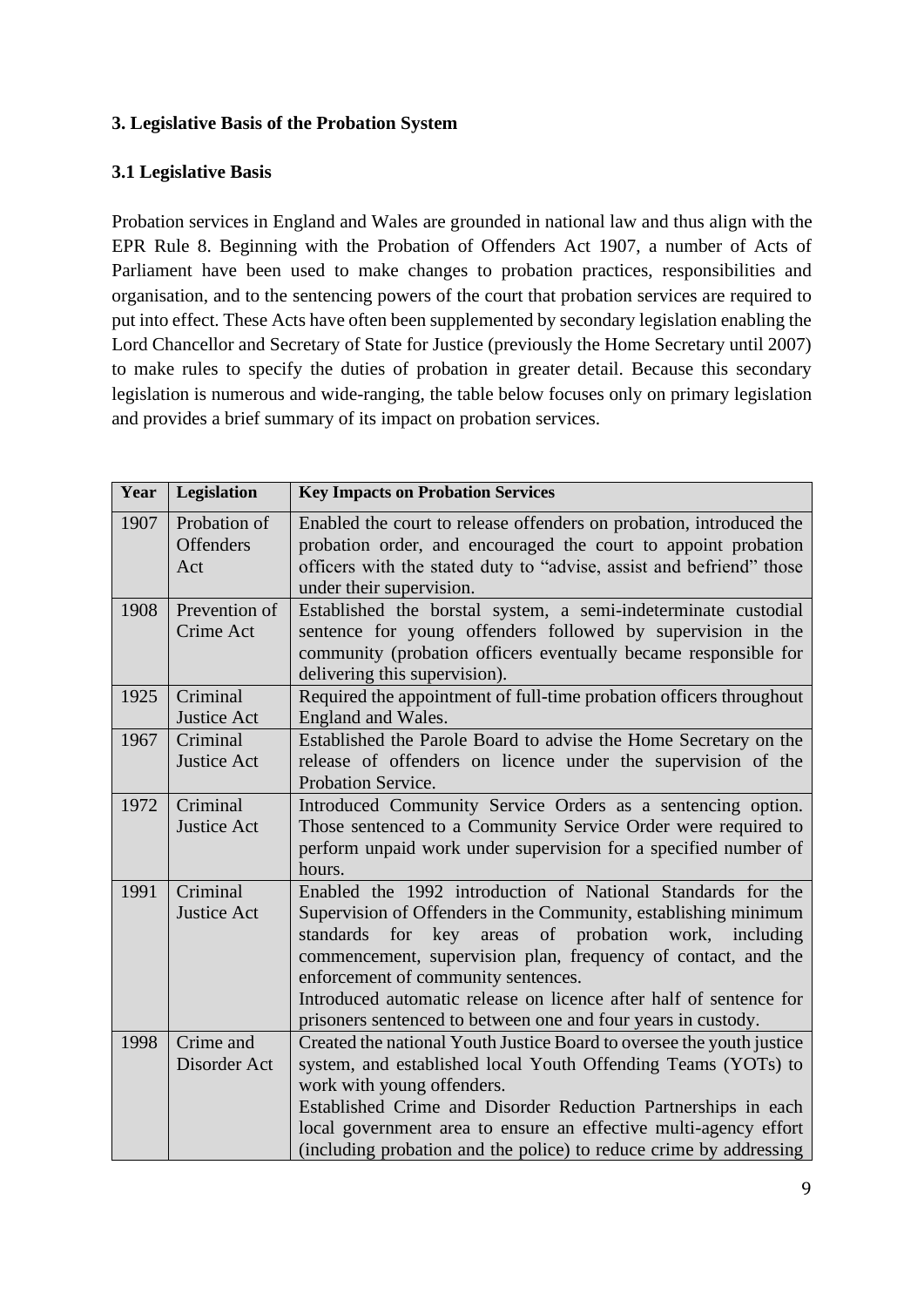|      |                                                   | relevant social factors such as drug and alcohol misuse,<br>unemployment, and housing.                                                                                                                                                                                                                                                                                                                                                                                                                                                                                                                                                                                                                     |  |  |  |  |
|------|---------------------------------------------------|------------------------------------------------------------------------------------------------------------------------------------------------------------------------------------------------------------------------------------------------------------------------------------------------------------------------------------------------------------------------------------------------------------------------------------------------------------------------------------------------------------------------------------------------------------------------------------------------------------------------------------------------------------------------------------------------------------|--|--|--|--|
| 2000 | Criminal<br>Justice and<br>Courts<br>Services Act | Created a unified National Probation Service with the following five<br>aims:<br>- The protection of the public.<br>- The reduction of re-offending.<br>- The proper punishment of offenders.<br>- Ensuring offenders' awareness of the effects of crime on the<br>victims of crime and the public.<br>- The rehabilitation of offenders.<br>Provided the legal basis for National Standards (see below for more<br>details).                                                                                                                                                                                                                                                                              |  |  |  |  |
| 2003 | Criminal<br><b>Justice Act</b>                    | Introduced a single Community Order with 12 possible requirements<br>(such as unpaid work, curfew, residence, and so on) that could be<br>combined and delivered according to the balance sought between<br>public protection, punishment, rehabilitation and reparation.<br>Strengthened Multi Agency Public Protection Arrangements<br>$(MAPPA)$ – see section 3.3 for more details.                                                                                                                                                                                                                                                                                                                     |  |  |  |  |
| 2007 | Offender<br>Management<br>Act                     | Gave the Secretary of State for Justice responsibility for the<br>provision of probation services (thereby also giving the Secretary of<br>State the power to authorise private and voluntary organisations to<br>provide probation services). This aligns national legislation with<br>EPR Rule $34$ – to permit volunteers to be involved in certain aspects<br>of probation.<br>Created the framework for the establishment and dissolution of<br>Probation Trusts.                                                                                                                                                                                                                                     |  |  |  |  |
| 2014 | Offender<br>Rehabilitation<br>Act                 | Extended post-release licence/supervision to prisoners sentenced to<br>less than 12 months.<br>Introduced Rehabilitation Activity Requirements, which are<br>requirements (such as an Accredited Programme or a treatment<br>requirement for alcohol or substance misuse) included in a<br>community order or suspended sentence order to help secure<br>people's rehabilitation and prevent them from reoffending.<br>Amended the definition of "Responsible Officer" such that this term<br>indicates either an officer of a provider of probation services (public<br>or private sector) or a person responsible for monitoring an offender<br>in accordance with an electronic monitoring requirement. |  |  |  |  |

The work of the Probation Service is governed by a set of National Standards issued by the Secretary of State for Justice under the Offender Management Act 2007. National Standards were first implemented in 1992 and prescribed a mandatory set of minimum contact levels with individuals under probation supervision. The Standards have since become less prescriptive and more accommodating of probation practitioners' professional judgement, but they still aim to support prompt and purposeful contact with people on probation and require the sentence plan to be implemented. The most recent revision to National Standards was made in 2021 to support the delivery of probation reform. Each National Standard includes links to detailed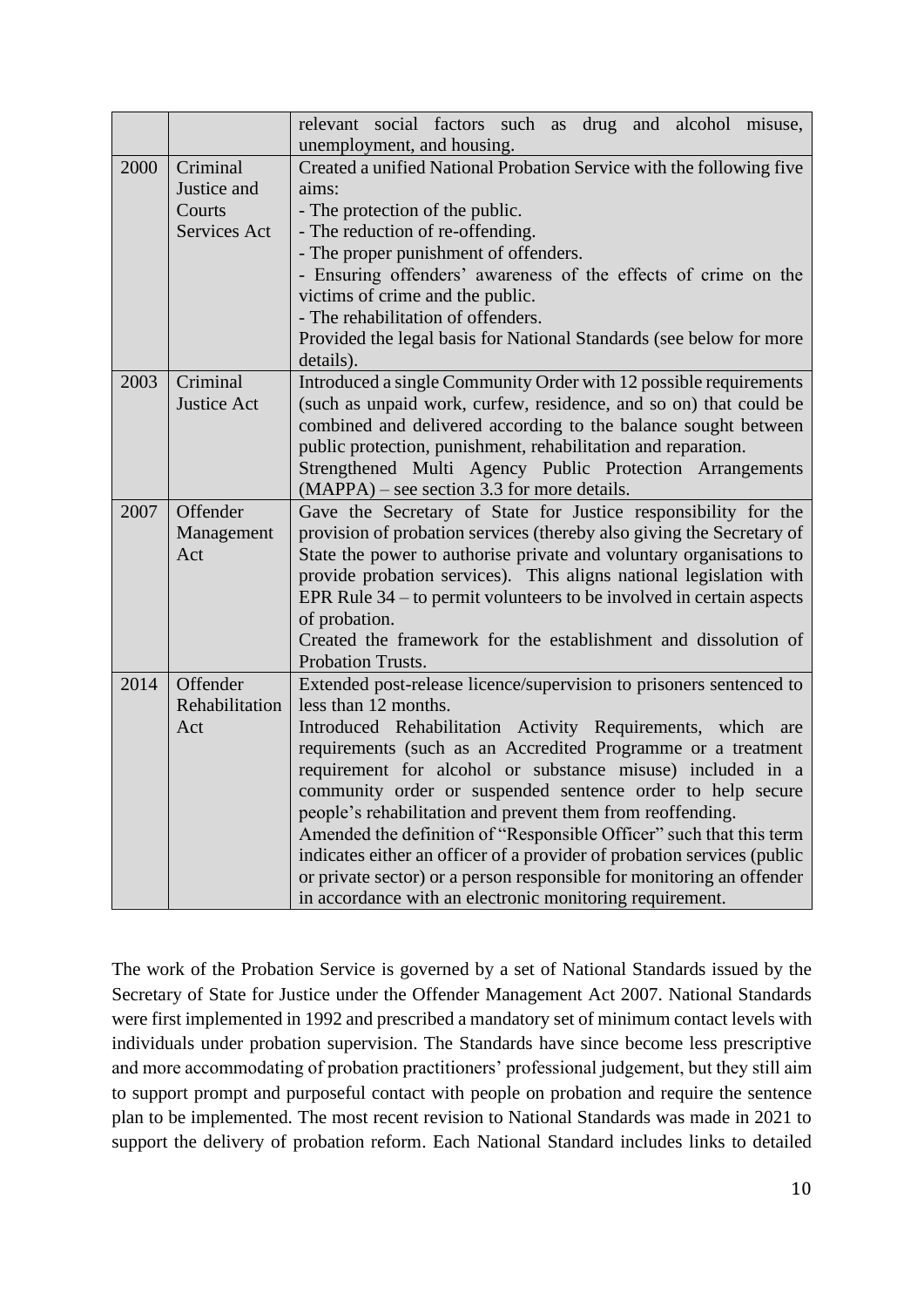operational policies as set down in the relevant Policy Frameworks, Probation Instructions and practice guidance.

The work of the Probation Service in England and Wales is largely focused on adult individuals aged 18 years and over. As noted in the table above, the responsibility for the youth justice system sits with the Youth Justice Board and local authority Youth Offending Teams (YOTs), who work in an inter-disciplinary way with young offenders. The Probation Service retains a statutory responsibility to contribute to YOT partnerships, hosted by Local Authorities. Under the probation reforms implemented from June 2021, generic Probation Service teams will have embedded 'concentrators' who are specialists in addressing the needs of specific cohorts, such as young adults and women (for more information on specialist teams, see section 6).

## **3.2 Mission and Mission statement**

The purpose of probation in England and Wales is set out in law. Probation services are tasked with multiple objectives relating to protecting against further offences (protecting the public, empowering those that commit crimes to make positive changes and reducing the likelihood of reoffending), and to addressing the harm caused by the original offence (highlighting the effects of crime on victims and facilitating appropriate punishment). Different objectives of probation have been emphasised more strongly at various points in probation's history, but the foundations and aim for the Probation Service following its most recent reforms are set out in the phrase 'Assess, Protect and Change', which can be elaborated as follows:

**Assess**: Undertaking accurate, timely assessments of an individual's risks and needs that take into account protected characteristics and specific considerations arising from these.

**Protect**: Managing an individual's risks and needs in conjunction with other agencies and taking effective action (including through providing the right interventions at the right time, and taking appropriate enforcement actions where required), and safeguarding victims.

**Change**: Empowering individuals to make lasting changes to their lives through building good and trusting relationships with them that help motivate them through any rehabilitative activities and support them in integrating into the community, working with them to identify what strengths they need, and assist them to gain those strengths, whether biological, psychological or social (including working closely with other agencies and community services to facilitate this). This focus accords with EPR Rule  $1 -$  to establish positive relationships with people on probation in order to promote their successful inclusion and contribute to community safety.

These foundations for probation services are also closely linked with the government's broader reforms to sentencing, which particularly focus on promoting the greater use of robust and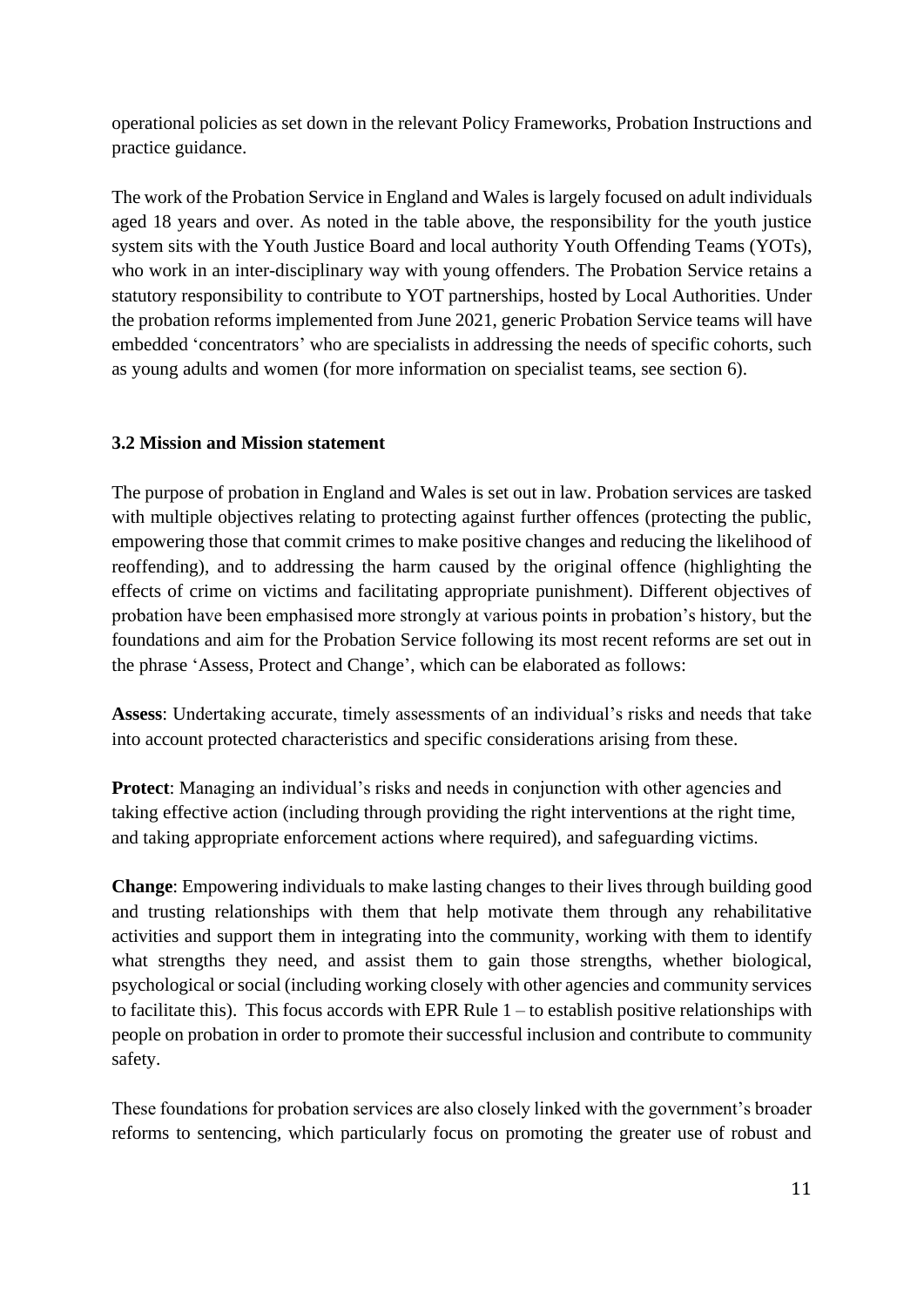effective community sentences as an alternative to custodial sentences. <sup>7</sup> As noted in section 3.1, there is also greater emphasis in the 2021 reforms on targeting improved support at specific cohorts (such as women, young adults aged 18-25, those serving short sentences, and people from ethnic minority backgrounds) – more detail on this can be found in section 5.1.1 on presentence reports, and in section 6 on sentence management and interventions.

The delivery of probation services is overseen by Her Majesty's Prison and Probation Service (HMPPS), whose most recent vision also informs the foundations of the current system.<sup>8</sup> HMPPS's aims – public protection, reduced reoffending, decent and safe prisons, high-quality sentence management, and a diverse, skilled and valued workforce – are underpinned by the following principles, which are also integral to the 2021 probation reforms:

**Fostering an open, learning culture**: monitoring and improving performance, increasing the use of evidence, insight and data, and learning and sharing lessons.

**Transforming through partnerships**: improving collaboration within and outside HMPPS to make the best use of collective expertise and resources, and to coordinate services to ensure access to the right interventions at the right time.

**Enabling people to be their best**: recruiting a more diverse group of staff and building an inclusive culture, better demonstrating care for staff wellbeing, and attracting and retaining staff through providing opportunities for career development.

**Modernising estates and technology**: investing in existing and new estates and improving technology and infrastructure.

These principles will be key to the implementation of the 2021 Target Operating Model over the next few years, and more detail is provided in section 10 on future developments in probation services.

## **3.3 Crime Prevention**

Primary crime prevention – in the sense of public protection – is one of the statutory duties of probation services in England and Wales, and there are a number of arrangements which support the Probation Service in carrying out this duty. Firstly, as noted in section 2.1, probation services are required by law to work with other statutory bodies (including the police and local authorities) through Community Safety Partnerships (formerly known as Crime and

<sup>7</sup> Ministry of Justice (2020), *A Smarter Approach to Sentencing*, pp.10-13, available at [https://www.gov.uk/government/publications/a-smarter-approach-to-sentencing.](https://www.gov.uk/government/publications/a-smarter-approach-to-sentencing)

<sup>8</sup> Her Majesty's Prison and Probation Service (2019), *HMPPS Business Strategy: Shaping Our Future*, available at

[https://assets.publishing.service.gov.uk/government/uploads/system/uploads/attachment\\_data/file/864681/HMP](https://assets.publishing.service.gov.uk/government/uploads/system/uploads/attachment_data/file/864681/HMPPS_Business_Strategy_Shaping_Our_Future.pdf) PS\_Business\_Strategy\_Shaping\_Our\_Future.pdf.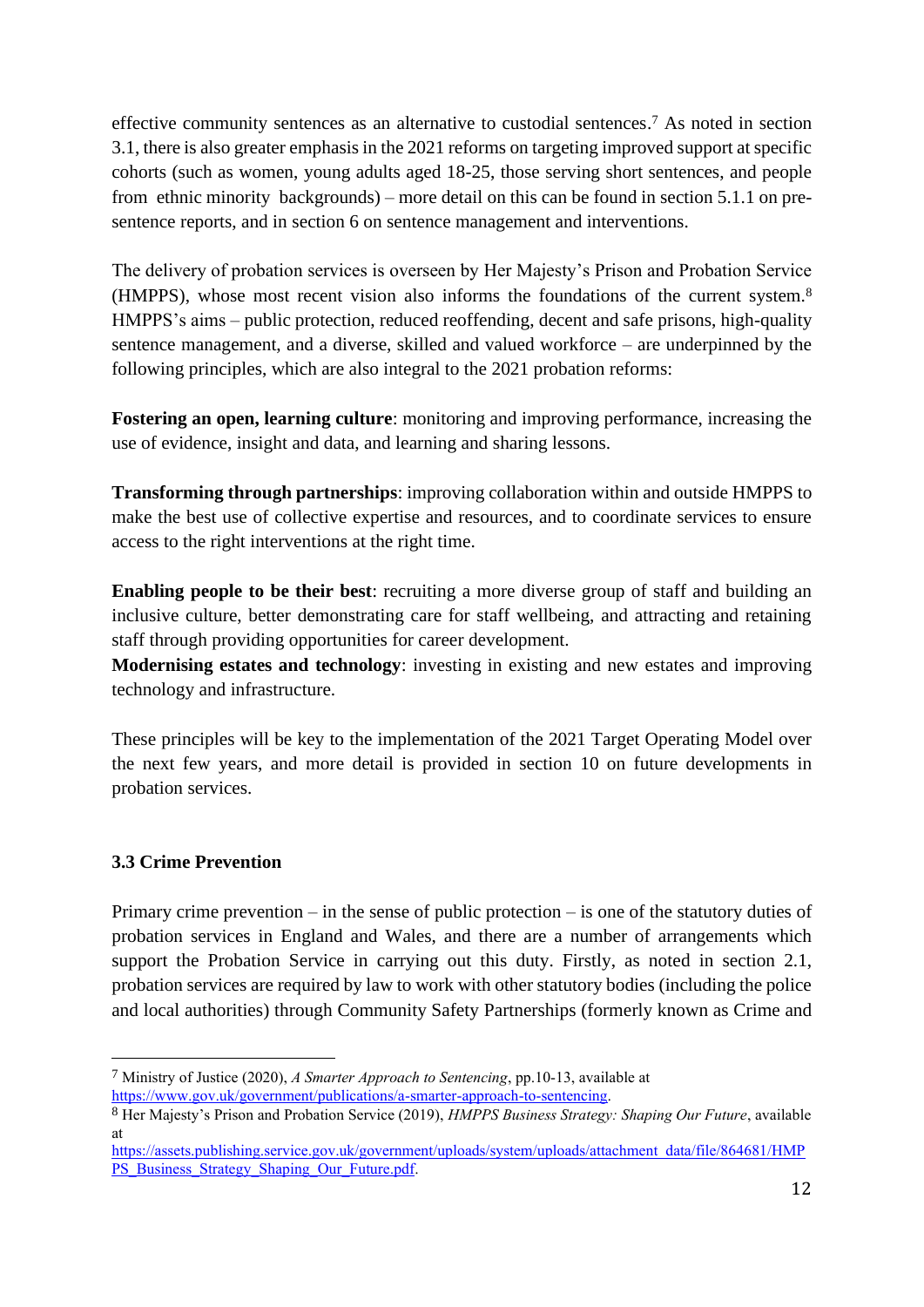Disorder Reduction Partnerships and established under the Crime and Disorder Act 1998). These partnerships are based on local authority areas and include representatives from the police, the local council, and the fire, health and probation services (the 'responsible authorities'), who are required to work together to develop and implement strategies to protect their local communities from crime and to help people feel safe. They establish local approaches to dealing with issues including antisocial behaviour, drug or alcohol misuse and reoffending. They also work with other groups and individuals who may be able to support their crime prevention strategies, including community groups and registered local landlords. In 2021, the government proposed making a priority of these partnerships (through provisions in the Police, Crime, Sentencing and Courts Bill 2021) a specific focus on reducing and preventing serious violence.

Secondly, as noted in section 2.1, probation services (along with the police and prisons) are the Responsible Authority in Multi-Agency Public Protection Arrangements or MAPPA, and have a duty to ensure that the risks posed by specified sexual and violent offenders are assessed and managed appropriately. To achieve this, they work with 'duty to cooperate; agencies, including social care, housing, and education, to provide coordinated supervision for specified offenders through (for example) information-sharing and MAPPA meetings. Guidance on MAPPA is issued by the Secretary of State for Justice under the Criminal Justice Act 2003. Moreover, probation services also cooperate with the police, public services, and voluntary, community and social enterprises through Integrated Offender Management (IOM). IOM brings a crossagency response to crime and reoffending threats faced by local communities, with a focus on prioritising the most prolific and problematic offenders in neighbourhood crime (who often fall below the harm and risk threshold for MAPPA) to be jointly managed by police, probation and other partner agencies. A key feature of IOM is the use of Electronic Monitoring to enhance the management of offenders in the community, enabling swift action to be taken in response to non-compliance. The refreshed IOM strategy published in 2020 places greater emphasis on tertiary crime protection as a key pillar in reducing reoffending. MAPPA and IOM are examples of how probation services in England and Wales align with EPR Rule 98 – for probation agencies to make use of joint interventions and partnerships to develop crime reduction strategies.

Secondary crime prevention – in the form of targeting young people who have been involved in crime or anti-social behaviour or who are at risk of becoming involved in crime – is the responsibility of Youth Offending Teams (YOTs) under the auspices of the Youth Justice Board, although the Probation Service has a statutory responsibility to contribute to YOT partnerships.

#### **3.4 Victim assistance**

Probation services have a statutory duty under the 2004 Domestic Violence, Crime and Victims Act relating to contact with victims of certain offences. This duty includes establishing whether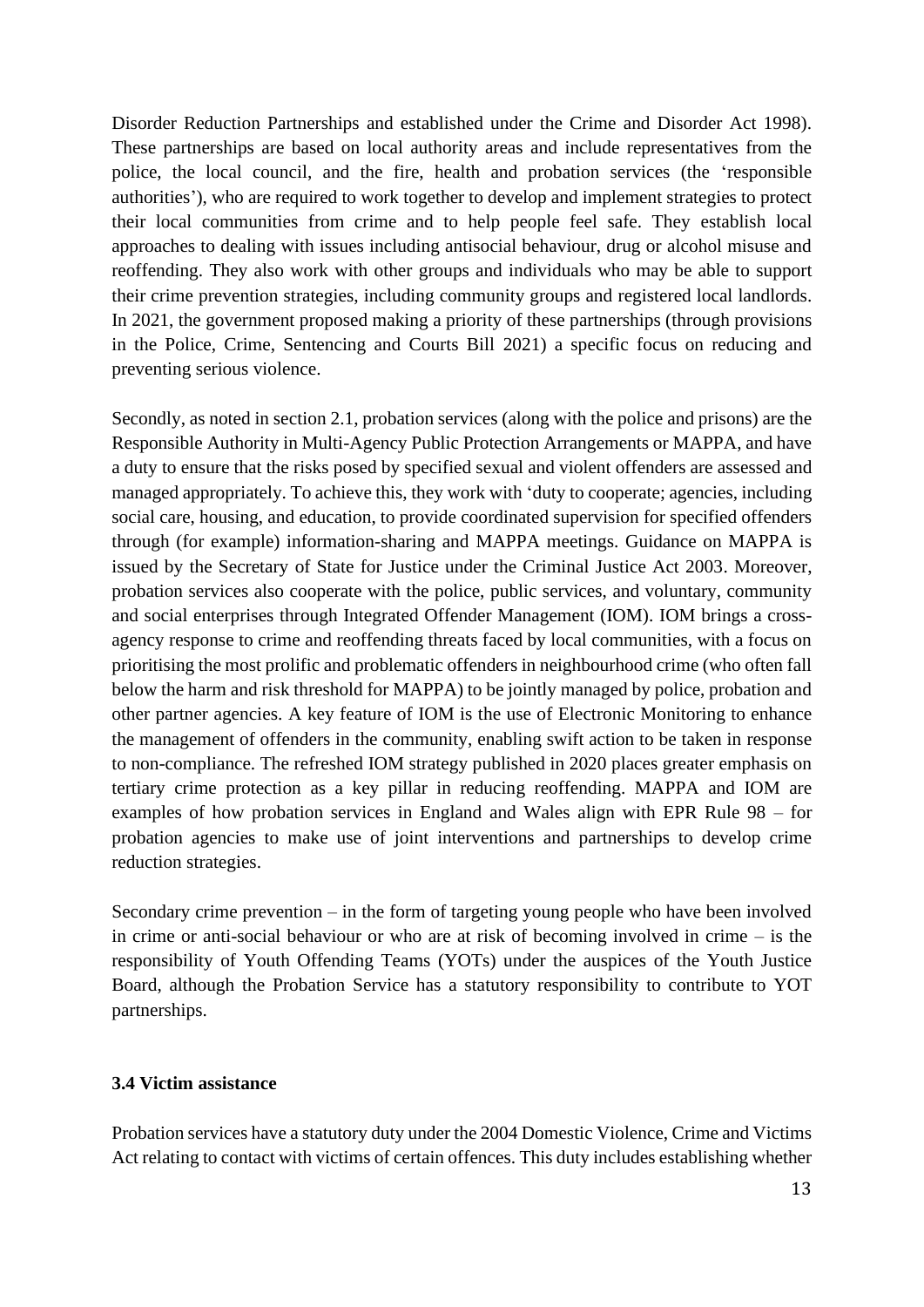a victim wishes to make representations on the conditions of an offender's release (for parole eligible cases only), and, where eligibility criteria are met, whether a victim wishes to receive information about release and any other appropriate information (such as the key stages of the offender's sentence). Victim Liaison Officers (VLOs) carry out this role for the Probation Service through the Victim Contact Scheme (VCS). This originally focused on victims of offenders sentenced to twelve months or longer for a violent or sexual offence but is planned to include victims of offences characterised by stalking and harassment where offenders receive a custodial sentence of under twelve months. Due to changes in the Victims' Code, which sets out the entitlements of victims and witnesses of crime, VLOs are also now responsible for contact with victims of unrestricted patients (those with mental disorders whose progress and release is not overseen by HMPPS).

Victims can choose whether to join the VCS. Those who join are provided with a VLO, who will inform them of the length of sentence and release date, prison security category, when the offender is eligible for parole and how to challenge a parole decision, and how to apply for a "licence condition" to prevent the offender from taking certain actions on release, such as contacting the victim. Victims who choose not to engage with the VCS can change their mind and join the scheme later. The needs and interests of victims and witnesses are represented by the Victims' Commissioner, who is appointed by the Secretary of State for Justice but is independent of government, and whose duties include monitoring how well agencies are complying with the Victims' Code and Witness Charter, and engaging in research and comprehensive reviews of services in order to make recommendations on improvements and good practice.

Restorative Justice services (also known as Victim-Offender conferencing) are often commissioned by Police and Crime Commissioners and are delivered by a range of services or organisations, including probation services, police forces, schools, youth offending teams, local authorities, or specialist commissioned services. Providers are registered with the Restorative Justice Council (RJC), which is an independent third sector membership body providing quality assurance and advocacy for restorative justice, including by setting and championing clear practice standards. In line with EPR Rule 97, Restorative Justice aims to make amends for the wrong done, and the rights and responsibilities of the offender and victim are well defined.

Victims of all offences are offered the opportunity to make a Victim's Personal Statement at court. In line with EPR Rule 95, victims are informed that decisions regarding the sanctioning of offenders are taken based on a number of factors and not only the harm done to the victim.

#### **3.5 Volunteers involvement**

Although, historically, volunteers were used to provide support to offenders, this became less common for the former National Probation Service during the period when its sole focus was on managing higher risk individuals. Practice has also become more skilled and systematic,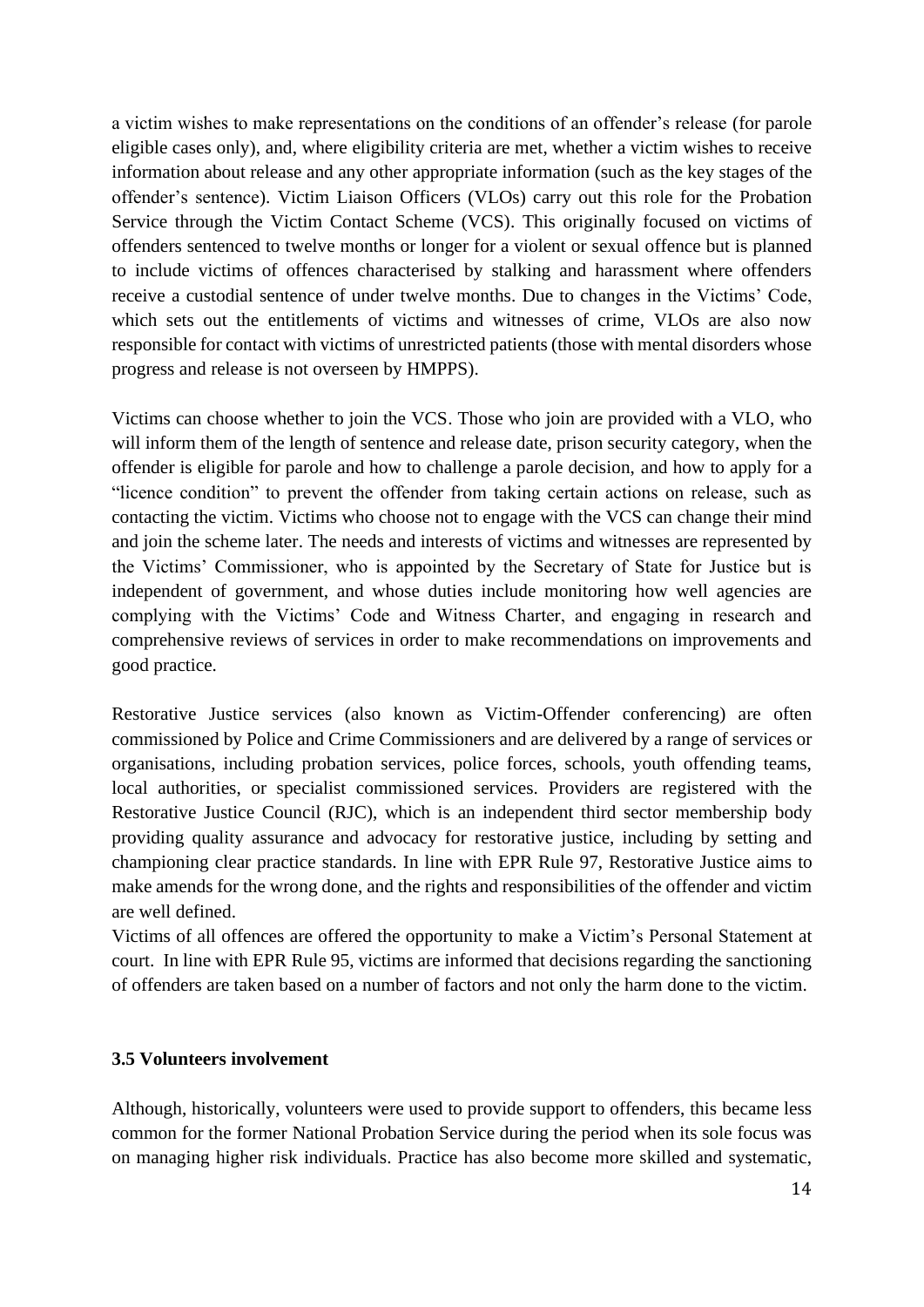with the introduction of cognitive behavioural interventions and structured offending behaviour programmes over the last 20 years. However, opportunities for volunteers and voluntary organisations to work with people on probation have been increased through the 2021 probation reforms. This is particularly through the opportunity for voluntary organisations to become involved in the delivery of rehabilitative services commissioned by Regional Probation Directors via an open procurement exercise run by HMPPS. This may include delivering services such as wellbeing and social inclusion, and education, training and employment. Commissioned Rehabilitative Services also include provisions for targeting the needs of specific cohorts, such as services for ethnic minority groups, women, and young adults. The 2021 probation reforms were also developed through engagement with Clinks, which is an infrastructure organisation dedicated to supporting, promoting and representing the voluntary sector in its work with people in the criminal justice system.

Additionally, individuals who are successfully rehabilitated can contribute on a voluntary basis to the development and delivery of probation services. For example, they may become involved in peer mentoring schemes, which enable them to provide support to individuals in custody and in the community. Participation in these schemes can also be a pathway into employment for former service users, including within the Probation Service. The Probation Service also draws on insights from service user councils, and from charitable organisations such as User Voice, which is run by ex-service users to provide advice and support to offenders and to ensure the offender perspective is considered in service delivery.

#### **4. The Organisation of Probation Services**

#### **4.1 Main characteristics**

As is indicated by the organisational chart below, the Probation Service in England and Wales is ultimately overseen by the Lord Chancellor and Secretary of State for Justice, with the Chief Executive Officer of Her Majesty's Prison and Probation Service (an executive agency of the Ministry of Justice) and the Director General of Probation overseeing those responsible for the two main branches of probation services in England and Wales. The Probation Service is divided into 12 regions (for more information see section 4.2 below), with the Executive Director (Chief Probation Officer) overseeing the 11 Regional Probation Directors in England, and the Executive Director (Wales) overseeing 1 Regional Probation Director responsible for services in Wales. Regional Probation Directors oversee the delivery of probation services in each Region, including commissioning rehabilitative services from private and voluntary providers.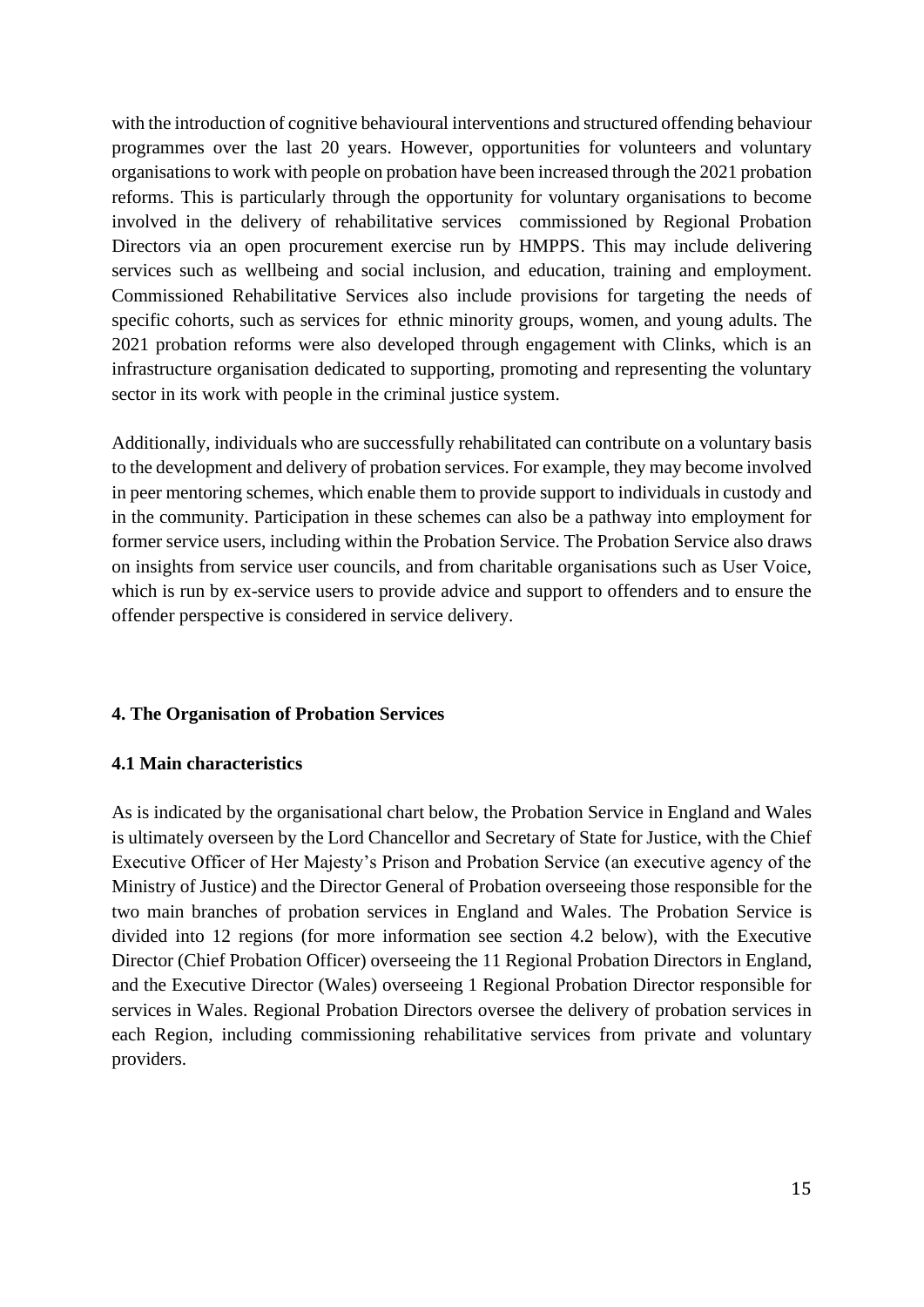

#### **4.2 Internal organisation**

The Probation Service in England and Wales is divided into 12 regions, with 11 in England and one in Wales. Each region in England is overseen by a Regional Probation Director (RPD), who has responsibility for the overall delivery and commissioning of probation services in that Region. The operational delivery of probation services in each Region is divided between a number of Probation Delivery Units (PDUs), whose geographical boundaries align as far as possible with existing police force and local authority area boundaries. Each RPD in England is supported by the senior leadership structure set out in the diagram below. Operational delivery is overseen and provided with strategic direction by the Head of Operations, while the Heads of PDUs are responsible for local operational delivery and for local strategic engagement with relevant criminal justice partners. Public protection activity for the whole region is led by the Head of Public Protection. The Head of Interventions oversees and provides strategic direction to the operational delivery of Unpaid Work, Accredited Programmes, and Structured Interventions. The Head of Community Integration oversees partnerships and the commissioning and operational contract management of outsourced interventions, ensuring that services meet local needs and that probation services maximise the benefits of partnershipworking and co-commissioning. Finally, strategic leadership for performance and quality is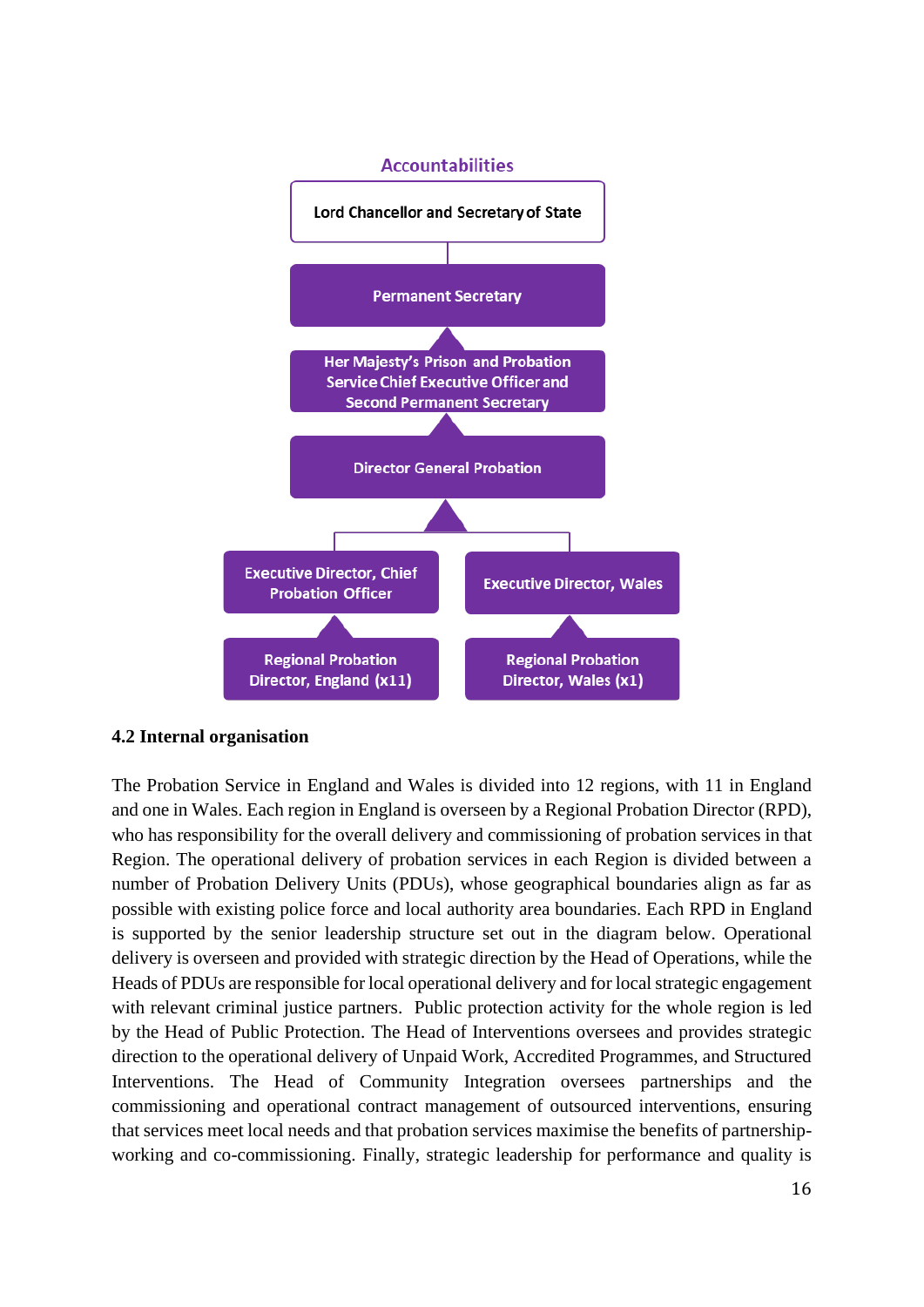provided by the Head of Performance and Quality, and dedicated leadership and management of back office and corporate functions is provided by the Head of Corporate Services.



In Wales, the RPD is supported by a different senior leadership structure, as follows:



This alternative structure reflects the distinct partnership arrangements arising from devolution, some business functions combining prison and probation services within HMPPS in Wales, and some of the other differences in probation services in Wales, such as the use of the Centralised, Operational, Resettlement, Referral and Evaluation (CORRE) Hub to identify and manage interventions, and the need for leadership of the development and implementation of joint Ministry of Justice and Welsh Government 'Blueprints' on services for women and young people. Wales does not require a Head of Performance and Quality as this function is provided in a shared resource with Public Sector Prisons and HMPPS HQ via the Strategic Support, Administration and Assurance function of HMPPS in Wales.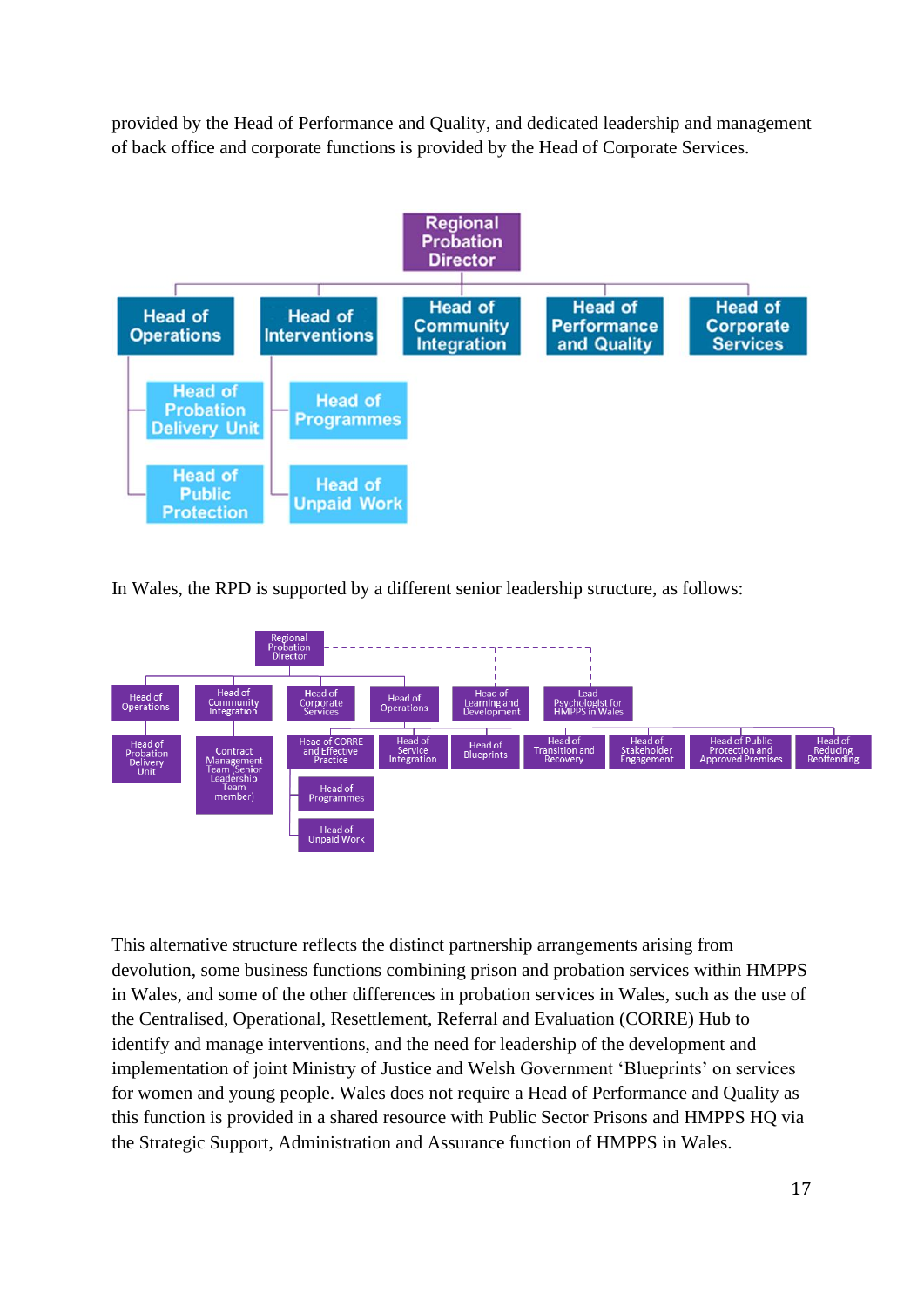Across all regions, there are also a number of specialist teams within the Probation Service focusing on specific cohorts and processes – these teams are described in section 6.

## **4.2.1 Probation workers**

From 26<sup>th</sup> June 2021, the overall number of Probation Service employees increased as CRC staff transferred to the Probation Service. Figures presented here are based on the latest published figures (31st March 2021) and reflect only staff in the former NPS. In November 2021, figures will be provided reflecting all staff working in the new Probation Service.

| Total staff              |                                   |                                  |
|--------------------------|-----------------------------------|----------------------------------|
|                          | Number of staff                   | 10,766                           |
|                          |                                   | $(10,019.6$ full-time equivalent |
|                          |                                   | (FTE))                           |
| <b>Operational Staff</b> | <b>Probation Officers</b>         | 3,788                            |
|                          |                                   | $(3,489.1$ FTE)                  |
|                          | <b>Probation Service Officers</b> | 3,094                            |
|                          |                                   | $(2,955.4$ FTE)                  |
|                          | <b>Senior Probation Officers</b>  | 867                              |
|                          |                                   | (822.5 (FTE))                    |
|                          | Other (Serious Further            | 607                              |
|                          | Offence teams; Quality teams      | $(578.3$ FTE)                    |
|                          | $etc.$ )                          |                                  |
| Management staff         | <b>Executive staff</b>            | 13                               |
|                          |                                   | $(12.5$ ETE)                     |
|                          | Other Management staff            | 159                              |
|                          |                                   | $(158.1$ ETE)                    |
| Supporting staff         | Total                             | 24                               |
| (e.g. secretary,         |                                   | (23.8 FTE) solely supporting     |
| bookkeeping staff, ICT   |                                   | NPS.                             |
| staff etc.)              |                                   |                                  |
|                          |                                   | 1,816                            |
|                          |                                   | $(1,731.8$ FTE) not solely       |
|                          |                                   | supporting NPS.                  |

*Table 1. The Staff Structure*

With regard to EPR Rule 29 – that probation staff be sufficiently numerous to allow manageable caseloads - we have significantly increased the number of trainee probation officers we recruit each year. In 2020/21 the Probation Service committed to recruiting 1,000 new trainee probation staff. In 2021/22, we will increase our recruitment even further to 1,500 trainee probation staff.

In line with EPR Rule 22, - for staff to be recruited and selected in accordance with approved criteria - probation services are delivered and supported by professionals with the relevant qualification, experience or training required for their role. As Responsible Officers within the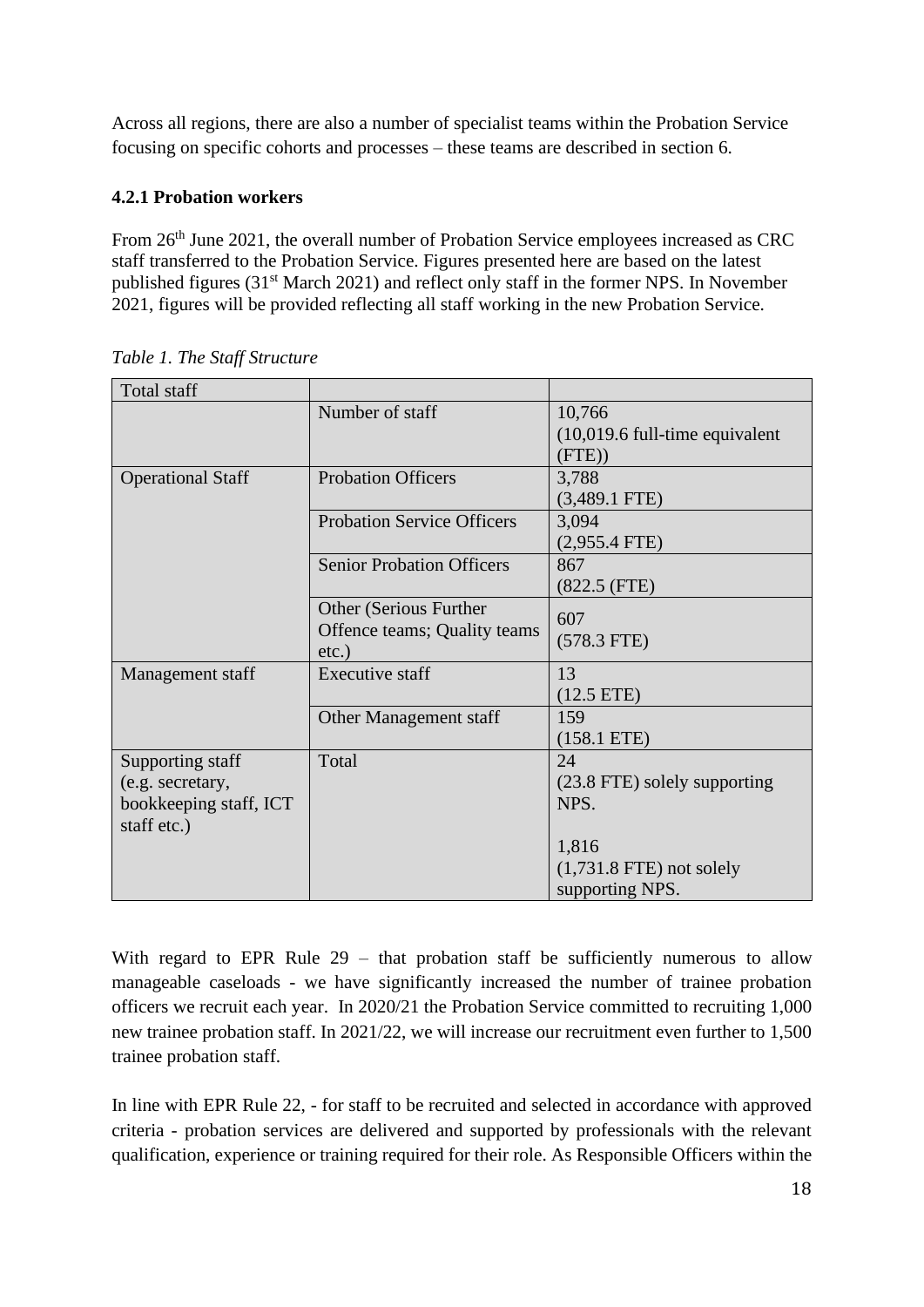definition of the Offender Rehabilitation Act 2014 (see the table at section 3.1), probation practitioners are tasked with delivering advice to court services, resettlement services, sentence management, and interventions. Sentence management is largely carried out via Probation Operational Delivery structures (PODs), which include probation practitioners across several grades and experience levels and a case administrator. Senior Probation Officers each manage several PODs and are responsible for ensuring safe practice. Within PODs, Probation Officers will eventually move (as the 2021 reforms are gradually implemented) towards managing mixed caseloads of high and medium/low risk of harm cases, while Probation Service Officers will move towards managing a mixture of medium and low risk of harm cases. Details of the tools, frameworks and processes which support probation work are set out in section 6.

The delivery of probation services is supported and monitored by Performance teams (providing management information and analysis and engaging with business units to understand and improve performance and data quality), Quality teams (providing quality assurance and improvement activities) and Serious Further Offence teams (undertaking reviews to improve future practice and assess practice in these cases against national guidelines). Corporate staff conduct activities related to transactional processes, complaints, staff engagement and communications, information assurance, ICT training and equalities. Staff in Commissioning and Partnership and Contract Management teams are responsible for commissioning services from external providers, day to day contract management, supplier relationship management, and commercial insight. The support provided for staff is set out in the 2020 Probation Workforce Strategy, which focuses on the actions HMPPS are taking to promote staff wellbeing, including implementing a wellbeing action plan, improving digital services and tools to enable remote working and better forecasting of caseloads, and creating a Probation Culture Code to foster a diverse and inclusive working environment.

#### **4.2.2 Education, training requirements and opportunities**

In line with EPR Rule 23 – that staff should have access to education and training appropriate to their role level of responsibilities - to become a Probation Officer, individuals must achieve the Professional Qualification in Probation (PQiP), which they can apply for providing they hold a Level 5 Qualification or above (such as an honours degree). The PQiP takes between 15 and 21 months to complete, depending on the prior completion of a number of key modules, and involves both theoretical learning and practical training with people on probation. Those who complete the PQiP are eligible to apply for Qualified Probation Officer positions and will manage cases of all levels of complexity and risk. Those who do not have a relevant Level 5 qualification and do not have relevant experience can instead apply to become Probation Service Officers (PSOs), who take on similar work to qualified Probation Officers but do not work with the highest risk individuals or on the most complex cases. If they can gain the relevant experience and qualification levels, PSOs can later apply for PQiP training to enable them to become Probation Officers. This aligns with EPR Rule 24 - that initial training shall impart the relevant skills, knowledge and values and that staff shall be assessed in a recognised manner and qualifications awarded that validate the level of competence attained.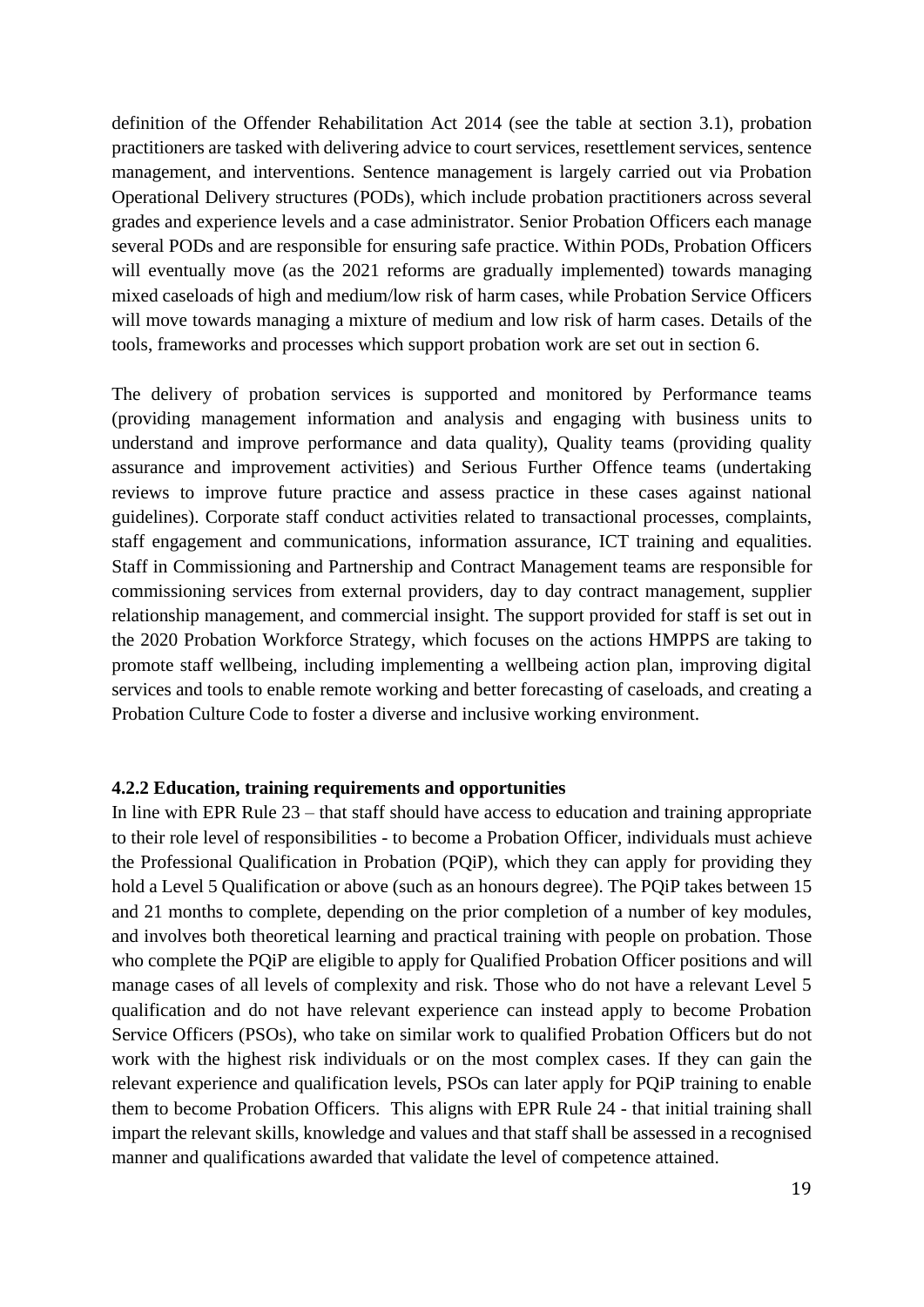In line with EPR Rule 25 – that staff shall maintain and improve their knowledge and professional abilities through in-service training and development – the 2021 probation reforms introduced a new learning and development model for staff, including a greater focus on career progression and continuous professional development. Intentions for staff development are also set out in the 2020 Probation Workforce Strategy, which describes HMPPS's ambition to expand entry routes into probation, improve the existing PQiP, and launch an accelerated progression pathway from PSO to Probation Officer. HMPPS is also currently consulting on the establishment of Professional Standards for probation staff, which will sit as umbrella standards above the existing occupational, inspectorate, competency-based and quality standards. Additionally, HMPPS intends to establish a professional register for probation qualified practitioners in order to safeguard practice standards and increase public confidence in probation services.

#### **4.2.3 Other organisations involved in probation work**

Following the 2021 probation reforms, a range of rehabilitative interventions – including services to support people on probation with accommodation, with finance, benefits and debt, and with education, training and employment – as well as services targeted at supporting the needs of specific cohorts (such as women, young adults, and people from ethnic minority backgrounds) are commissioned by Regional Probation Directors (RPDs) from external providers according to local needs. The focus for these providers is on addressing the criminogenic needs of people on probation in order to improve their chances of achieving rehabilitation. This might include preventing homelessness, helping individuals to build skills towards gaining employment, or supporting individuals in moving away from negative behaviours and associates. Probation practitioners have a responsibility to select the right interventions and to liaise closely with external providers to ensure that progress is carefully reviewed and that challenges (such as failure to comply) can be dealt with appropriately. More broadly, and as noted in section 3.3, the Probation Service has a statutory duty to cooperate with other relevant agencies – including the police, education providers, and local authorities – in supervising individuals and protecting the public from crime, and in overseeing the delivery of Community Sentence Treatment Requirements as part of a Community Order (see section 5.2 for more details).

Probation practitioners may be members of a range of professional organisations, including trade unions, which represent their members to their employer and negotiate on behalf of their members on issues such as pay and conditions. As noted in section 1.3, probation practitioners may also be members of the Probation Institute, an independent organisation which aims to provide professional leadership for those delivering services that protect the public and rehabilitate offenders, and to link probation professionals across the private, public and voluntary sectors.

The above arrangements, as well as the MAPPA arrangements are examples of how the Probation Service aligns with EPR Rule 37 – to work in cooperation with other agencies and wider society.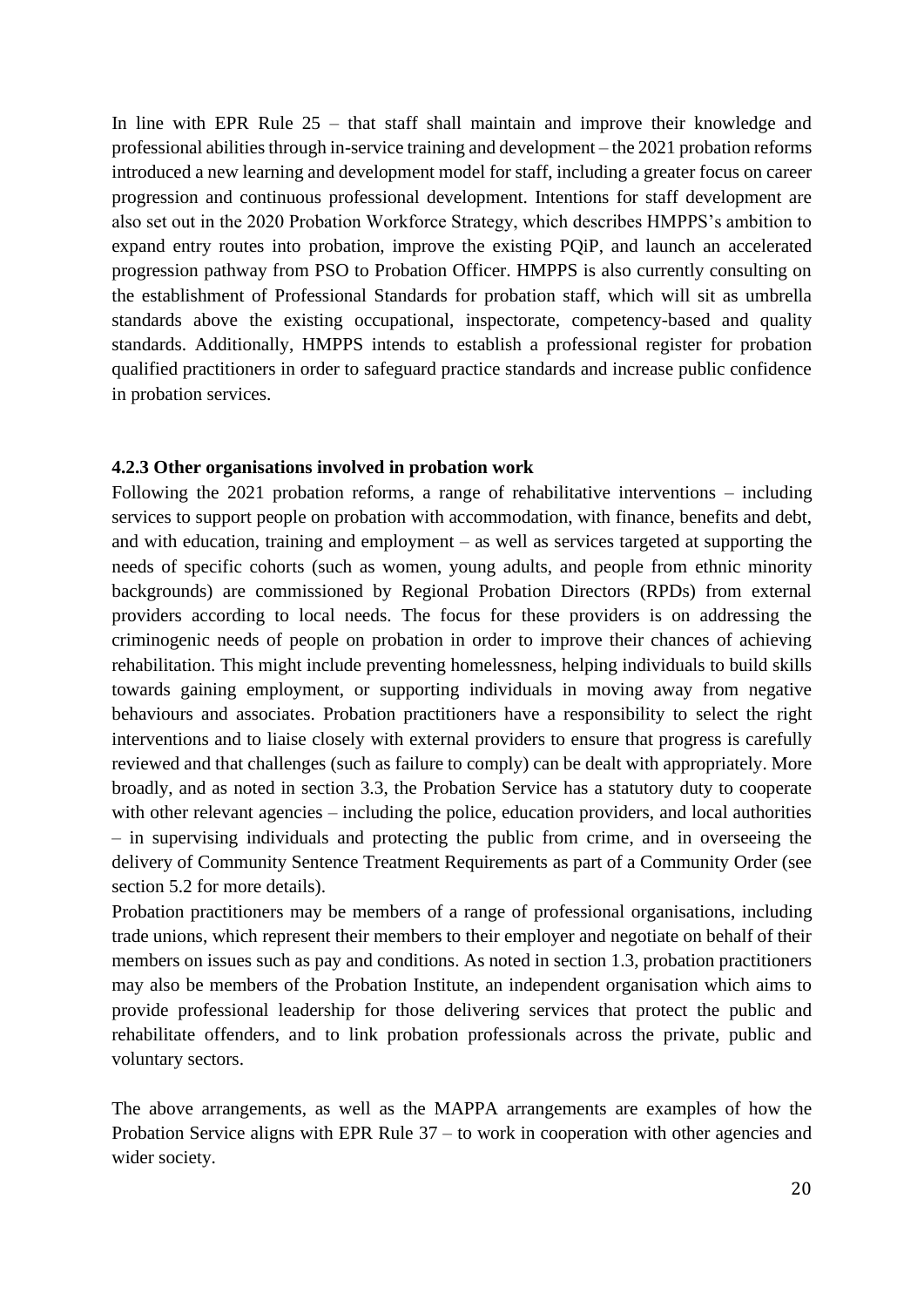## **4.3 Probation and offenders abroad**

With regard to aligning with EPR Rules 63, 64 and 65, working with individuals from foreign national groups is a regular feature of the Probation Service's work. This includes those requiring visas (such as tourists, students, foreign nationals working in the UK) and those with secondary types of immigration status (such as Refugee Status or Exceptional Leave to Remain), asylum applicants, and people with irregular status such as undocumented migrants and those who have over-stayed their visas. Arrest for an offence often leads to an immigration status check, which may reveal that an individual is an irregular migrant or in breach of immigration rules. For foreign nationals whose residence in the UK is lawful, the commission of an offence – especially a serious offence – may still call into question their entitlement to remain and lead to deportation. In specific cases electronic monitoring can be used to manage foreign national offenders subject to immigration bail in the community. The Ministry of Justice is responsible for providing monitoring services to Home Office immigration Enforcement Services with plans to extend the service. Nationality is recorded in prison statistics, and figures from December 2020 indicate that foreign nationals made up 12% of the prison population in England and Wales (including one HMPPS-operated Immigration Removal Centre). Additionally, the Probation Service's National Delius case management system enables the nationality and immigration status of supervised foreign nationals to be consistently recorded.

Regarding the processing of transferring foreign nationals abroad, for cases where the victim and/or the family have been affected by violent or sexual offending, the relevant Victim Liaison Officer (VLO) in the Probation Service is asked to inform the victim and/or their family (where the Victim/their family has chosen to sign up to the Victim Contact Scheme) of a prisoner's impending repatriation and ask if they wish to make any representations against the transfer.

Any impact of Council Framework Decision 2008/909 was negated when the UK exited the EU. England and Wales will revert to CoE terms with the EU and bilaterally where those agreements exist outside CoE. The UK did never opt into Council Framework Decision 2008/947 and, therefore, it never applied in the UK.

## **5. Different Stages of the Criminal Justice Process**

## **5.1 Pre-trial/remand/trial stage**

|  |  |  |  |  |  | Table 2. Sanctioning system and probation involvement in the pre-trial/trial stage |  |
|--|--|--|--|--|--|------------------------------------------------------------------------------------|--|
|--|--|--|--|--|--|------------------------------------------------------------------------------------|--|

| Sanctions/Measures/Penalties/<br>Conditions attached to a<br>conditional decision or sentence | Provision<br>1n<br>legislation? | Probation<br><b>Services</b><br>involvement? | Main characteristics of the probation<br>activity |
|-----------------------------------------------------------------------------------------------|---------------------------------|----------------------------------------------|---------------------------------------------------|
| Unconditional waiver by the<br>public prosecutor                                              | N <sub>0</sub>                  |                                              |                                                   |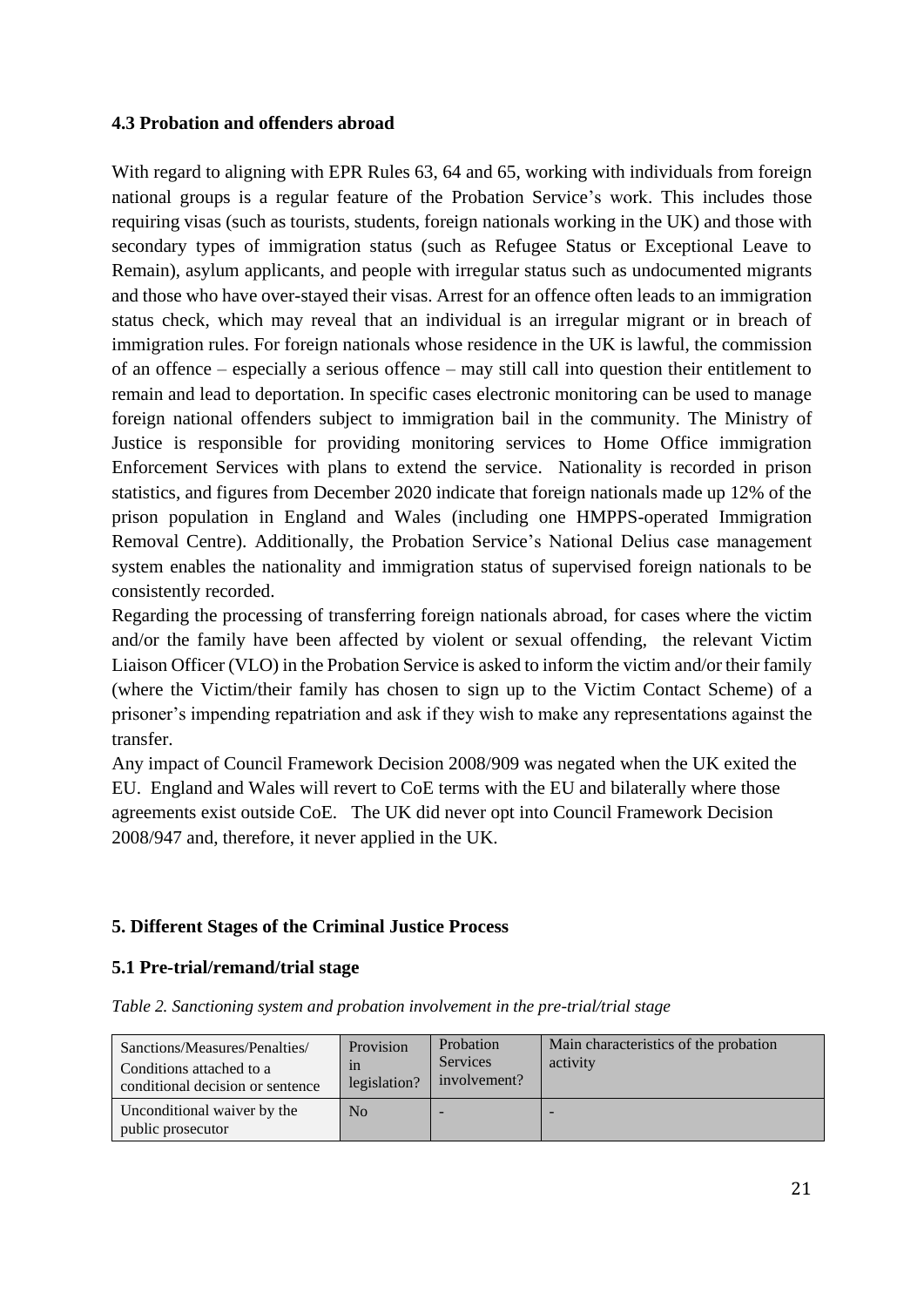| Conditional waiver by the public<br>prosecutor              | N <sub>o</sub> |                |                                                                                                                                                                                                                                                                                                                                                                                                                                                                                                                                                                                                       |
|-------------------------------------------------------------|----------------|----------------|-------------------------------------------------------------------------------------------------------------------------------------------------------------------------------------------------------------------------------------------------------------------------------------------------------------------------------------------------------------------------------------------------------------------------------------------------------------------------------------------------------------------------------------------------------------------------------------------------------|
| Conditional suspension of the<br>pre-trial/remand detention | Yes            | N <sub>o</sub> |                                                                                                                                                                                                                                                                                                                                                                                                                                                                                                                                                                                                       |
| Pre-trial/remand detention                                  | Yes            | No formal role | Provision of prison leavers' pack where<br>relevant.                                                                                                                                                                                                                                                                                                                                                                                                                                                                                                                                                  |
| Police custody                                              | Yes            | Yes            | Mainly around information sharing where<br>someone is already well known to the<br>Police. In particular, MAPPA cases, sex<br>offenders, Integrated Offender<br>Management (IOM) cases, priority and<br>prolific offenders, etc. There is some<br>variance across police forces.<br>Liaison and Diversion (L&D) services<br>place clinical staff at police stations. They<br>provide assessments and referrals to<br>treatment. Probation staff are not directly<br>involved, but they do receive L&D<br>information in the court (to help inform<br>pre-sentence reports) and community<br>settings. |
| Bail                                                        | Yes            | Yes            | Provision of bail information                                                                                                                                                                                                                                                                                                                                                                                                                                                                                                                                                                         |
| Caution                                                     | Yes            | N <sub>o</sub> | This will be minimal, if at all. Probation<br>involvement is possible (for information<br>sharing) if an offender is known to the<br>police.                                                                                                                                                                                                                                                                                                                                                                                                                                                          |
| Surety                                                      | Yes            | N <sub>o</sub> | Probation staff do not comment on surety<br>within bail proceedings. The defence and<br>prosecution agree a suitable amount of<br>surety for a bailee.                                                                                                                                                                                                                                                                                                                                                                                                                                                |
| House arrest                                                | N <sub>o</sub> |                |                                                                                                                                                                                                                                                                                                                                                                                                                                                                                                                                                                                                       |
| Electronic monitoring                                       | Yes            | Yes            | There is no involvement by probation in<br>enforcing non-compliance of Electronic<br>Monitoring bail conditions. Probation<br>may, however, recommend Electronic<br>Monitoring as part of a bail package.                                                                                                                                                                                                                                                                                                                                                                                             |
| Community service                                           | N <sub>o</sub> |                |                                                                                                                                                                                                                                                                                                                                                                                                                                                                                                                                                                                                       |
| Treatment order                                             | N <sub>o</sub> |                |                                                                                                                                                                                                                                                                                                                                                                                                                                                                                                                                                                                                       |
| Training/learning order                                     | N <sub>o</sub> | $\overline{a}$ |                                                                                                                                                                                                                                                                                                                                                                                                                                                                                                                                                                                                       |
| Drug/alcohol treatment program                              | N <sub>o</sub> |                |                                                                                                                                                                                                                                                                                                                                                                                                                                                                                                                                                                                                       |
| Compensation to the victim                                  | N <sub>o</sub> |                |                                                                                                                                                                                                                                                                                                                                                                                                                                                                                                                                                                                                       |
| Mediation                                                   | N <sub>o</sub> | -              |                                                                                                                                                                                                                                                                                                                                                                                                                                                                                                                                                                                                       |
| Semi-detention                                              | Yes            | N <sub>o</sub> | Probation only manage and have statutory<br>responsibility for sentenced offenders.<br>Probation are not, therefore, involved in,<br>for example, the enforcement of breaches<br>of curfew at the pre-trial stage.                                                                                                                                                                                                                                                                                                                                                                                    |
| Attending a day centre                                      | N <sub>o</sub> |                |                                                                                                                                                                                                                                                                                                                                                                                                                                                                                                                                                                                                       |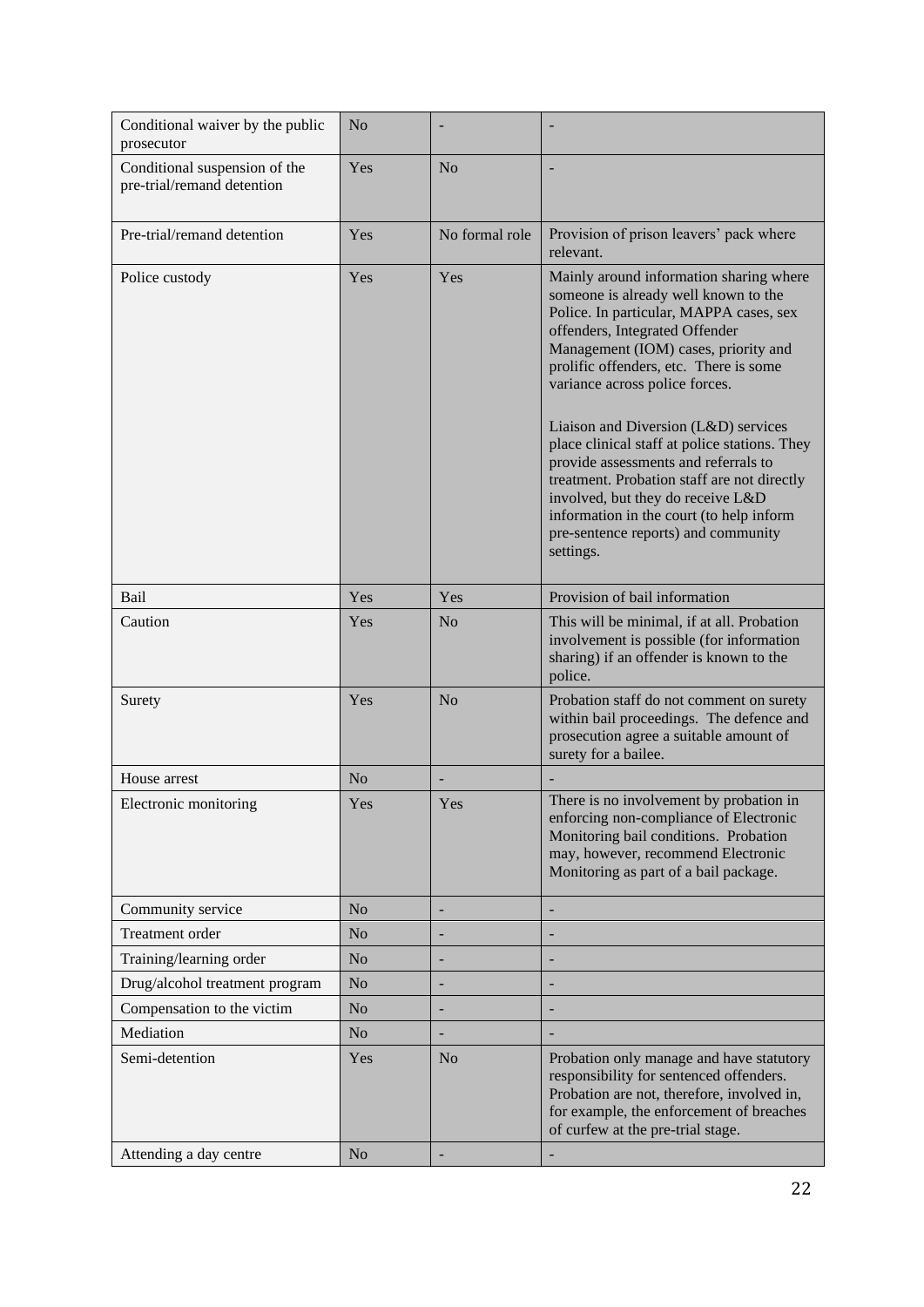| Liberty under judicial control                    | No  |                |                                                                                                                                                                                                                                             |
|---------------------------------------------------|-----|----------------|---------------------------------------------------------------------------------------------------------------------------------------------------------------------------------------------------------------------------------------------|
| Interdiction to leave the country                 | Yes | N <sub>0</sub> |                                                                                                                                                                                                                                             |
| Interdiction to enter different<br>cities/places  | Yes | No             | Probation only manage and have statutory<br>responsibility for sentenced offenders.<br>Probation are not, therefore, involved in,<br>for example, the enforcement of breaches<br>around geographical exclusions at the pre-<br>trial stage. |
| Interdiction to carry out different<br>activities | Yes | Yes            | Probation may have some involvement at<br>this stage, including making<br>recommendations (e.g. for Electronic<br>Monitoring) as part of a bail package.                                                                                    |
| Interdiction to contact certain<br>persons        | Yes | No             |                                                                                                                                                                                                                                             |
| Psychiatric treatment                             | Yes | No             | Diversion schemes.                                                                                                                                                                                                                          |
| Deferment of sentence                             | Yes | Yes            | Probation would be asked to write a<br>deferred sentence report, which would<br>involve contact with relevant agencies and<br>contact with the defendant - to comment<br>on compliance with terms of the<br>deferment.                      |
| Fine                                              | Yes | No             |                                                                                                                                                                                                                                             |
| Other financial sanctions                         | No  |                |                                                                                                                                                                                                                                             |
| <b>Others</b>                                     | No  |                |                                                                                                                                                                                                                                             |

The Probation Service carries out two main activities at the pre-trial and court stage. The first is the provision of bail information, through which the Probation Service provides information to the court to enable a defendant to be remanded in the community at an appropriate address rather than in custody. The second activity, in line with EPR Rule 42, is the preparation of presentence reports (or "PSRs"), which are described in detail in section 5.1.1 below. EPR Rule 7 (Any intervention before guilt has been finally established shall require the offenders' informed consent and shall be without prejudice to the presumption of innocence) does not apply to probation activity as interventions are not provided by probation services prior to sentencing.

## **5.1.1 Pre-trial/pre-sentence report**

The Probation Service is responsible for the preparation and provision of pre-sentence reports (PSRs) to support sentencers (a magistrate in the lower court, or a judge in the upper court) in deciding on the most suitable sentence for offenders aged 18 or over. Not all cases require or receive a PSR, but an eventual aim of the 2021 probation reforms is that the Probation Service will provide PSRs for 75% of court disposals. The reforms also include plans to take a more targeted approach to PSRs, with a focus on specific cohorts (including young adults, women, and individuals from ethnic minority groups). Foreign nationals are also eligible to receive PSRs.

PSRs should provide information to enable the court to take decisions on the following questions: whether the community or custody threshold is passed; what is the shortest term of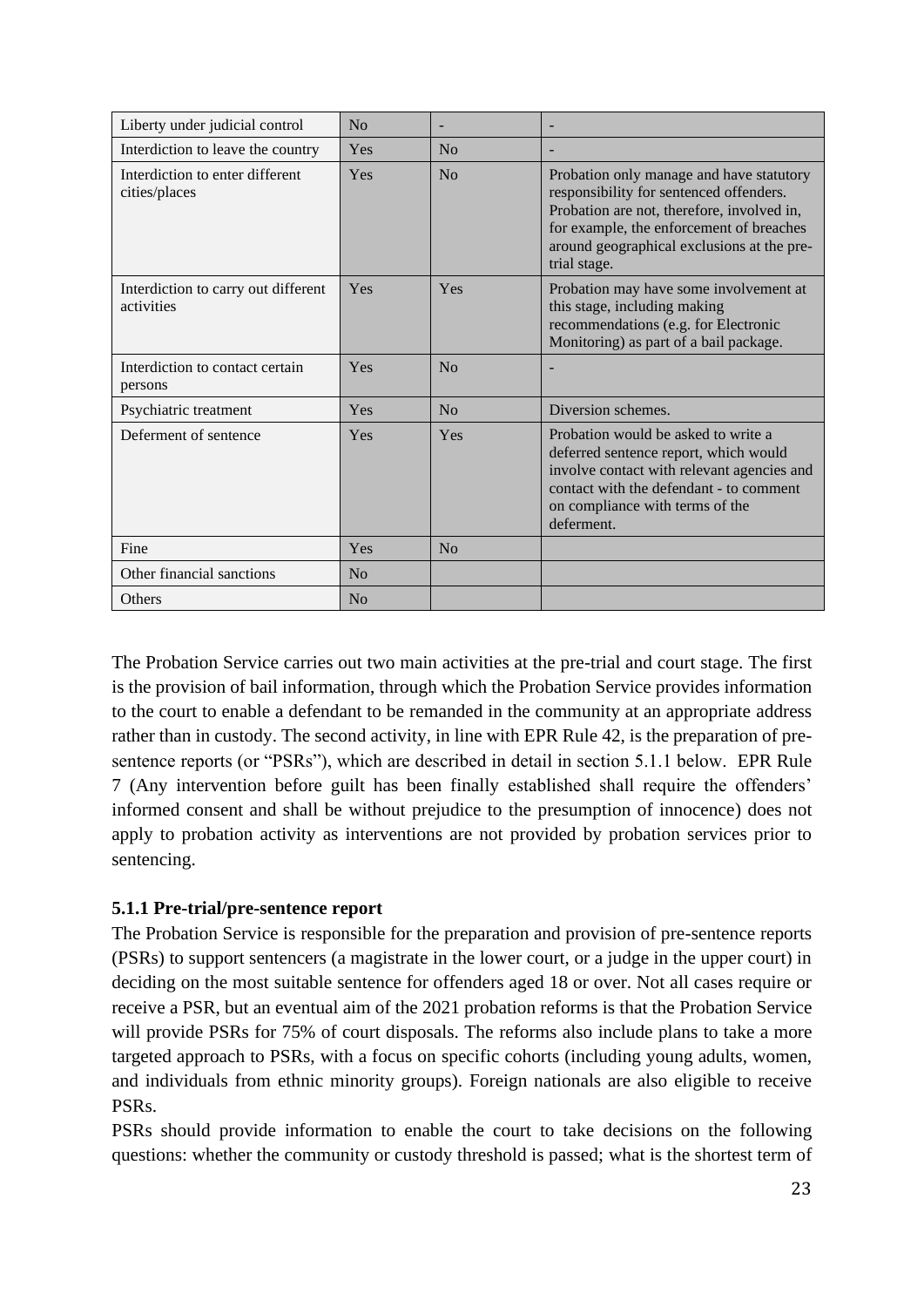a custodial sentence that is commensurate with the seriousness of the offence; whether the restrictions on liberty within a community order are commensurate with the seriousness of the offence; and whether the requirements are suitable for the offender. A PSR should not normally be requested where the court considers that it is appropriate to impose a fine. PSRs may be oral reports (normally for less serious offences when the court is seeking to sentence immediately) or they may be written reports in the following formats:

- Fast Delivery Reports (FDRs) – normally made available to the court within 24 hours and completed without a full assessment through our risk and needs assessment tool. FDRs (also referred to as same-day short-format reports) are popular with sentencers because they enable cases to be resolved quickly.

- Standard Delivery Reports (SDRs) – used where a custodial sentence is being considered or for high seriousness cases where a community order is being considered, and normally provided within 15 working days (or 10 working days if the defendant is in custody). SDRs must fully address the individual's risk of harm to others/self and the risk of re-offending and are normally based on at least one interview with the individual during which a full assessment will be made using the risk and needs assessment tool. SDRs may also draw on information from other agencies involved with the individual and from family members.

Probation staff can determine the most appropriate type of report based on the circumstances of the case and the requirements of the court.

PSRs should contain the following information (this may be included in a reduced format in oral PSRs): basic facts about the individual and the sources used to prepare the report; an offence analysis; an assessment of the individual; an assessment of the risk of harm to the public and the likelihood of re-offending; and a sentencing proposal. SDRs are informed electronically by feeding data collected in the risk and needs assessment tool into the report template. Defendants and their legal representatives see a copy of the report and can challenge its content in court and, in this respect, the process aligns with EPR Rule 44 – to allow people on probation to see and provide their opinion on the report. The report is forwarded to the prison if the defendant receives a custodial sentence and forms part of the documentation used in other decision-making processes such as home leave and parole.

## **5.2 Enforcement stage**

| Sanctions/Measures/P<br>enalties/Conditions<br>attached to a<br>conditional sentence | Provision<br>1n<br>legislation | Probation<br>Service<br>involvement? | Main characteristics of the probation activity                                                                                              |
|--------------------------------------------------------------------------------------|--------------------------------|--------------------------------------|---------------------------------------------------------------------------------------------------------------------------------------------|
| Imprisonment                                                                         | Yes                            | Yes                                  | Preparing individuals in prison for their<br>transition to the community. This applies to all<br>prisoners, irrespective of the prison from |

*Table 3. Sanctioning system and probation involvement in the enforcement stage*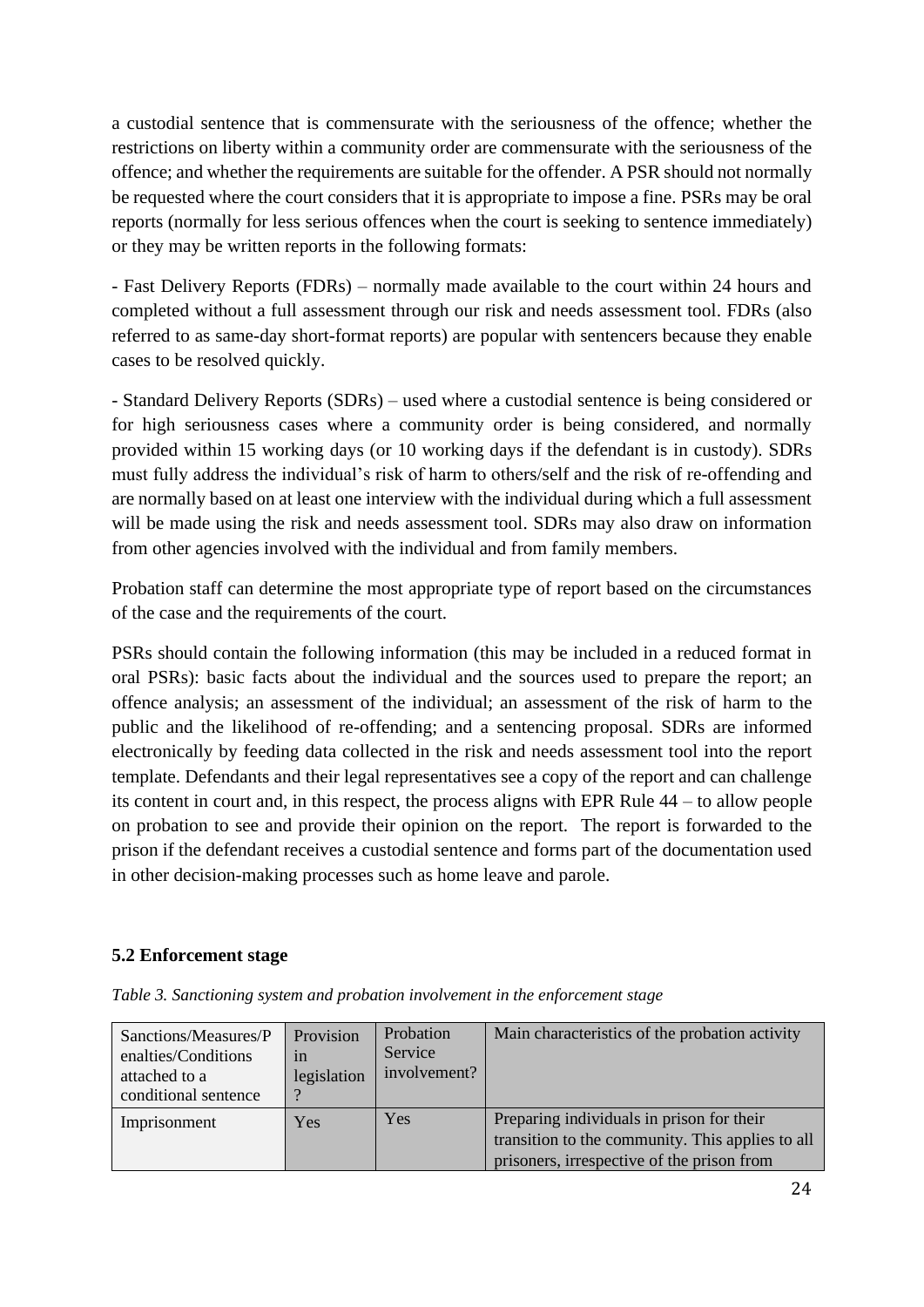|                                                   |                |                | which they are being released. It includes<br>some Sentence Management activities.                                                           |
|---------------------------------------------------|----------------|----------------|----------------------------------------------------------------------------------------------------------------------------------------------|
|                                                   |                |                | Adult offenders (18 years and over) who<br>receive a prison sentence are subject to<br>supervision on licence after their release.           |
| Suspended sentence                                | Yes            | Yes            | A suspended sentence order can have<br>requirements attached.                                                                                |
| Conditional sentence                              | Yes            | Yes            | Sentence may be deferred for up to 6 months if<br>the court believes an offender's circumstances<br>are likely to change.                    |
| House arrest                                      | N <sub>o</sub> |                |                                                                                                                                              |
| Electronic monitoring                             | Yes            | Yes            | Enforcing breaches (e.g. of curfews (Except)<br>Home Detention Curfews)).                                                                    |
| Community service as<br>sanction                  | Yes            | Yes            | Unpaid Work (known as community payback).                                                                                                    |
| Semi-liberty                                      | Yes            | Yes            | Enforcing breaches of exclusion conditions<br>including Electronic Monitoring).                                                              |
| Semi-detention                                    | Yes            | Yes            | Enforcing breaches of exclusion conditions<br>including Electronic Monitoring).                                                              |
| <b>Treatment</b> order                            | Yes            | Yes            | Motivating, monitoring and enforcing<br>attendance.                                                                                          |
| Training/learning<br>order                        | Yes            | Yes            | Can form part of Unpaid Work order.                                                                                                          |
| Drug/alcohol<br>treatment program                 | Yes            | Yes            | Motivating, monitoring and enforcing<br>attendance.                                                                                          |
| <b>Educational measures</b>                       | Yes            | Yes            | Community Orders can require education and<br>training to be arranged and monitored by<br>probation services.                                |
| Compensation to the<br>victim                     | Yes            | N <sub>o</sub> |                                                                                                                                              |
| Mediation                                         | Yes            | Sometimes      | Provision of Restorative Justice services.                                                                                                   |
| Attending a day centre                            | Yes            | Yes            | Monitoring and enforcement.                                                                                                                  |
| Interdiction to leave<br>the country              | Yes            | N <sub>o</sub> |                                                                                                                                              |
| Interdiction to enter<br>different cities/places  | Yes            | Yes            | Enforcing breaches of a geographical<br>exclusion (i.e. for a sex offender being<br>prevented from being in proximity of a<br>victim).       |
| Interdiction to carry<br>out different activities | Yes            | Yes            | Enforcement of breaches.                                                                                                                     |
| Interdiction to contact<br>certain persons        | Yes            | Yes            | Enforcement of breaches.                                                                                                                     |
| Fine                                              | Yes            | N <sub>o</sub> | Probation plays no role in the enforcement of<br>fines. Probation will, however, play a role in<br>the management of unpaid work that can be |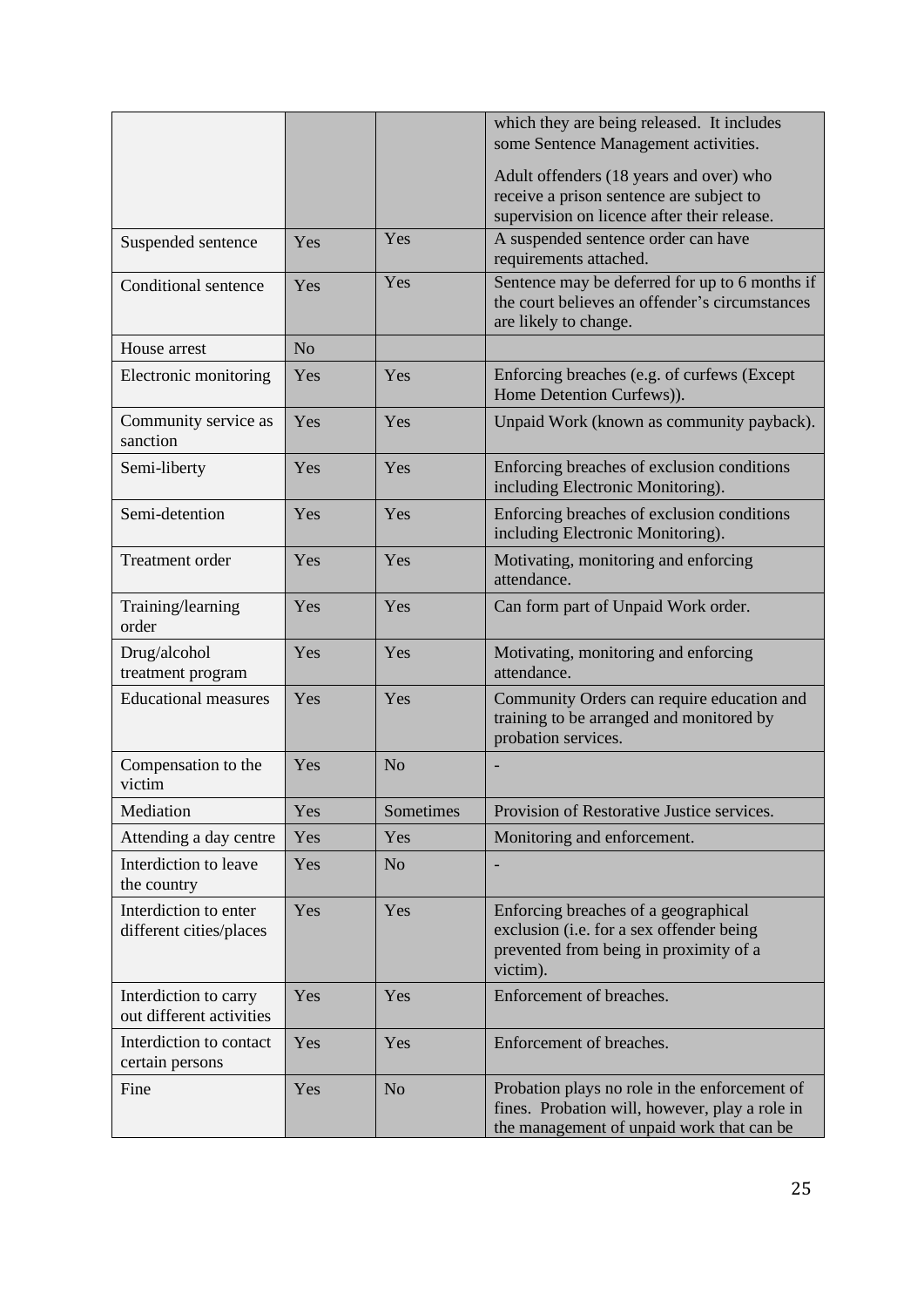|                                                 |                |     | imposed on an individual who defaults on a<br>fine.                                                                                                                                                                  |
|-------------------------------------------------|----------------|-----|----------------------------------------------------------------------------------------------------------------------------------------------------------------------------------------------------------------------|
| Day fine                                        | N <sub>o</sub> |     |                                                                                                                                                                                                                      |
| Other financial<br>penalties                    | N <sub>o</sub> |     |                                                                                                                                                                                                                      |
| In/out patient order<br>(psychiatric treatment) | Yes            | Yes | Monitoring attendance and enforcing breaches.                                                                                                                                                                        |
| Security measures                               | Yes            | Yes | Part of Sentence Management more broadly -<br>e.g. assessing risk, ensuring monitoring<br>arrangements in place prior to release, etc.                                                                               |
| Combined order                                  | Yes            | Yes | As above / below.                                                                                                                                                                                                    |
| Community<br>punishment                         | Yes            | Yes | Unpaid Work (known as community payback).                                                                                                                                                                            |
| Conditional release /<br>Parole                 | Yes            | Yes | Risk assessment, monitoring and enforcing<br>breaches.                                                                                                                                                               |
| Automatic release                               | Yes            | Yes | Supervision on licence in the community.                                                                                                                                                                             |
| Open prison                                     | Yes            | Yes | Preparing individuals for their transition to the<br>community. This applies to all prisoners,<br>irrespective the prison from which they are<br>being released. It includes some Sentence<br>Management activities. |
| Penitentiary program<br>outside the prison      | Yes            | Yes | Very rarely, prisons arrange a prisoner's<br>release on temporary license (prior to their<br>final release) to allow them to attend a<br>programme in the community (with<br>Probation's involvement).               |

# *Table 4. Other probation activities in the enforcement stage*

| Providing support to the families of the<br>offenders/detainees                  | In line with EPR Rule 56, probation services will<br>provide information to families but will refer them to<br>other organisations for support.                 |
|----------------------------------------------------------------------------------|-----------------------------------------------------------------------------------------------------------------------------------------------------------------|
| Coordinating volunteer prison visitors                                           | This is undertaken by the Prison Service.                                                                                                                       |
| Preparing offenders for (conditional) release                                    | Under the OMiC model (detailed below) probation<br>practitioners will undertake risk assessments and be<br>responsible for pre-release sentence planning.       |
| Preparing prisoners for home leave and/or<br>providing support during home leave | Probation practitioners will provide risk assessments,<br>monitoring and enforcement of breaches for Release<br>on Temporary Licence and Home Detention Curfew. |
| Providing support to persons that have been<br>pardoned or amnestied             | $\rm No$                                                                                                                                                        |
| Providing advisory report with respect to<br>amnesty or pardon                   | N <sub>0</sub>                                                                                                                                                  |
| Other tasks that are not included here. Please<br>add to this list and explain.  | Commissioning and arranging the provision of<br>resettlement and rehabilitative activities – for                                                                |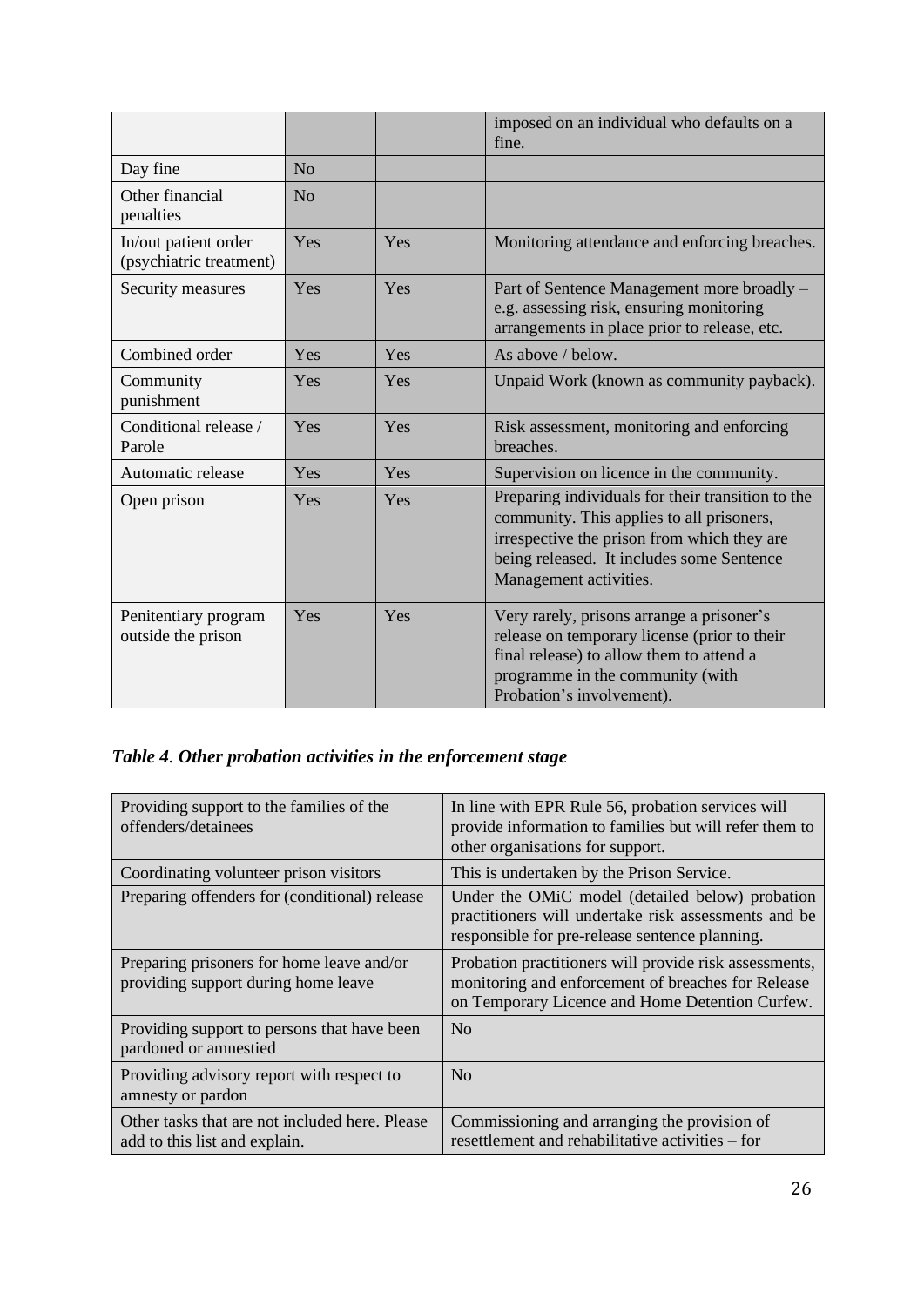|  |  | example, support with accommodation for prison<br>leavers, support with wellbeing and finances. |
|--|--|-------------------------------------------------------------------------------------------------|
|--|--|-------------------------------------------------------------------------------------------------|

As Table 3 and Table 4 demonstrate, the Probation Service carries out or has a role in a wide range of interventions following sentencing.

Via the MAPPA and IOM arrangements, and the Crime and Disorder Reduction Partnerships (under the Crime and Disorder Act (1998)), as well the ability of Regional Probation Directors to commission services from external, voluntary and private sector providers, the Probation Service aligns with EPR Rule  $12 -$  to work in partnership with other public or private organisations and local communities to meet the needs of offenders and enhance community safety.

The Probation Service is responsible for managing the following categories of sentenced individuals:

- All adult individuals sentenced to a Community Order or Suspended Sentence Order (except where a Suspended Sentence Order carries no requirements).

- All adult individuals released on licence from custodial sentences of more than one day.

- People sentenced as juveniles who subsequently transition from the youth to the adult system.

- All armed forces personnel who have been convicted by a service court and who have received a custodial sentence, including a suspended sentence, (other than a sentence of service detention) and who are (i) on licence (ii) under supervision; or convicted by a service court and who have had imposed upon them a service community order or overseas community order.

- Individuals who transfer in from another jurisdiction and whose sentence means they are subject to supervision either as part of a non-custodial sentence or after release from custody.

- Fine defaulters given a senior attendance centre order.

Sentenced individuals cannot refuse supervision from the Probation Service. As noted in section 5.1, the Probation Service may provide a pre-sentence report setting out recommendations for the type of sentence that the court should consider imposing.

Where a custodial sentence is imposed, the Probation Service plays a key role in the Offender Management in Custody or OMiC model, which was introduced in the closed adult male prison estate in 2019. Under the OMiC model, those with more than 10 months left to serve in custody from the point of sentence are allocated from court to a Prison Offender Manager or POM. POMs are based within the prison estate and have responsibility for sentence management until specific points pre-release, when this responsibility moves to the OMiC Community Offender Manager or COM, a probation practitioner based in the community. POMs also provide support to COMs where COMs have responsibility for the management of a case. The OMiC model was rolled out to the open adult male estate and to the women's estate in early 2021 under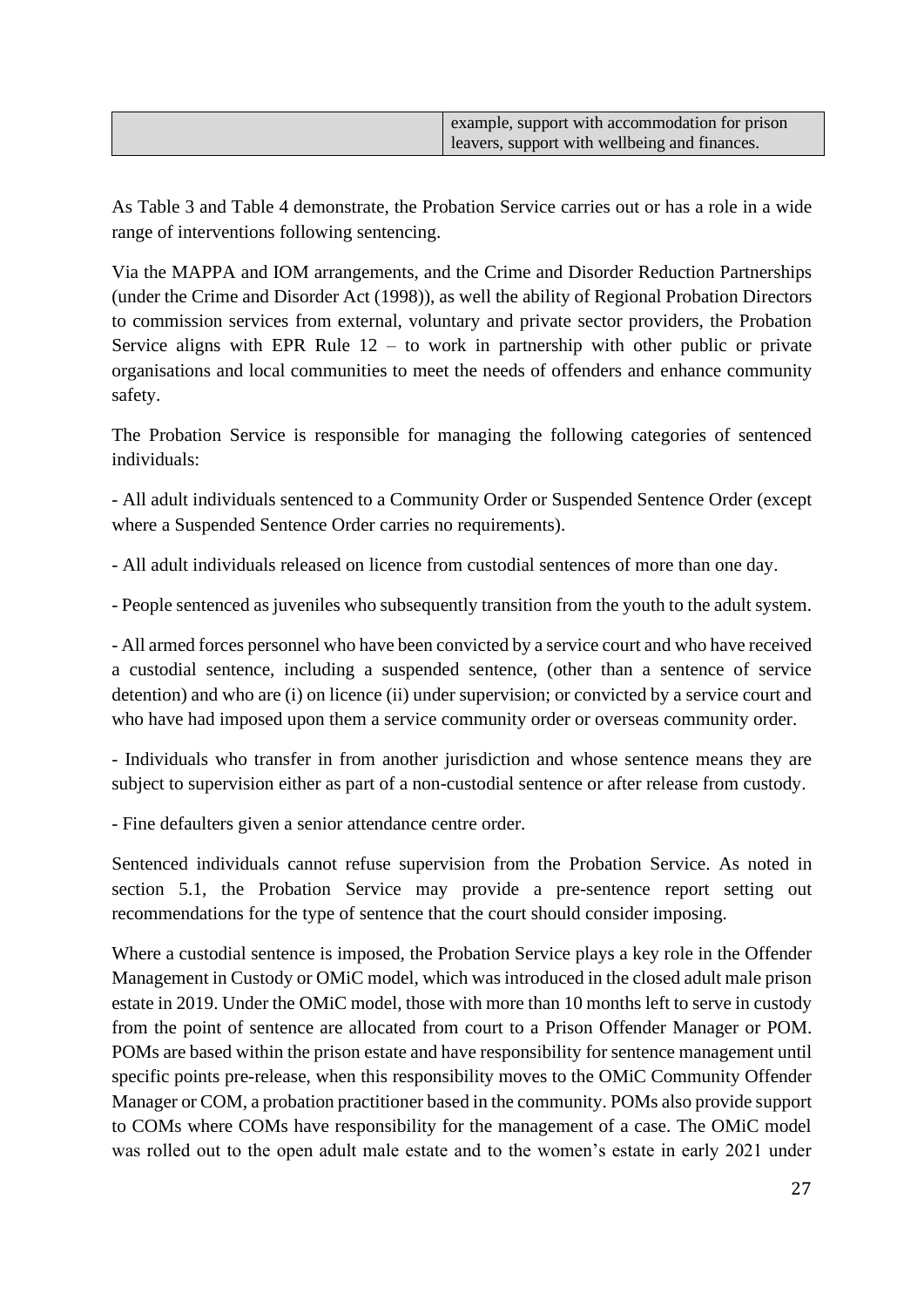slightly different models (for example, women with high complexity needs spend more time with their POM rather than being assigned a key worker as they are in the closed male estate).

Under OMiC, in the majority of cases, POMs are responsible for assessing an individual's risks and needs and completing sentence plans, including ensuring specialist assessments for complex needs (such as mental health needs and substance misuse), setting objectives for the individual, and making referrals for relevant interventions and rehabilitative services. They will hand sentence management responsibility to a COM at the relevant point in the sentence, who will then be responsible for reviewing the sentence plan and completing pre- and post-release activities. This includes the production of a pre-release report in line with EPR Rules 45 and 46. POMs and COMs must also ensure victims' needs and concerns are taken into account in sentence plans and in plans for release by working with Victim Liaison Officers (also part of the Probation Service). Additionally, POMs and COMs are expected to work with other agencies (such as police and local authorities) in their sentence management and preparation for release activities.

The point at which individuals can leave custody on licence will depend on the type of custodial sentence imposed by the court, as follows:

**Standard Determinate Sentence (SDS)**: This sentence type accounts for the majority of custodial sentences, and means that an individual is sentenced to a fixed amount of time in custody and must be automatically released halfway through their sentence (generally without any review from the Parole Board, unless an individual has been convicted of a terrorist offence, or of a serious sexual or violence offence). The second half of their sentence is spent on licence in the community.

**Sentences for Offenders of Particular Concern (SOPC)**: This sentence type is given to individuals convicted of specified offences (including sex offences against children under 13 and certain terrorism offences) where a court decided not to impose an Extended Determinate Sentence (EDS) or life sentence. A SOPC comprises a specific custodial term (with any earlier release point determined only by the Parole Board) followed by a twelve-month fixed licence period.

**Extended Determinate Sentence (EDS)**: This sentence type is given to individuals who have committed a serious sexual, violent, or terrorist offence and are considered by the court to pose a danger to the public. An EDS comprises a custodial term equivalent to the custodial sentence the court would normally impose for the offence, (with release at the discretion of the Parole Board), and an extension period served on licence which may last between five and eight years depending on the nature of the offence.

**Life**: A life sentence is mandatory for those convicted of murder and can be given at the discretion of a judge for other serious offences, with the court setting a minimum period (the 'tariff') that must be served in custody. Individuals may then be released by the Parole Board subject to the need to protect the public, with some individuals held indefinitely where release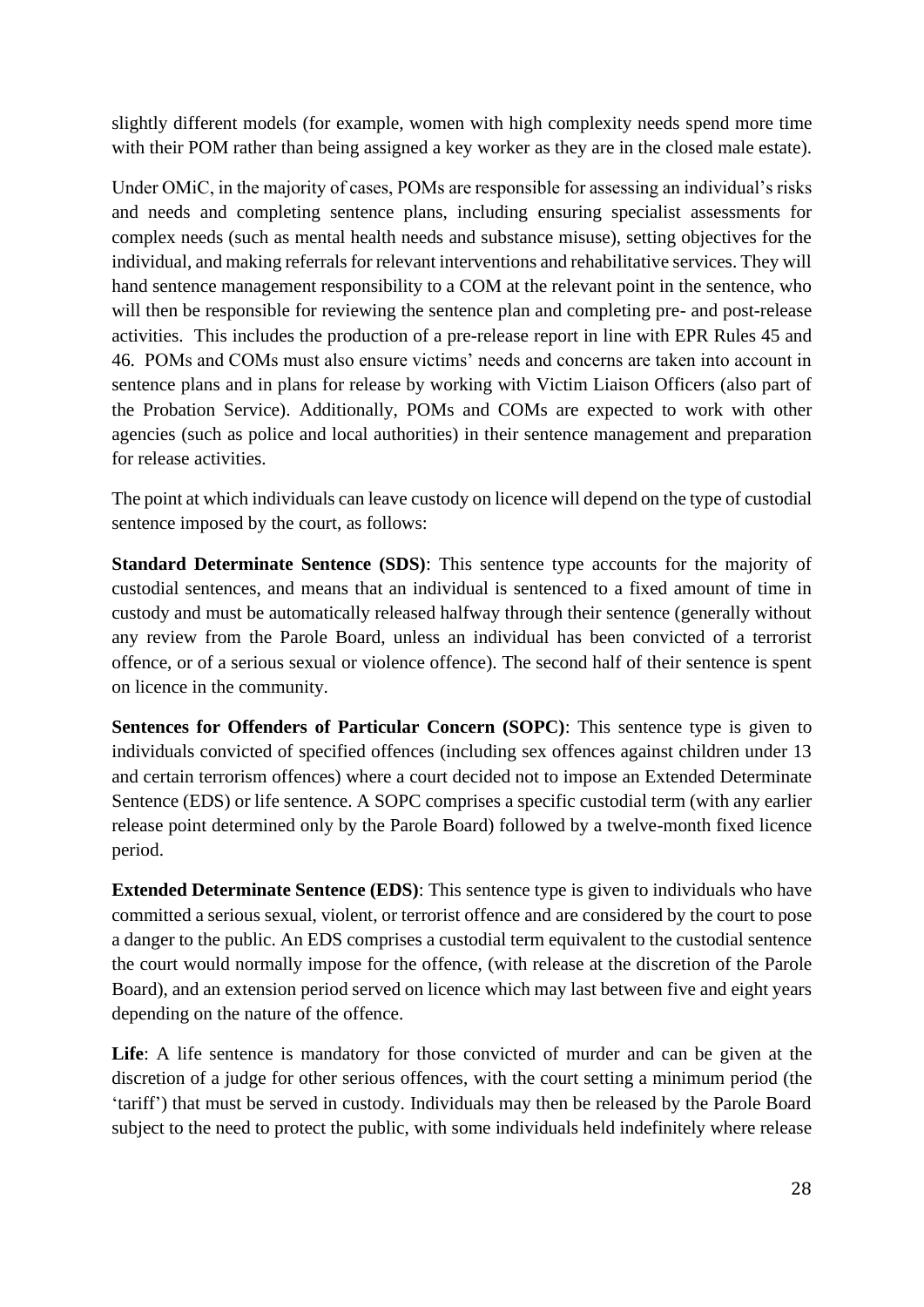is not considered safe. Once released, individuals remain on licence for their rest of their lives, though the conditions of this licence may change over time.

**Whole Life Order (WLO)**: This sentence is imposed for the most serious cases of murder. Those sentenced to a WLO will spend their whole life in prison, with the rare exception of cases of compassionate release.

Key changes made to sentences and release points in recent years include the Terrorist Offenders (Restriction of Early Release) Act 2020, which was introduced in response to a terrorist attack in Streatham, London in February 2020, where the offender had recently been automatically released from prison halfway through a sentence for other terrorist offences. The Act prevented automatic early release for those convicted of terrorist offences and serving an SDS or SOPC, and ensured they would require assessment from the Parole Board. In 2021, the government also proposed a range of changes to sentencing in England and Wales as part of the Police, Crime, Sentencing and Courts Bill, including making WLOs the default sentence for premeditated child murder.

In England and Wales, convicted persons can receive the Royal Prerogative of Mercy (or RPM, also known as the 'Queen's Pardon') from the monarch on the basis of a recommendation by the Lord Chancellor, but this is extremely rare. Notable examples include Alan Turing, who died in 1952 and received an RPM posthumously in 2013 in relation to his 'gross indecency' conviction (an anti-homosexuality offence that has since been repealed). In 2020, an RPM was used to reduce the minimum tariff that Steven Gallant was required to serve for murder before he could be considered for parole, in recognition of his role in confronting the terrorist responsible for the London Bridge attack of 2019.

Release, licence, and supervision arrangements on release vary according to the type of custodial sentence imposed, but there are standard licence conditions given in cases where a determinate sentence has been imposed, under which an individual must:

- Be of good behaviour and not behave in a way which undermines the purpose of the licence period.

- Not commit any offence.

- Keep in touch with the supervising officer in accordance with instructions given by the supervising officer.

- Receive visits from the supervising officer in accordance with instructions given by the supervising officer.

- Reside permanently at an address approved by the supervising officer and obtain the prior permission of the supervising officer for any stay of one or more nights at a different address.

- Not undertake work, or a particular type of work, unless it is approved by the supervising officer, and notify the supervising officer in advance of any proposal to undertake work or a particular type of work.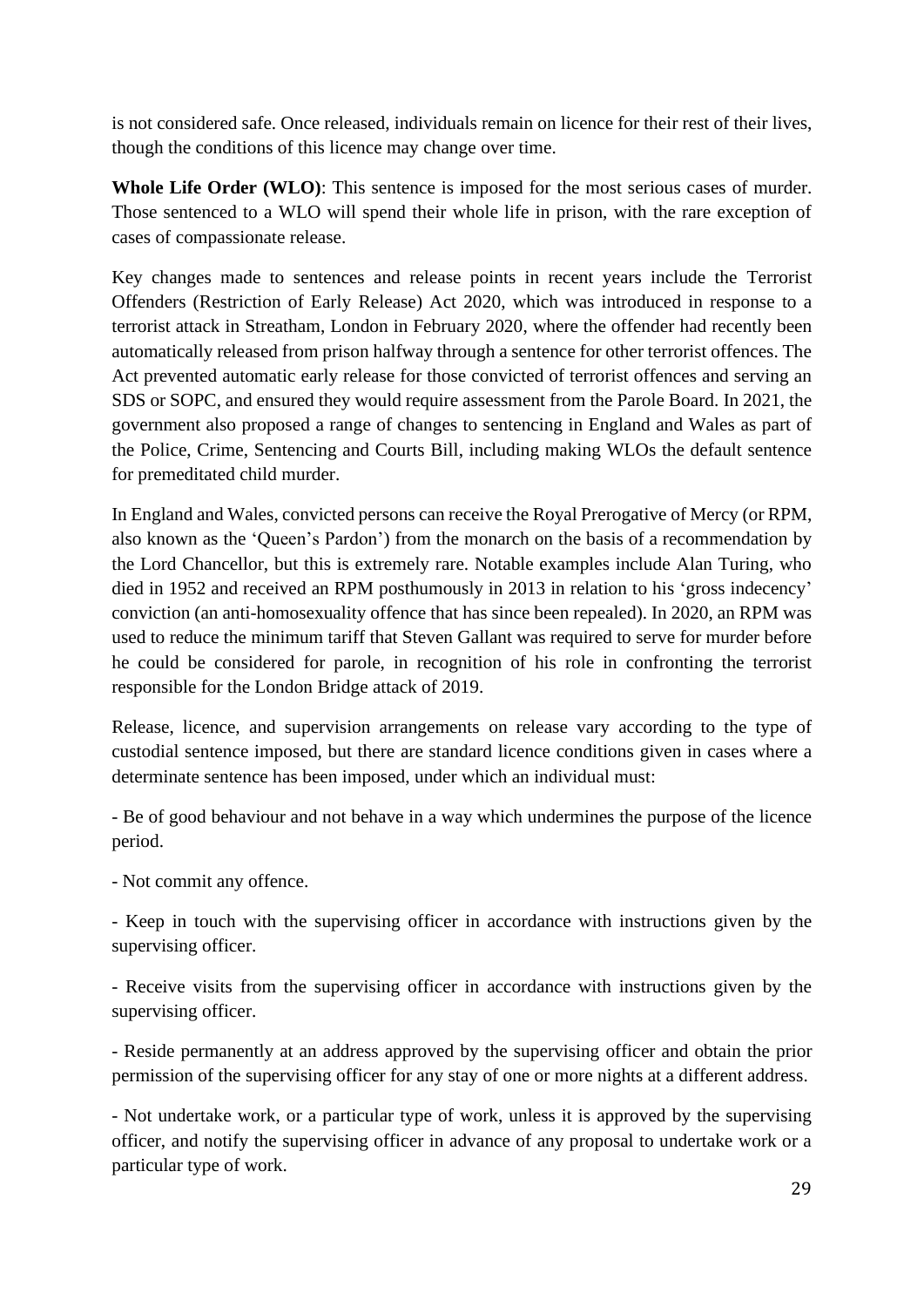- Not travel outside the United Kingdom, the Channel Islands or the Isle of Man except with the prior permission of the supervising officer or for the purposes of immigration deportation or removal.

Licences may include additional conditions, such as electronic monitoring or drug testing, and victims are able to request the imposition of licence conditions relating to them (such as conditions preventing an offender from contacting the victim). Probation practitioners have a role in recommending appropriate licence conditions and are responsible for monitoring adherence to these conditions. Where there is a breach of a licence, the sentence manager can apply for the individual to be recalled to prison. In line with EPR Rule 85 (that probation agencies shall work to ensure compliance of offenders with any conditions imposed and that they gain the offender's co-operation so as to not rely solely on the prospect of sanctions for non-compliance), formal learning and development and informal mentoring and local champions are provided to Probation Practitioners to enable them to build supportive and trusting relationships with people on probation. Relationship building is further strengthened by, where possible, offering continuity of Probation Practitioners supervising an individual throughout their order, helping them to achieve better outcomes. In line with EPR Rule 86 (that people on probation shall be made aware of what is required of them, of the responsibilities of probation staff and of the consequences of non-compliance) induction procedures set the tone for the working relationship between the person on probation and the practitioner and they aim to ensure that service users understand the sentence of the court and the consequences of non-compliance, which could include a range of sanctions, up to loss of liberty.

For individuals sentenced to between twelve months and two years in custody, a period of postsentence supervision (PSS) applies after licence, such that virtually all individuals will be subject to at least twelve months of post-release contact from probation services. This comprises the period on licence, which is half of the total sentence length, plus the length of PSS time required to make up a total of twelve months of contact.

Where appropriate, some forms of early release on licence can be used to support individuals in their transition from custody to community supervision. For example, individuals may be subject to Release on Temporary Licence (ROTL), which allows them to be released temporarily from custody into the community for specific purposes (such as taking up employment, maintaining family ties, or receiving medical treatment). Those who present too great a threat to public safety are not eligible for ROTL, while individuals who have previously committed serious offences may be subject to restricted ROTL, which involves more stringent risk assessment and more robust monitoring arrangements. Additionally, Home Detention Curfew allows for the early release of individuals serving custodial sentences of at least twelve weeks but no more than four years, to be subject to an electronically monitored curfew and may be recalled to prison if this curfew is breached.

The process of an individual's transition from the custodial to the community setting under the supervision of the Probation Service is known as resettlement. In line with EPR rules 59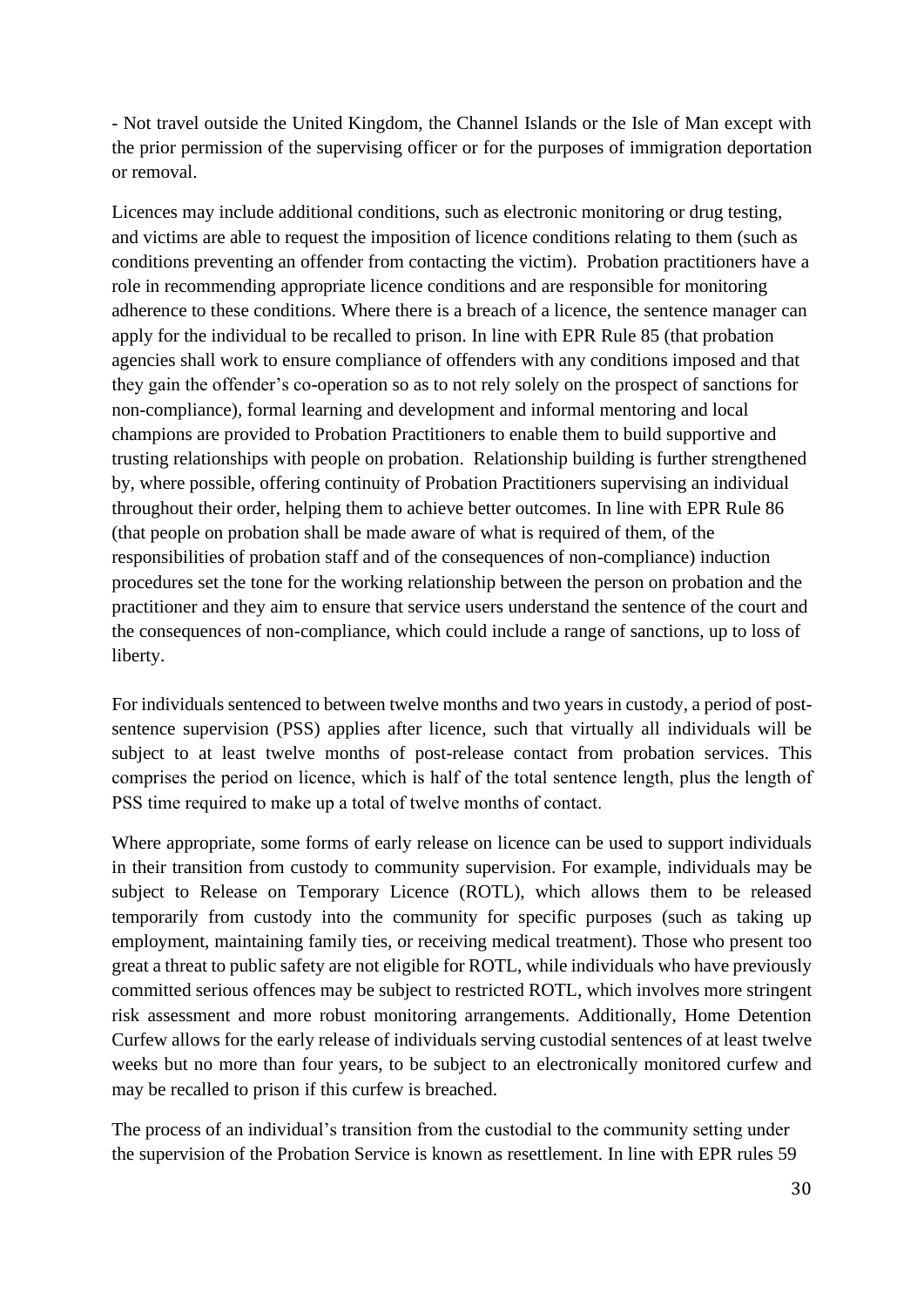and 61, Resettlement describes the process of preparing individuals for release from custody, including by ensuring that the right services, practical support, and approaches to monitoring are established in advance of release. Under the 2021 probation reforms, all individuals who are sentenced to custody receive a pre-release assessment of risks and needs, and relevant local resettlement and rehabilitative interventions commissioned from external providers (such as accommodation and lifestyle and wellbeing support) are established in preparation for release. This may include a mentoring service for those who lack social support and are likely to struggle with the transition from prison to community to assist develop social networks in the community. All prison leavers are provided with a resettlement pack. To reduce the likelihood of having to start again on release, individuals serving a short prison sentence will also be supported to sustain any existing community ties.

The Probation Service also plays a significant role in the enforcement of non-custodial sanctions imposed by the court. A Community Order is a sentence in its own right, and the consent of the individual subject to such an order is not needed for the majority of requirements, with the exception of orders that include treatment, such as drug, alcohol and mental health treatment. As noted in section 2.1, the Criminal Justice Act 2003 created one Community Order under which a combination of requirements can be imposed. A Community Order must contain at least one of fifteen requirements to fulfil the primary purpose of sentencing as defined in the 2003 Act: the reduction of crime (including by deterrence), the protection of the public, punishment, reform and rehabilitation, and managing reparation to those affected by the offence.

The fifteen requirements that can make up a Community Order and the Probation Service's role in these requirements are set out in more detail as follows:

**Unpaid work** (also known as community payback and formerly as community service) requires individuals to work for a specified number of hours on suitable projects. It aligns with EPR Rule 47. The work can involve elements of education, training and employment activities (such as job applications or learning work-focused skills). Probation staff are responsible for undertaking a dedicated unpaid work assessment for individuals. In line with EPR Rule 51 and 52, probation staff are also responsible for consulting the individual to source suitable placements which benefit the local community and meet an individual's risks and needs, including finding suitable placements for specific cohorts. Probation staff are also responsible for supervising individuals during these placements. Unpaid work is administered in line with EPR Rule 48 – that it not be undertaken for the profit of probation agencies, their staff or for commercial profit.

**Curfew** may require an individual to be at a fixed address for up to 16 hours during a 24 hour period for up to 12 months and can be monitored via electronic monitoring (more commonly known as 'tagging'). The Electronic Monitoring Service is not delivered by the Probation Service directly, but the Probation Service may in some instances review data to identify risk and enhance/inform risk management, and Probation is generally involved in enforcing breaches of a curfew requirement where it is combined with other court requirements.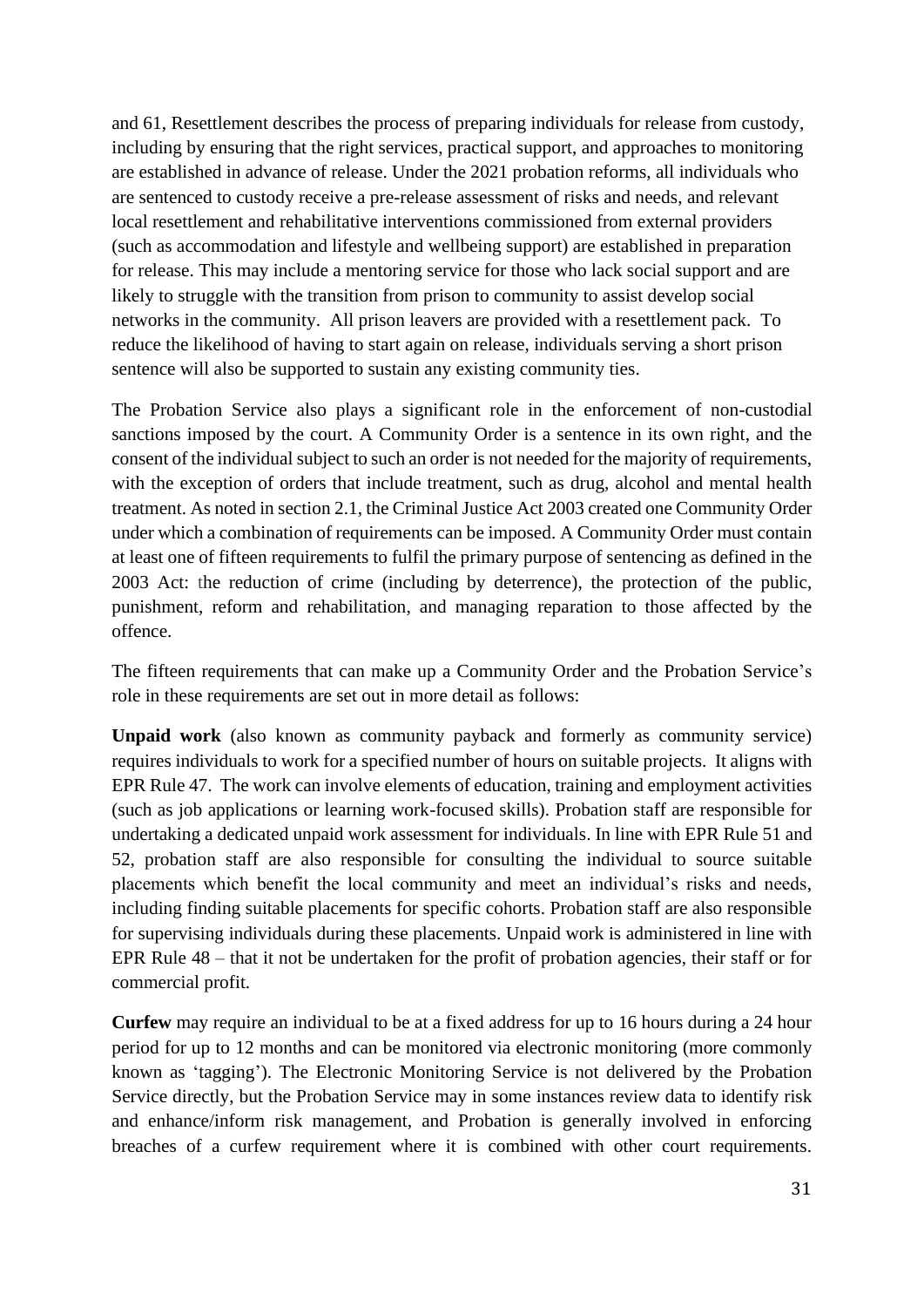Monitoring services also include Global Positioning System (GPS) - referred to as location monitoring. This enables an offender's whereabouts to be monitored and can also include curfew monitoring. In alignment with EPR Rule 57 (requiring electronic monitoring to be combined with interventions to bring about rehabilitation and to support desistance) Electronic Monitoring encompasses the Alcohol Abstinence and Monitoring Requirement (AAMR) which gives courts the power to impose such monitoring as part of a Community Order or Suspended Sentence Order and to order an individual to abstain from alcohol for a fixed period to tackle offending behaviour where alcohol has been a contributory factor.

**Rehabilitation Activity Requirements** (RAR) require an individual to participate in activities to reduce their likelihood of reoffending. The court decides the maximum number of days for the RAR within which activities must be completed, and the individual's probation practitioner is then responsible for allocating the RAR days and for selecting and sequencing specific interventions which address the most significant areas of need linked to reoffending. Accredited programmes may form part of a RAR, but they also remain a standalone sentencing option (see below). The 2021 reforms introduced a portfolio of toolkits for probation practitioners to use in delivering structured 'change' sessions as part of RAR days.

**Programme requirement** (also known as Accredited Programmes) involves attending a course addressing specific offending behaviour. Accredited Programmes are accredited by the Correctional Service Accreditation and Advice Panel (CSAAP) and are delivered by trained facilitators from the Probation Service in a group setting for up to 12 individuals. Types of offending behaviour addressed by Accredited Programmes may include domestic abuse, violent offences, and sexual offences.

**Mental health treatment requirements** are only made where a court is satisfied that the individual's mental health condition is treatable and does not require a hospital or guardianship order, where arrangements have been made or can be made for the individual to receive the treatment specified by the order, and where the individual agrees to undergo treatment for their mental health condition. A qualified mental health practitioner assesses the individual's suitability and provides advice to the court. The responsibilities of the Probation Service include supervising attendance at appointments, responding appropriately to any failure to comply and managing breaches or recall to court activities, and maintaining regular communication with the relevant mental health treatment providers.

**Drug Rehabilitation Requirements** (DRR) are an intensive alternative to custody for tackling drug misuse and offending which involves referral into treatment, regular testing, court reviews of progress, and rigorous enforcement. A court can impose a DRR only if the offender expresses willingness to comply with its requirements, and failure to consent may result in a custodial sentence. The services available are part of the services commissioned by the NHS for the general population and may be delivered in a community or a residential setting. The Probation Service is responsible assessing the individual's risk level, exchanging information with treatment providers, presenting a written report to the court to inform a review of the DRR, and considering breaches for failure to comply. The Probation Service also has a role in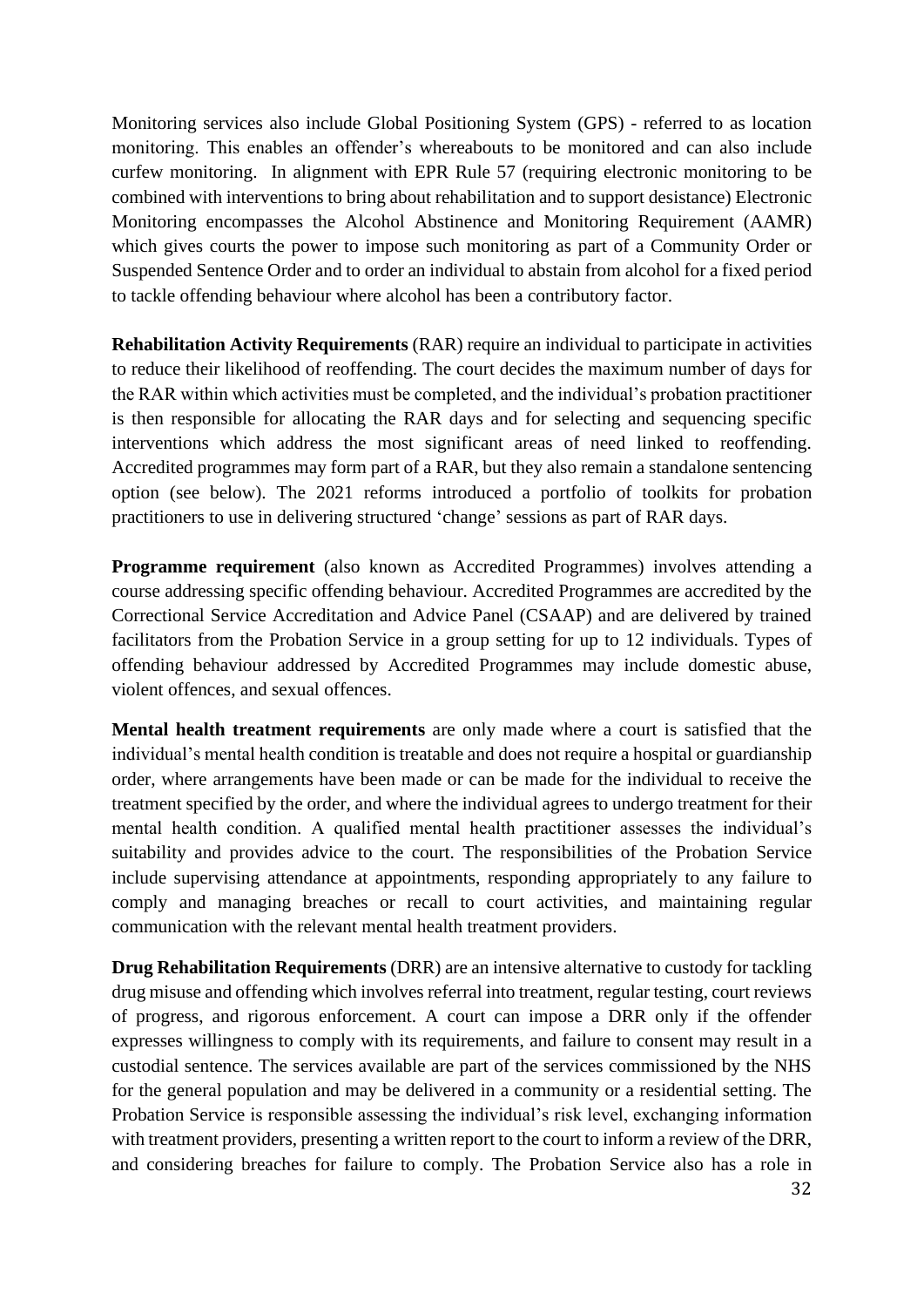providing information to local authority commissioners about the treatment needs of individuals in their areas, in order to influence the availability of suitable treatment options.

**Alcohol Treatment Requirement (ATR)** are imposed only where an individual is dependent on alcohol, where this dependency requires and is susceptible to treatment, where arrangements for treatment have been or can be made, and where the individual is willing to comply with the requirements. ATRs are structured, community-based and care-planned treatments (for example, psychosocial therapies and support, interventions for assisted alcohol withdrawal). The arrangements for service provision and the role of the Probation Service is the same as those described above for DRRs.

**Prohibited activity requirements** prevent an individual from participating in certain activities on a day or days, or for a specified period of time, with the aim of preventing the individual from committing further offences of the same type as he or she has been convicted of. The Probation Service's role includes managing the order and any breach proceedings.

**Exclusion requirements** prevent an individual from going to a place or places where he or she is likely to commit offences, which can also be monitored electronically for key offender groups. The Probation Service will normally liaise with the police to agree where an exclusion requirement is needed and will make a recommendation to the court through a presentence report. The Probation Service is not involved in monitoring this requirement but is involved in the overall management of the order, including any breach proceedings.

**Residence requirements** require an individual to live in a particular place as determined by their supervising officer. This could include a specific house or an Approved Premises (a 'probation hostel' managed by the Probation Service). The individual may only move with the approval of their supervising officer.

**Attendance Centres (**Senior Attendance Centres or SACs) are run by the Probation Service and are only available for individuals aged between 16 and 24 years, who are required to be present at an SAC for a maximum of three hours on specified days (usually weekends), and may undertake constructive group activities during these periods. The government has proposed provisions in the Police, Crime, Sentencing and Courts Bill (introduced to Parliament in March 2021) which would remove this requirement as a sentencing option.

**Alcohol Abstinence and Monitoring -** An AAMR may only be imposed as part of a Community Order or Suspended Sentence Order. Courts can impose a total ban on alcohol consumption for up to 120 days in order to directly address offending behaviour where alcohol has been a contributory factor. They may only be imposed on adults and may not be imposed on dependent drinkers or alongside an Alcohol Treatment Requirement.

**Electronic compliance monitoring requirement –** this requirement is aimed at securing the electronic monitoring of the offender's compliance with other court-imposed requirements including curfew, exclusion and attendance.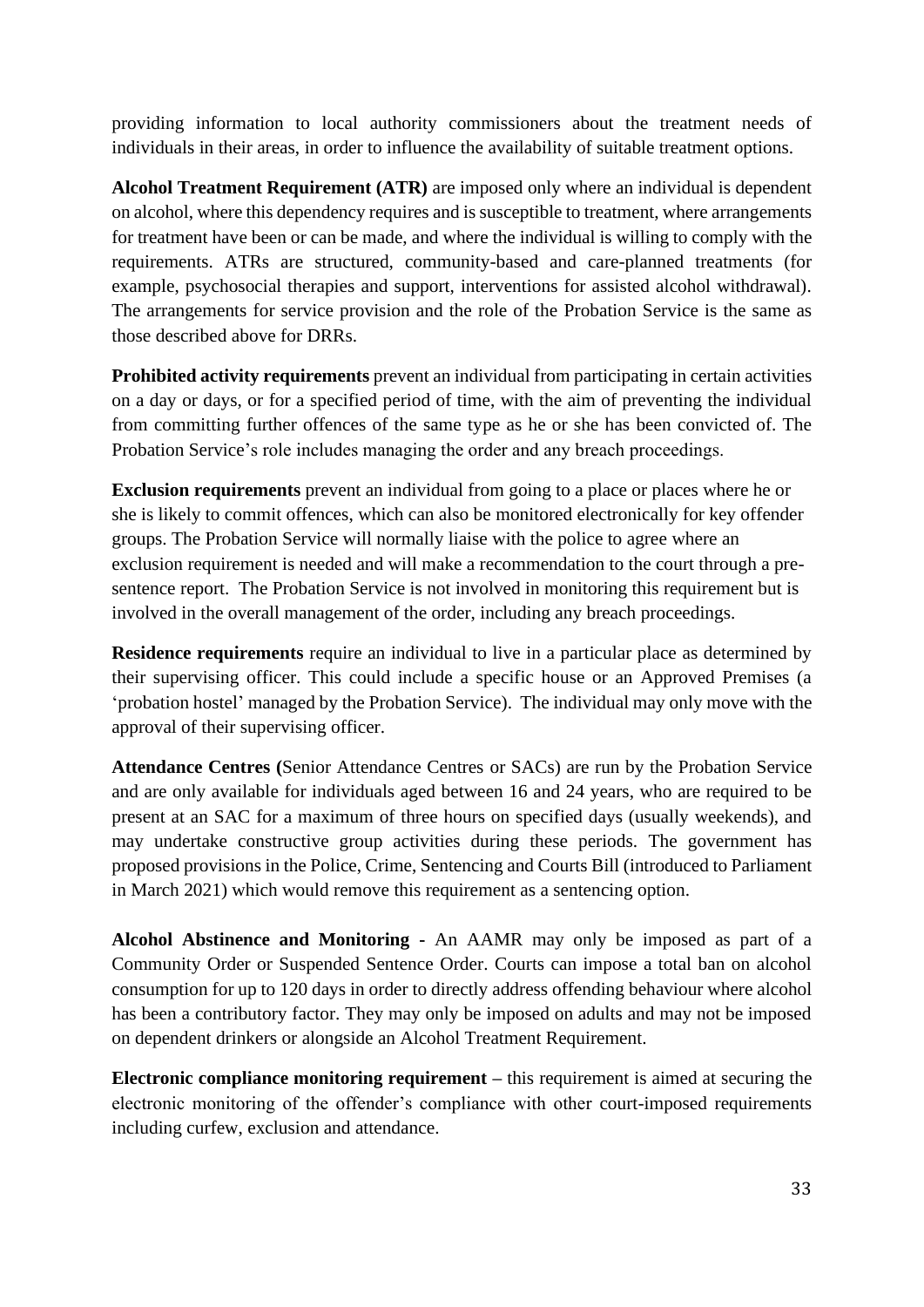**Electronic whereabouts monitoring –** This requirement enables location monitoring of an offender's whereabouts beyond their compliance with other requirements.

**Restrictions on travel abroad** require an individual not to travel outside United Kingdom, the Channel Islands or the Isle of Man, except with prior permission of their probation officer or in order to comply with a legal obligation.

There are also some specific obligations that the Probation Service must meet in relation to the delivery of services to women. Wherever possible, they must offer women the option of having a female probation practitioner and of being interviewed in a female-only environment, and of not being placed in an all-male work environment as part of an Unpaid Work or an Attendance Centre requirement.

## **5.3 Care and after-care outside the criminal justice system**

The 2021 probation reforms have established a new mechanism for the delivery of care and aftercare by the Probation Service outside of the requirements of an individual's sentence in accordance with EPR Rule 62. The Regional Outcomes and Innovations Fund (ROIF) is a small pot of money available to Regional Probation Directors (RPDs) to enable them to lever investment in wider services (such as by entering co-funding arrangements with other local and regional authorities, such as Police and Crime Commissioners). These wider services should be aimed at reducing reoffending but are not concerned with directly delivering the order of the court. The ROIF specifically aims to enable RPDs to provide additional and ongoing support to individuals beyond the end of their sentence (or to individuals whose sentence provides limited opportunities for intervention but who are at risk of reoffending). The services commissioned through the ROIF are therefore based on individual needs rather than being dependent on specific sentence requirements. RPDs are able to work with a wider range of service providers and to discover innovative ways of working, as well as finding efficiencies through investing in joint initiatives and shared funding arrangements (which may enable them to access additional investment).

Beyond the Probation Service, care and aftercare is often delivered through voluntary organisations, such as the charity Unlock, which supports people in overcoming the challenges they face as a result of having a criminal record. Some charities also work with specific cohorts – for example, the organisation Working Chance focuses on helping women leaving the criminal justice system to access employment.

#### **6. Probation Methodology**

Regarding EPR Rule 6 (that, as far as possible, the probation agencies shall seek the offenders' informed consent and co-operation regarding interventions that affect them) the Probation Service provides supervision rather than assistance, and individuals cannot request or reject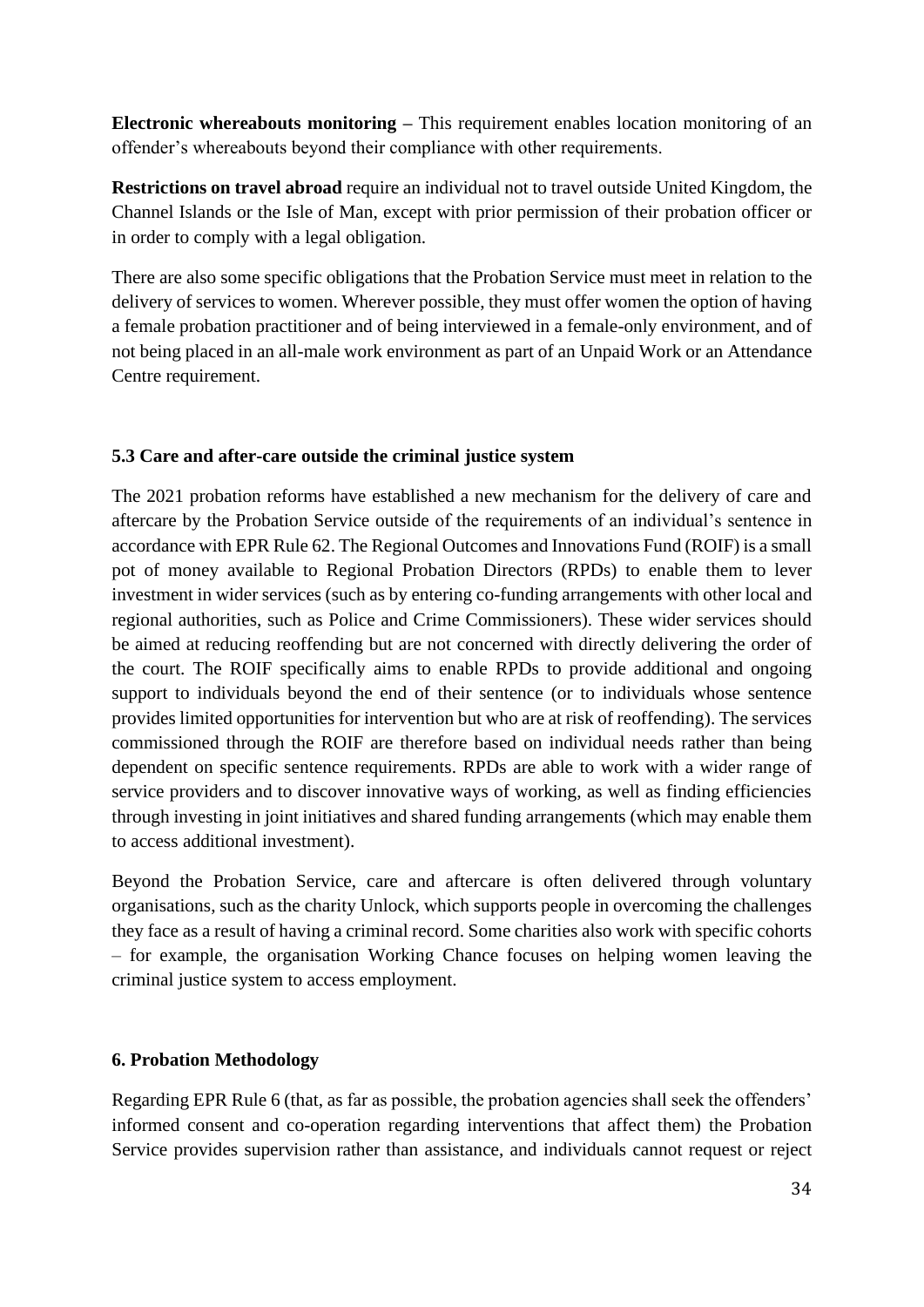probation supervision. However, as noted in section 5.2, Community Order treatment requirements do require an individual's consent, although withholding this consent may result in the imposition of a custodial sentence. It should also be noted that the Probation Service provides aftercare services outside of the requirements of court sentences to individuals to support them in turning away from offending behaviour and leading pro-social lives (more detail was provided on this in section 5.3). As with all probation activities, this additional support is delivered in cooperation with other agencies, including health providers, local authorities, and the voluntary sector. Through such aftercare services, supervision and treatment requirements, the Probation Service aligns with EPR Rule 55 – that probation not be purely controlling, but also advises, assists and motivates offenders with interventions delivered by probation or other agencies. In line with EPR Rules 76 and 77, interventions aim to be constructive, proportionate to the measure imposed and form part of an interdisciplinary approach based on relevant research.

The original duty of probation practitioners to 'advise, assist and befriend' emphasises the personal character of probation staff and their ability to foster change in individuals. The quality of the relationship between probation practitioners and people on probation remains central in current practice, with strong relationship skills seen as a pre-requisite for effective engagement, but this is now accompanied by robust, evidence-based methods aimed at achieving the Probation Service's goal to 'assess, protect, and change'. The dominant approach in contemporary practice can best be described as cognitive-behavioural – in other words, a key aim of probation is to support change in the way that individuals think. The focus is on understanding how the interactions between thinking, feeling, and acting have led to offending behaviour, and on using this knowledge to enable individuals to change their thinking and learn new problem-solving techniques. Under this approach, the methods of probation practitioners are based on the SEED (Skills for Effective Engagement and Development) model, which emphasises techniques such as relationship-building, the use of risk, need and responsivity principles9, motivational interviewing, and pro-social modelling. Good-quality interventions which address specific criminogenic factors are seen as particularly important in effecting lasting change.

In line with EPR Rules 80 and 81, each person on probation is assigned a probation practitioner whose responsibility it is to assess, co-ordinate and regularly evaluate the general work plan and to ensure contact with the offender and compliance. The decision on which interventions to include in a sentence plan is made by the individual's probation practitioner in accordance with the requirements of the sentence, which probation practitioners may influence through their recommendations in an individual's pre-sentence report. Where an individual is assigned a Rehabilitation Activity Requirement or RAR (see section 5.2), the probation practitioner has

<sup>9</sup> The risk, need and responsivity principles are widely established and evidence-based and underpin our approach to rehabilitation. They help probation practitioners choose appropriate interventions and help practitioners focus on what is relevant to an individual's offending behaviour to protect the public and reduce reoffending.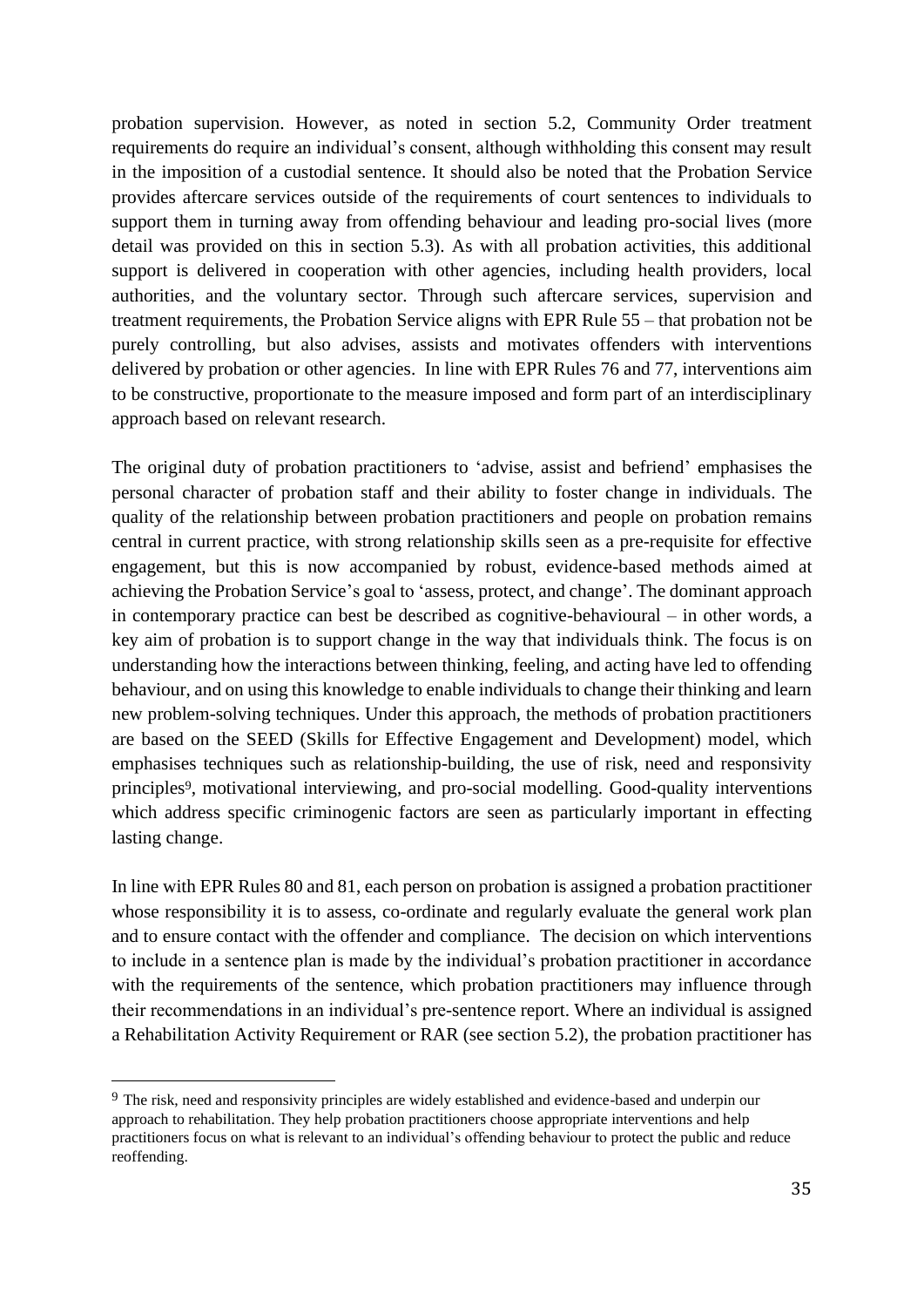scope to select a range of interventions as part of his, her or their work with the person on probation, and will decide on the most suitable interventions in response to an assessment of individual's specific risks and needs.

The factors probation practitioners take into account in selecting and recommending interventions are summarised below, alongside descriptions of the main types of interventions:

**Accredited Programmes**: These are evidence-informed interventions which are normally delivered in a groupwork setting and comprise a specified number of sessions to be delivered in a prescribed manner. They are used as part of a Community Order, or in prisons or as licence requirements, and each Accredited Programme is targeted against a specific type of offending behaviour (such as violence or domestic abuse) or a specific need (such as alcohol misuse or drug abuse). Probation practitioners can recommend their use to the court via presentence reports where they consider an individual to be eligible and suitable, and trained probation staff are responsible for delivering the sessions. Programmes receive accreditation from the Correctional Services Accreditation and Advice Panel (CSAAP).

**Structured Interventions**: Formalised as part of the 2021 probation reforms, Structured Interventions are rehabilitative interventions with a consistent delivery model which are targeted at individuals who are not eligible for an Accredited Programme. They target three key areas of need – attitudes, thinking and behaviour, domestic abuse, and emotional management – with a focus on securing cognitive change, and have a core number of sessions with pre-set content delivered by trained probation staff in either individual or group settings. Structured Interventions are assessed using the CSAAP principles by a National Effective Interventions Panel. They can be used as part of a RAR, or during licence periods or post-sentence supervision.

**Unpaid Work**: As noted in section 5.2, Unpaid Work can be imposed as part of a Community Order which requires an individual to work for a specified number of hours on suitable projects. Suitable placements are sourced by probation staff and carried out under the supervision of Community Payback Managers. Although aims of Unpaid Work can be understood as punishment for an offence and the requirement to make reparation to the community, it also has a rehabilitative focus – for example, up to 20% of the assigned hours may be dedicated to education, training and employment activities (such as job applications or learning work-focused skills).

**Commissioned Rehabilitative Services**: These are rehabilitative interventions that are commissioned from and delivered by external providers based in the local community (including private companies and voluntary organisations). Probation practitioners source resettlement interventions (such as accommodation) in this way, as well as interventions which can be used as part of a RAR – for example, this might include services focusing on substance dependency and recovery, or on relationships with family and significant others. Some commissioned rehabilitative services are also selected because of their focus on specific cohorts, such as women and young adults.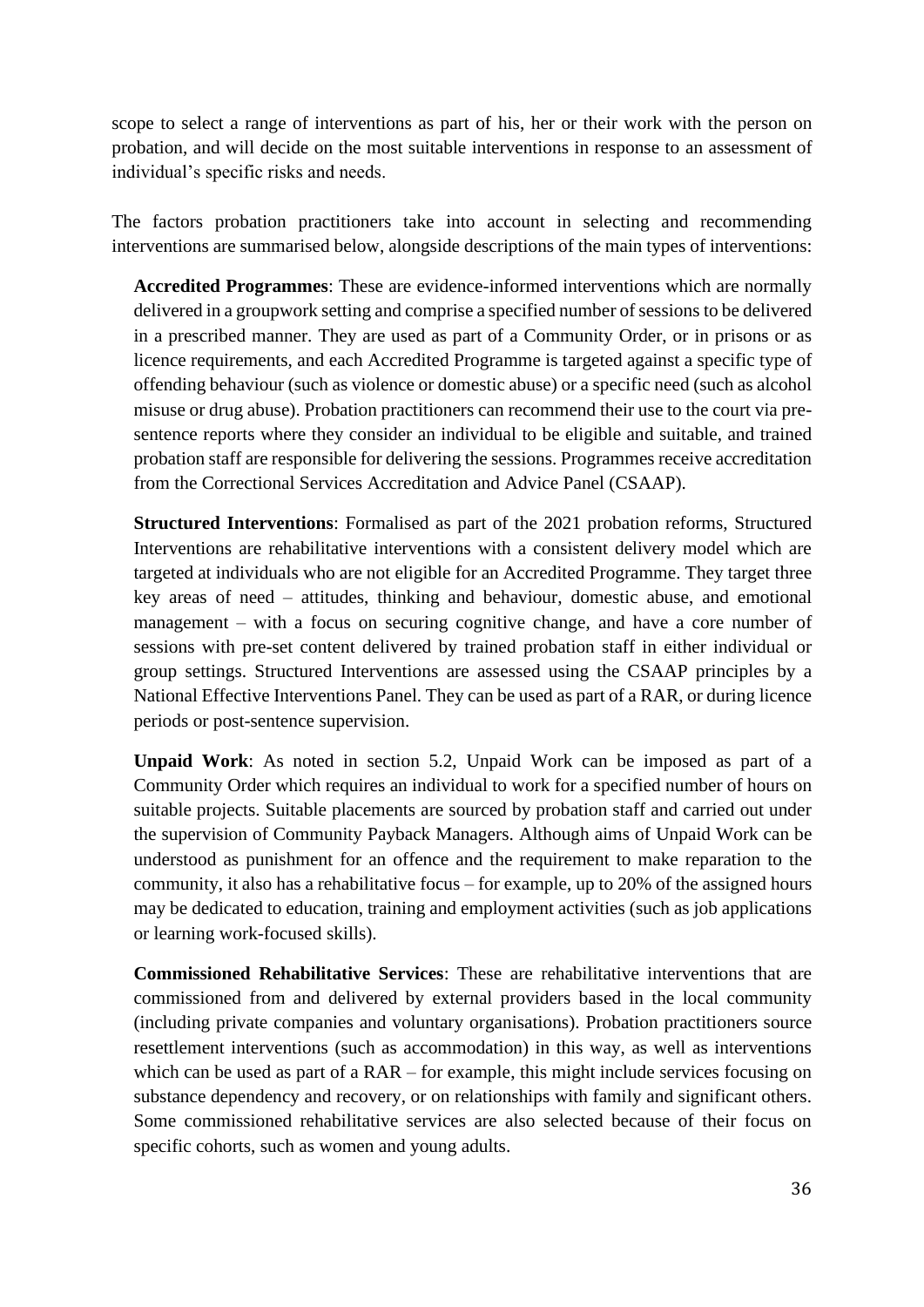As noted in section 3.1, the approach to supervision is contained in National Standards, which set out some minimum contact requirements – for example, that individuals subject to a Community Order, Suspended Sentence Order or released on licence must receive a minimum of one face-to-face appointment every four weeks with a probation practitioner – and establish broad approaches to enforcement, home visits, timelines and content of sentence plans. Individuals must be assigned to the appropriate tier of case (in terms of risk of harm) so that they can be assigned a probation practitioner with the right skills and experience, whose identity must be clear to the person on probation at all times. An individual's first face-to-face contact with their probation practitioner must take place within five working days of sentence in the case of a Community Order or Suspended Sentence Order, or within one working day where an individual is being released from custody on licence. This first appointment must include a clear explanation of the expectations, obligations, rights, the method of contact, and the consequences of failing to comply.

Sentence planning should be completed within 15 working days of the first appointment for individuals subject to a Community Order or Suspended Sentence Order. For those serving longer custodial sentences (with more than ten months left to serve in custody), a pre-release sentence plan should be completed within three months of the individual being assigned to a Community Offender Manager (this allocation usually takes place between six and 7 and a half months prior to the release date). The sentence plan should be completed in collaboration with the person on probation, and must contain an identification of the risk of serious harm and reoffending, and of the needs of the individual, including their protected characteristics under the Equality Act 2010 to ensure services are appropriate. The plan should also name and set contact expectations with any other persons or agencies involved in the delivery of the sentence. For those who pose a medium/high or very high risk of serious harm, the sentence plan must include a completed risk management plan.

Probation practitioners are provided with a number of tools and protocols to support them in carrying out their responsibilities. In addition to the National Standards and the supporting operational Probation Instructions and Policy Frameworks, probation practitioners have access to detailed practice guidance via an online system called EQuiP. Probation practitioners also have tools and frameworks to support them in specific parts of sentence management and interventions delivery, as part of the 2021 reforms we are reviewing a number of these to develop a new digital approach to support more efficient business processes and better utilisation of data, these include:

**Court**: The Prepare a Case for Sentence service is a digital tool used by probation practitioners which enables rapid information gathering by providing an overview of those attending court on a given day, including details of their probation status and record.

**Assessing risks and needs**: The Offender Assessment System (OASys) is a tool enabling the assessment of risks and needs across prisons and probation. In prison settings, the Basic Custody Screening Tool is also used to gather information about individuals on reception into custody. Other risk-related tools include the Risk of Serious Recidivism tool, which generates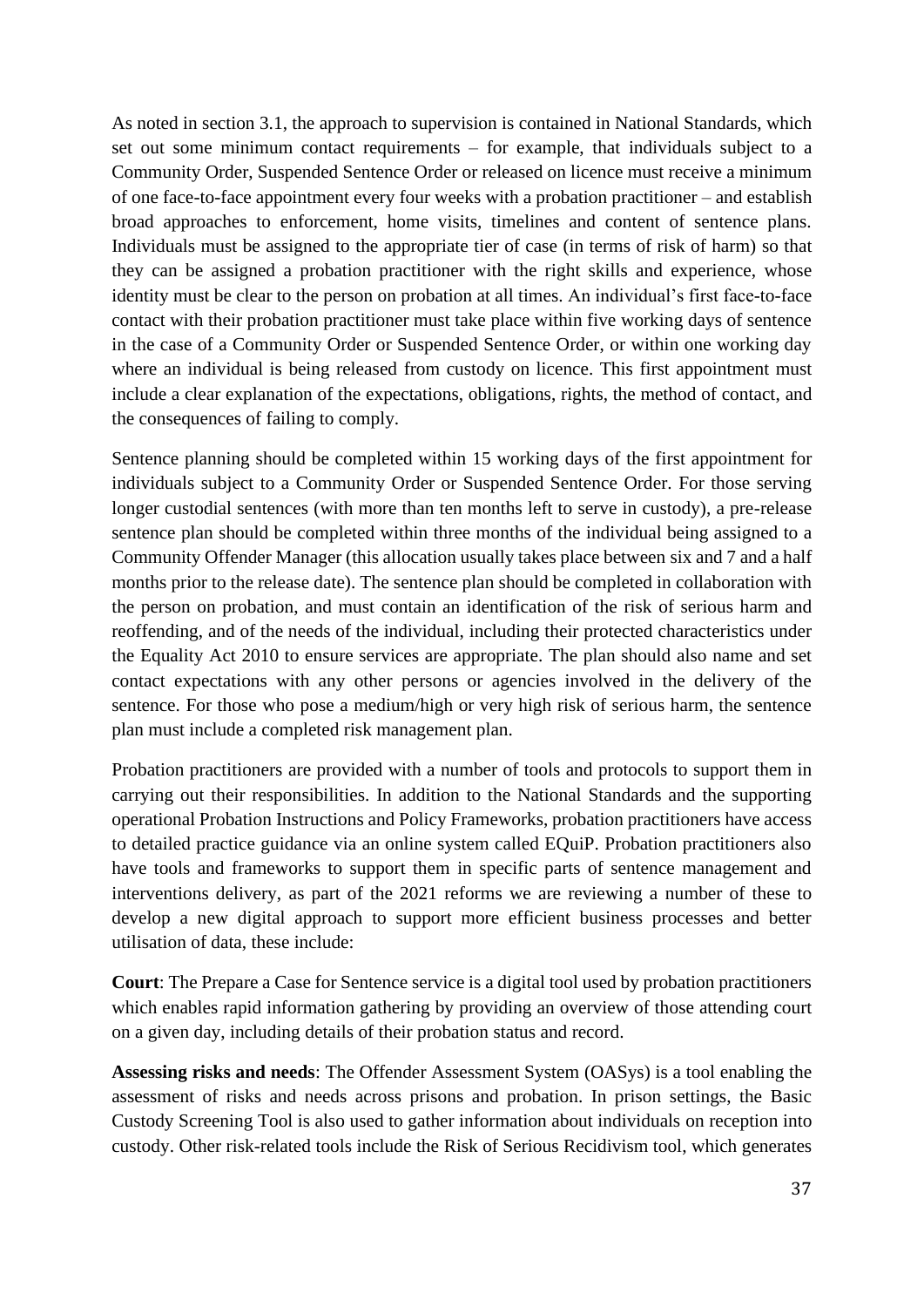a score to indicate the likelihood of the offender committing a seriously harmful re-offence within two years, and the Violent and Sex Offender Register (ViSOR).

**Case allocation**: A Tiering Framework enables cases to be allocated to an appropriate probation practitioner according to the risk of harm and complexity of needs and is accompanied by a Workload Management Tool to facilitate the even distribution of workloads.

**Case management**: The Probation Service takes a case management approach to managing people on probation. The National Delius (or NDelius) system is a repository of the case record for individuals managed by probation. An individual's case manager is their assigned probation practitioner, and operational case management is overseen by the Heads of Probation Delivery Units in each local area, who in turn report to Heads of Operations and the Regional Probation Director. Case management is also supported by the Management Oversights Touchpoint Model, which provides consistent mechanisms for recording management oversight and decision-making.

**Interventions**: Under the 2021 probation reforms, a new digital service is being developed to enable probation practitioners to access and manage Accredited Programmes, Structured Interventions, Unpaid Work, and Commissioned Rehabilitative Services through one service. In Wales, the Centralised Operational, Resettlement, Referral and Evaluation (CORRE) Hub provides the interface between staff and the interventions landscape.

There are also standard report formats and templates probation practitioners should use, including for pre-sentence reports. Moreover, probation practitioners are provided with nationally approved toolkits to enable them to deliver structured supervision sessions focused on "change" work as part of an individual's Rehabilitation Activity Requirement days.

The work of the Probation Service in England and Wales is extremely wide-ranging, and in order to ensure an effective and expert service across the probation delivery landscape, specialised teams and individuals carry out specific tasks:

**Probation court teams** work directly in the court, undertake risk assessments and provide expert pre-sentence advice to sentencers. Under the 2021 reforms, some staff will receive specific training to work with individuals who have committed terrorist and other complex offences.

**Short sentence teams** are planned to be based in every Probation Region and focus on providing tailored support to those receiving short custodial sentences, including by ensuring access to key services (such as housing and financial benefits) is maintained wherever possible.

**Interventions teams** are responsible for the delivery of all the Probation Service's interventions, including Unpaid Work, Accredited Programmes, Structured Interventions, and Senior Attendance Centres. As well as sourcing placements and delivering interventions, these teams include the capability to design and test new interventions. Extremism programmes are delivered separately by specialist teams.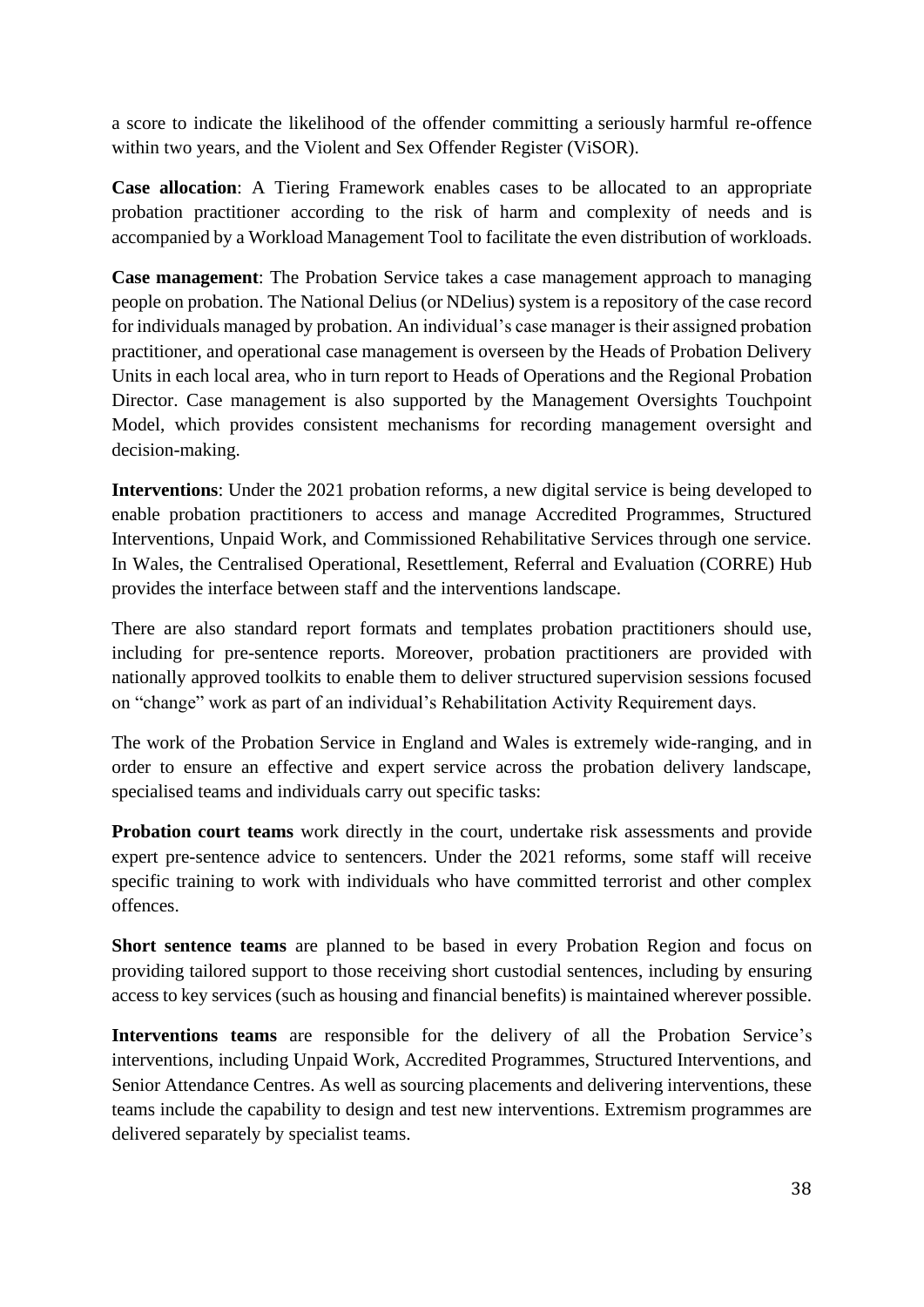**Unpaid Work teams** deliver Unpaid Work, and in some instances Sentence Management where Unpaid Work is a single requirement of a community order. These teams include Community Payback Managers, who supervise groups of individuals while they carry out Unpaid Work.

**Victim Liaison Officers** work directly with victims and carry out all duties and responsibilities the probation has in relation to supporting victims (for more details, see section 3.4).

**Concentrators** – these are specialist probation practitioners embedded in generic teams who champion the needs of specific cohorts, such as women and young adults.

**National Security Division (NSD)** teams deal with individuals posing the highest level of risk (including those who have committed terrorist offences).

The 2021 probation reforms introduced a new performance framework, which established specific, measurable targets for each area of probation delivery, reported by the Ministry of Justice's analytical services. In line with EPR Rule 103 and 15, delivery quality is assessed through audits by the Operational System Assurance Group (OSAG), an internal operational audit function of HMPPS for both community and custodial settings. OSAG also produces action plans in response to reports or inspections from external scrutiny agencies (which also monitor the Probation Service in line with EPR Rule 103 and 15), including Her Majesty's Inspectorate of Probation (HMI Probation), which tests the effectiveness of provision in probation and youth offending services, and provides assurance, including making recommendations on best practice. Furthermore, the National Audit Office undertakes audits of probation services to assess whether they represent value for money and investigates concerns about service failures.

## **7. Finances, Accounting, Registration Systems and Evaluation Procedures**

## **7.1 Finances**

|                                     | <b>Probation Services</b>             | Prison System             |
|-------------------------------------|---------------------------------------|---------------------------|
| Total current yearly                | £1.022 billion $2019/20$              | £2.975 billion 2019/20    |
| expenditure                         | ARA                                   | ARA                       |
| Average number of employed<br>staff | 10,766 former NPS only,<br>March 2021 | 35,690 FTE, March 2021    |
|                                     | $(10,019.6$ FTE)                      |                           |
| Number of offenders/clients         | 223,973 (as at 31/12/2020)            | 78,058 (as at 31/03/2021) |
| dealt with                          |                                       |                           |

*Table 5. Prison / Probation expenditure*

In line with EPR Rule 10, the Probation Service in England and Wales is funded, in accordance with the standing and recognition it is accorded, through the financial settlement received by the Ministry of Justice from Her Majesty's Treasury (HMT) as part of a Spending Review (the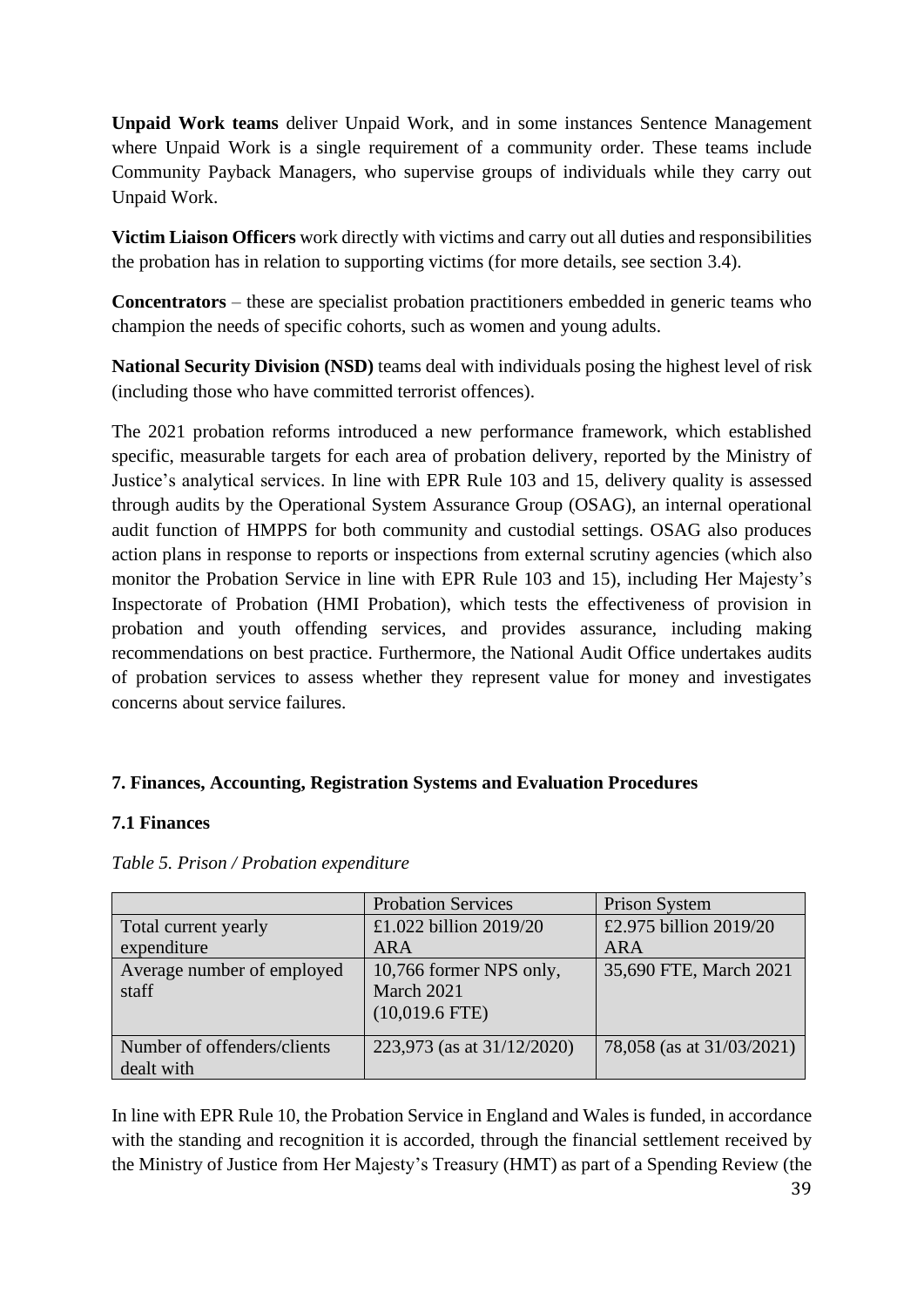process by which money is allocated to public services, which would normally cover a three to five year period). Regional Probation Directors (RPDs) hold the responsibility for business planning in their Regions, including for taking decisions on which rehabilitative services to commission from external providers. As noted in section 5.3, RPDs have access to a Regional Outcomes and Innovations Fund, which enables them to commission additional rehabilitative services to support individuals outside of the requirements of their sentences, and may also cocommission services with local partners (such as Police and Crime Commissioners), thereby sharing some of the cost burden of commissioned services with other agencies.

In line with EPR Rule 33, HMPPS continues to work with staff and trade unions to progress work on staff pay modernisation and improve the overall reward offer available as part of objectives to attract and retain suitable staff.

In line with EPR Rules 104 and 105, via the HMPPS business strategy - which establishes an open learning culture that will look continually for ways to increase the use of evidence and data – HMPPS aims to resource development of evidence-based practice that is based on sound scientific knowledge and research that meets internationally recognised standards.

#### **7.2 Accounting**

Financial controls for the Probation Service are established by HMPPS as an executive agency of the Ministry of Justice, and spending on probation is subject to MoJ internal governance (for example, through the Audit and Risk Committee, which reviews internal controls and the integrity of financial statements). The Principal Accounting Officer for the MoJ is the Ministry's Permanent Secretary, supported by the Chief Executive Officer for HMPPS. At Regional level, Regional Probation Directors (RPDs) are expected to produce business plans setting out targets and priorities which are subject to a national approval process. RPDs are also required to carry out internal governance for their region in support of in-year oversight by HMPPS, including national quarterly performance boards between each RPD and the Chief Probation Officer.

Along with wider spending on the criminal justice system, spending on probation services is audited by the National Audit Office (NAO), which is the UK's public spending watchdog and reports to Parliament concerning the achievement of value for money in public services. All government departments and ministries are required to publish and present to the House of Commons an annual report and accounts, which are subject to scrutiny from the NAO. Additionally, the Government Internal Audit Agency (an executive agency of Her Majesty's Treasury) may carry out specific reviews into practices and processes (including financial controls) in agreement with a department or ministry, as well as providing a counter-fraud and investigation service.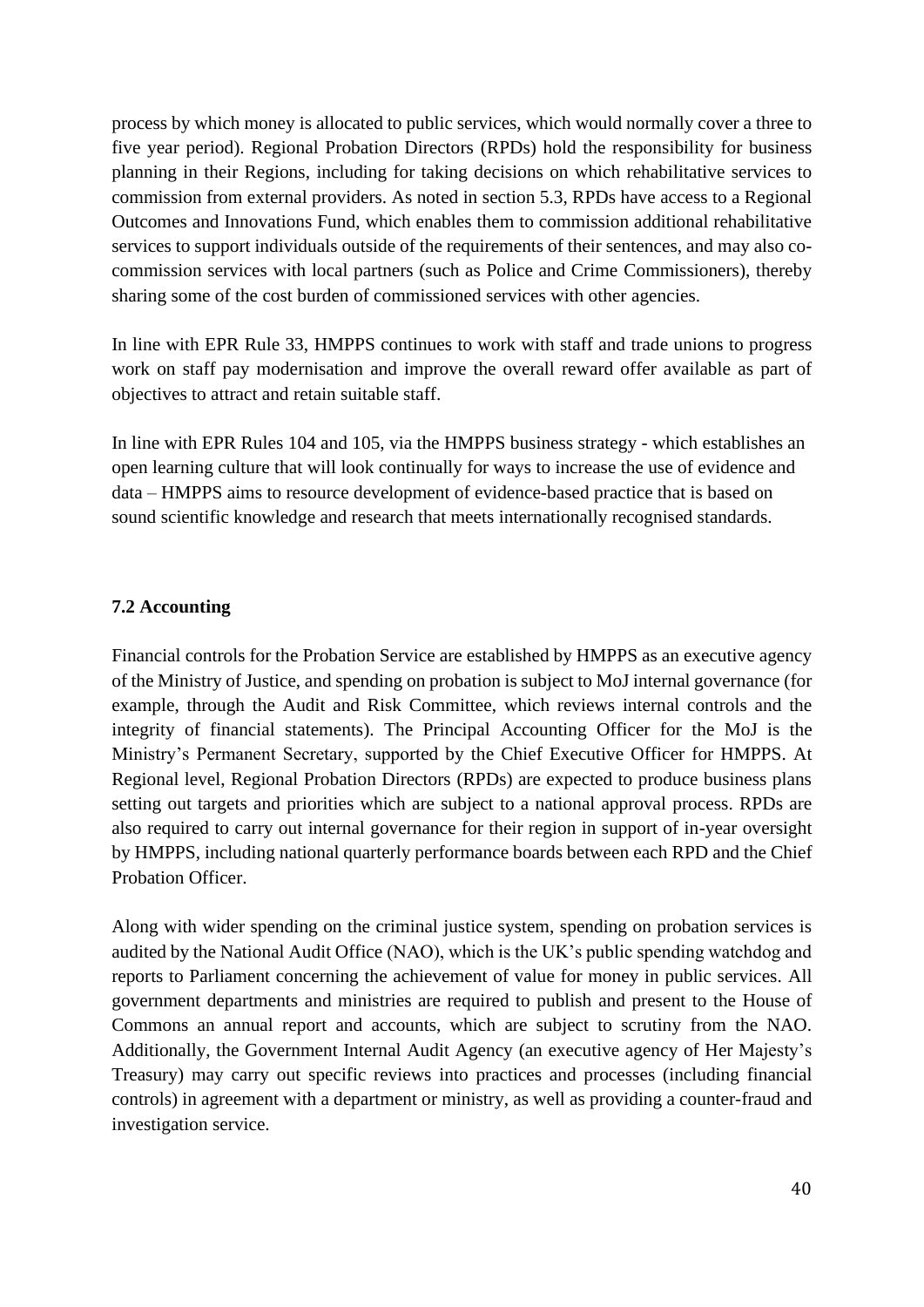## **7.3 Registration Systems and Evaluation Procedures**

As noted in section 4.2.2, there is currently no professional registration system for probation practitioners, although HMPPS intends to create one in the future. All probation practitioners are subject to vetting procedures to ensure they are suitable for the role, but information on vetting status is held internally only and is not made public. As described in section 6, and in line with EPR Rule 88, case records on individuals who are subject to probation supervision are held in a case management system, which contains information on all adult individuals and some young individuals who are subject to unpaid work requirements, and is used for sentence management purposes. This information is not publicly accessible, although people on probation can access their own case records (see section 9 for more details). In line with EPR Rule 91, the information recorded enables the probation practitioner to be able to provide relevant authorities with an account on case progress and compliance.

The data strategy underpinning the 2021 probation reforms aims to recognise and maximise data as a strategic asset, particularly in terms of gaining an improved understanding of individuals' needs in order to tailor support and target interventions more appropriately. The data strategy seeks to address evidence gaps and the current fragmentation of the data model, including by simplifying data access for staff via the transformation of digital services and architecture. This will enable the use of ethical data science and artificial intelligence/machine learning techniques to generate insights in real time to be shared with frontline staff to aid their decision-making, as well as enabling data-driven policy making cycles and evidence-based strategic decision-making.

## **8. Societal Support and the Views of People on Probation**

#### **8.1 Societal Support and public opinion**

There have been no recent surveys or studies focusing specifically on societal views on probation, but public opinion about the Probation Service can be gleaned from broader surveys and studies on public attitudes to the criminal justice system. For example, the Office for National Statistics provided information on attitudes to the criminal justice system from April 2008 to March 2018, which demonstrate that agreement with the statement 'The Probation Service is effective at preventing criminals from reoffending' grew from 23% of respondents in 2008 to 31% in 2018 which suggests a small improvement in public perceptions of how effective the Probation Service is at supporting rehabilitation of people on probation.<sup>10</sup> However, these low results still indicate that more than two thirds of respondents did not have confidence in this key aspect of the Probation Service's work. There are limitations to such surveys, because people sometimes express punitive views depending on how questions are

<sup>&</sup>lt;sup>10</sup> Office for National Statistics (2019), 'Confidence in the criminal justice system, years ending March 2008 to March 2018, Crime Survey for England and Wales'. Available at [https://www.ons.gov.uk/peoplepopulationandcommunity/crimeandjustice/adhocs/010292confidenceinthecrimin](https://www.ons.gov.uk/peoplepopulationandcommunity/crimeandjustice/adhocs/010292confidenceinthecriminaljusticesystemyearsendingmarch2008tomarch2018crimesurveyforenglandandwales)

[aljusticesystemyearsendingmarch2008tomarch2018crimesurveyforenglandandwales](https://www.ons.gov.uk/peoplepopulationandcommunity/crimeandjustice/adhocs/010292confidenceinthecriminaljusticesystemyearsendingmarch2008tomarch2018crimesurveyforenglandandwales)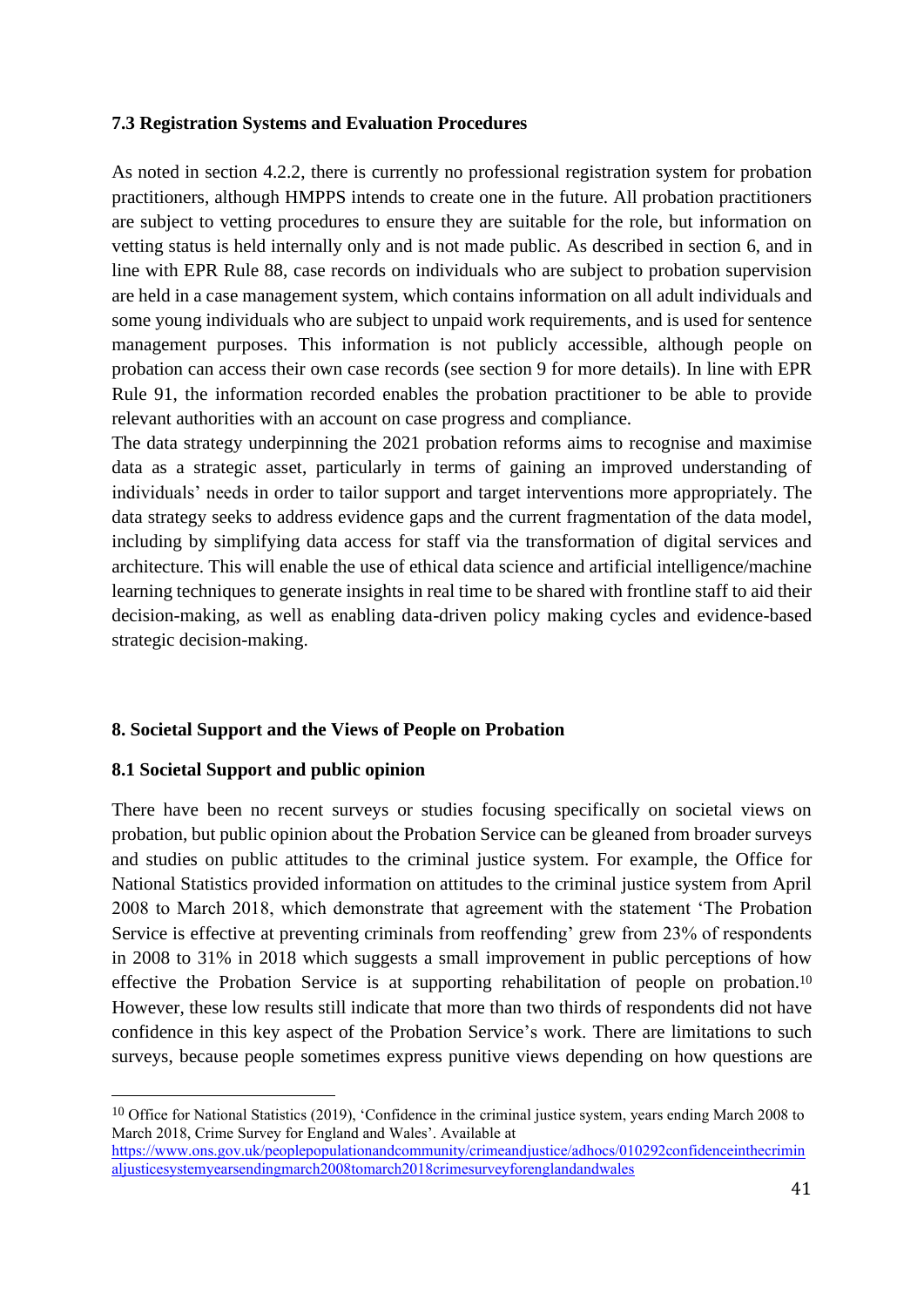framed and contrary to other views that they are also keen for public money to be spent wisely on reducing likelihood of future crime.

A 2019 study by the research consultancy Savanta ComRes on behalf of the Sentencing Council also provides some insights into societal opinion and support for probation services, particularly in the sections of the study focusing on Community Orders and release from custody on licence. Community Orders were reasonably well-understood, including that they could comprise varied requirements, but respondents broadly considered requirements such as Unpaid Work to be punitive and had less awareness of the rehabilitative function of this and other Community Order requirements. There was mixed support for the use of Community Orders, with some viewing these as a 'soft option' (in line with what the study's authors view as the dominant media discourse on community sentences), while others saw the value of their use in relation to specific crimes (such as theft). Members of the public were less clear in their understanding of the term 'on licence' and felt that more information was needed about the restrictions imposed as part of licence conditions.<sup>11</sup>

The Ministry of Justice and HMPPS do not typically carry out promotional activities or enact public relations policies in relation to probation services (except in relation to recruitment of probation staff). In line with EPR Rules 17 and 106 - 107, however, the government's policies in relation to probation services are made publicly available on GOV.UK, which is the central repository for government services and information. Information on the 2021 probation reforms is available on a section of GOV.UK titled 'Strengthening Probation, Building Confidence', which provides access to all relevant documents (including the Target Operating Model for the reformed Probation Service) and contact details which the public can use to find more information, seek clarification, or raise concerns.

## **8.2 Views of People on Probation**

In recent years, and especially under the 2021 probation reforms, the Probation Service has sought to understand and be more responsive to the views of people on probation. Indeed, in designing the 2021 reforms, HMPPS engaged widely via surveys and focus groups with individuals who were currently or had previously been subject to probation supervision to seek their views and insights on key elements of the new Target Operating Model. Moreover, HMPPS also undertook specific engagement with people on probation according to their protected characteristics (as defined by the Equality Act 2010) to test whether services would meet their needs and experience – for example, to understand whether the reforms addressed the specific experiences and needs of black and Asian people in the criminal justice system. HMPPS has also recently employed individuals with experience of the criminal justice system

<sup>11</sup> Marsh, N., McKay, E., Pelly, C., Cereda, S. (2019), *Public Knowledge of and Confidence in the Criminal Justice System: A Report for the Sentencing Council*, ComRes, pp.23-24. Available at [https://www.sentencingcouncil.org.uk/wp-content/uploads/Public-Knowledge-of-and-Confidence-in-the-](https://www.sentencingcouncil.org.uk/wp-content/uploads/Public-Knowledge-of-and-Confidence-in-the-Criminal-Justice-System-and-Sentencing.pdf)[Criminal-Justice-System-and-Sentencing.pdf](https://www.sentencingcouncil.org.uk/wp-content/uploads/Public-Knowledge-of-and-Confidence-in-the-Criminal-Justice-System-and-Sentencing.pdf)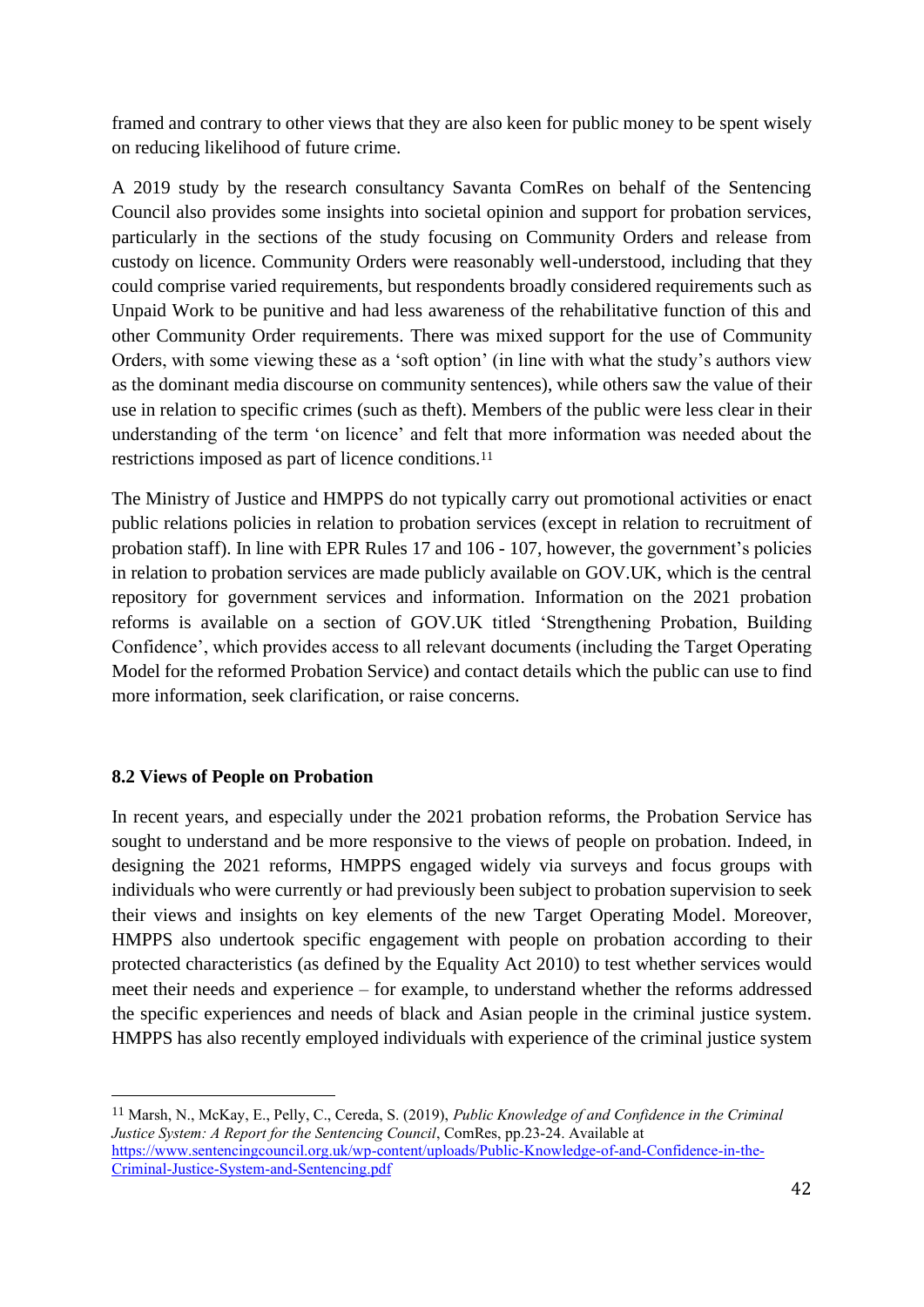to act as 'lived experience consultants' across its various programmes and projects, including the 2021 probation reforms.

To support and improve the delivery of probation services, HMPPS has developed national service user involvement standards of excellence in consultation with over 200 individuals, which aim to set consistent national expectations across prisons and probation. These standards will be used to drive improvements and assist with sharing good practice, as well as helping to establish a broader commitment to engaging and consulting with people on probation to help inform a rehabilitative culture. The 2021 probation reforms also emphasise the importance of input from people on probation in their sentence plans; in fact, the expectation that probation practitioners will undertake assessments and sentence planning in collaboration with people on probation is set out in the draft revised National Standards which accompany the 2021 reforms, and a new suite a digital tools currently under development to support these reforms includes an individual self-assessment which will be used in the development of the sentence plan.

In January 2021, the Probation Service adopted its first National Plan for involving people on probation in the design, development and delivery of services. This Plan, which will be reviewed annually, sets out a range of commitments to strengthen opportunities for people on probation to influence service delivery, undertake peer-led roles and secure employment in the Probation Service. Delivery against this plan is led by a national co-ordinator supported by middle- and senior-level lead roles in each probation region. There is also a nationally set expectation for Action Plans to be set in each probation region. A national contract will also be let at the end of 2021, to secure user led expertise and support to build internal capacity and capability within the Probation Service to more fully embed involvement and engagement of people on probation at every level.

The views of those who are or have been subject to probation supervision are also represented by a range of charities. These include User Voice, which enables people on probation to engage with probation services about their needs, concerns and priorities, and Revolving Doors, which draws on insights from those who are or have been subject to probation supervision in order to shape its policies and advocacy.

#### **9. Rights of People on Probation**

There is no formal charter or code setting out the rights of individuals in their dealings with the Probation Service, and people on probation broadly have the same rights as other citizens (except to the extent that these rights are circumscribed by the sentence of the court or by the powers of the Secretary of State for Justice). People on probation are provided with a pamphlet (available in several languages) and their designated probation practitioner is responsible for explaining the obligations of people on probation and what they are entitled to expect from the Probation Service at the start of their period of contact or supervision. This will generally include that individuals should expect to be seen regularly and on time, that information should be explained in a way that they can understand, that individuals can expect to have input in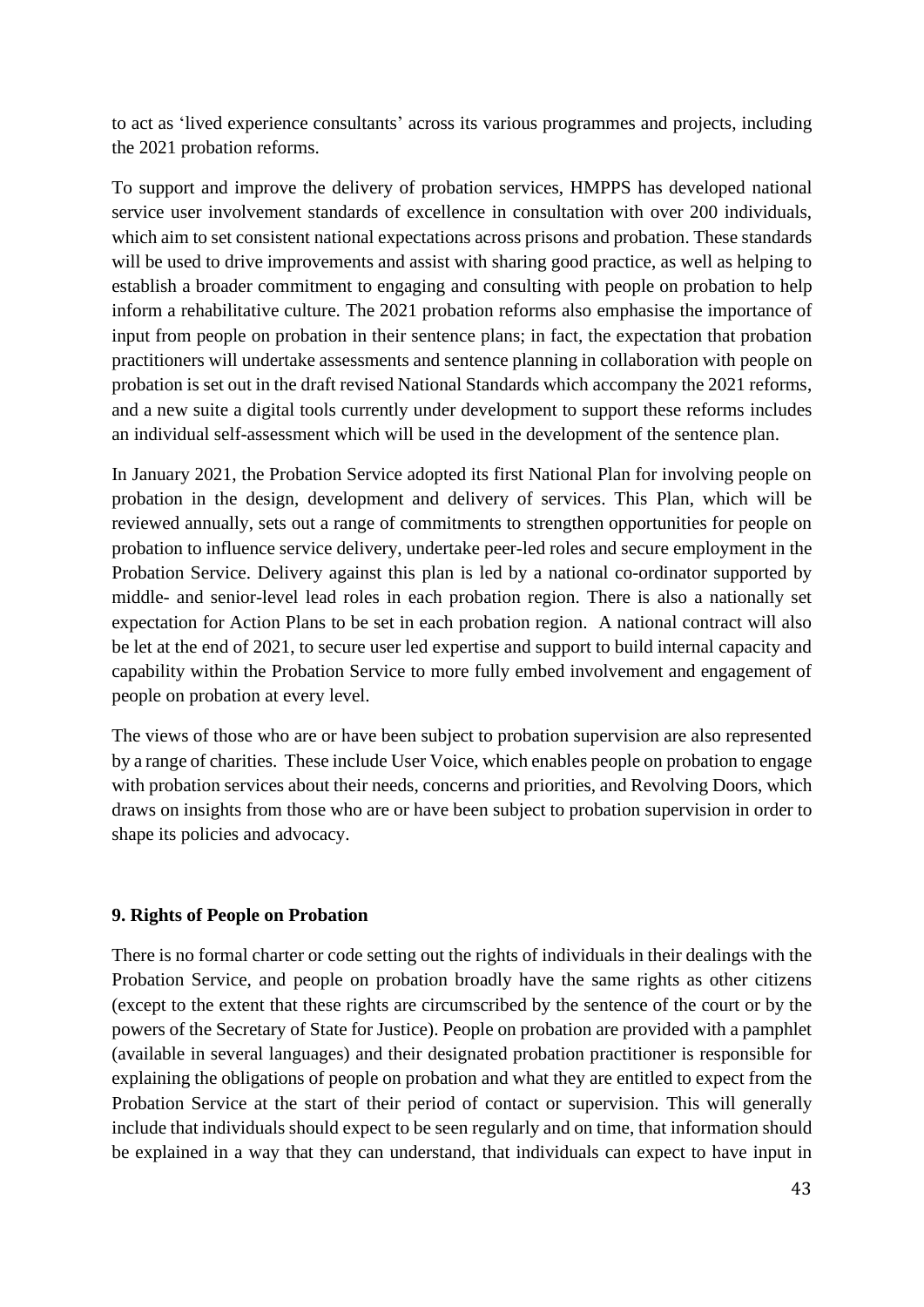their sentence plan, and that individuals should expect to be treated fairly and with respect (including being allowed to attend religious or other important events subject to providing advance notice).

In line with EPR rules 41 and 89, the Probation Service ensures compliance with all relevant data protection legislation and ensures that it and providers are following National Cyber Security Centre, Authority and cyber security commercial best practice. In line with EPR Rule 92, people on probation also have the right to access information in their case files and case record, except in cases where information may need to be withheld for reasons of security or the safety of the person on probation or others, or where providing that information would break any confidentiality agreement with someone outside the Probation Service (such as a victim). Additionally, as part of a public authority, the Probation Service is required to conduct its operations (including its dealings with people on probation) in full compliance with the Human Rights Act 1998 and the Equality Act 2010.

Increasingly, probation staff are required to work with people who do not speak English as a first language. In these cases, a National Agreement on Arrangements for the Attendance of Interpreters in Investigations and Proceedings within the Criminal Justice System sets out standards and procedures and assures the quality of interpretation services. It is also worth noting that Welsh formally enjoys equal status with English in the court and other public services. There is a legal entitlement to use Welsh in court proceedings, and individual defendants have the right to have pre-sentence reports and other relevant documents provided in Welsh. In 2011, a framework agreement was put in place by the Ministry of Justice to provide language services (interpreting and translation) to the whole justice sector.

In line with EPR Rules 14, 100, and 101, there exists an accessible, impartial and effective complaint procedure. Where people on probation wish to complain about the delivery of probation services, they have recourse to a national complaints procedure operated by HMPPS (which is also available to others who wish to complain about the delivery of probation services, including victims of crime), whose procedures are formalised and set out in detail for staff in a Probation Instruction. Complainants are encouraged to use an informal stage of the procedure in the first instance but may progress straight to the formal stage, in which complaints are addressed to an appropriate Senior Official. In some cases, an appeals process may also be available.

Where a complainant remains dissatisfied with the outcome, under certain circumstances the complaint may then be put to the Prisons and Probation Ombudsman, who will attempt to settle the complaint and may also make wider recommendations to HMPPS on the basis of the complaint. If a complainant remains dissatisfied with the outcome, he or she can request that the Prisons and Probation Ombudsman examines the complaint again and may provide new evidence where relevant. If this process still does resolve the issue, or there are concerns about the adequacy of the Prisons and Probation Ombudsman's investigation, complainants may ask the Parliamentary and Health Services Ombudsman (which investigates complaints from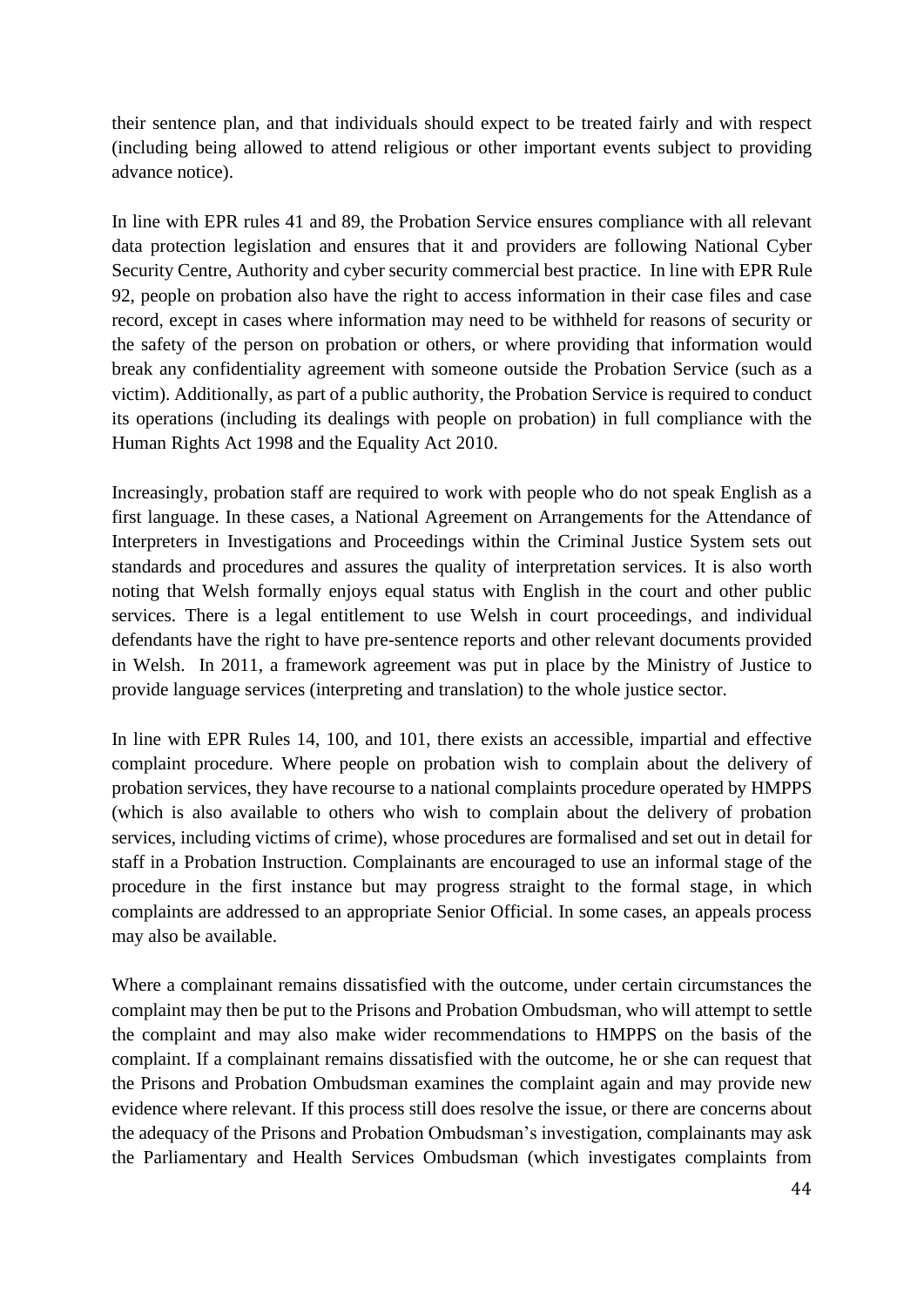members of the public about government departments and other public bodies) to investigate. All the complaints processes detailed above are free from any financial cost. People on probation are not entitled to criminal legal aid for the purposes of making complaints about their treatment by the Probation Service.

## **10. Developments to be expected**

## **10.1 Developments in coming years**

The most significant developments for probation services in the coming years will be the full implementation of the 2021 probation reforms, which is expected to take until 2024-25. Key changes resulting from the implementation of the new Target Operating Model (supported by significant increases in funding for probation services) include an uplift in the recruitment of probation practitioners, improved learning and development for probation staff, an increased use and improvement in the quality of pre-sentence reports, improved digital tools to support effective sentence management, the embedding of specialist teams (including Short Sentence Functions) in all Probation Regions, improved targeting and quality of interventions (including the increased availability of high-quality rehabilitative services commissioned from external providers), and an expansion of the Victim Contact Scheme to ensure more victims can be reengaged at key points in the sentence.

Additionally, the 2021 reforms include investment to improve the quality of probation offices in order to support the needs of both staff and people on probation. Moreover, as noted in section 7.3, significant changes to digital services will also take place between 2021 and 2025 with a view to improving how the Probation Service gathers and uses data to inform evidencebased probation practice. In aiming to strengthen the knowledge base of the Probation Service, the 2021 reforms will focus in particular on criminogenic factors which are beginning to be understood but are not currently well-applied in probation work, including psycho-social maturity, the impact of brain injuries, and adverse childhood experiences. The data strategy will also focus on how factors such as experiences of the social care system and of learning and communication difficulties are linked to reoffending, as well as on how different factors combine to influence the risk of reoffending. By establishing a better understanding of these and other criminogenic factors, the Probation Service aims to be able to improve the targeting of interventions and enhance staff skills in order to reduce the risk of reoffending and support individuals in achieving long-term desistance.

The Probation Service's ways of working are also currently being assessed in the light of lessons learned from the COVID-19 pandemic, during which services were delivered under a range of Exceptional Delivery Models (EDMs). Some aspects of these EDMs – for example, taking a blended approach to supervision by using a mixture of face-to-face and remote contact – have the potential to improve and make probation delivery more efficient under normal circumstances. It is also of course important to note that the pace of implementing the 2021 probation reforms may be impacted by COVID-19, particularly in light of current uncertainty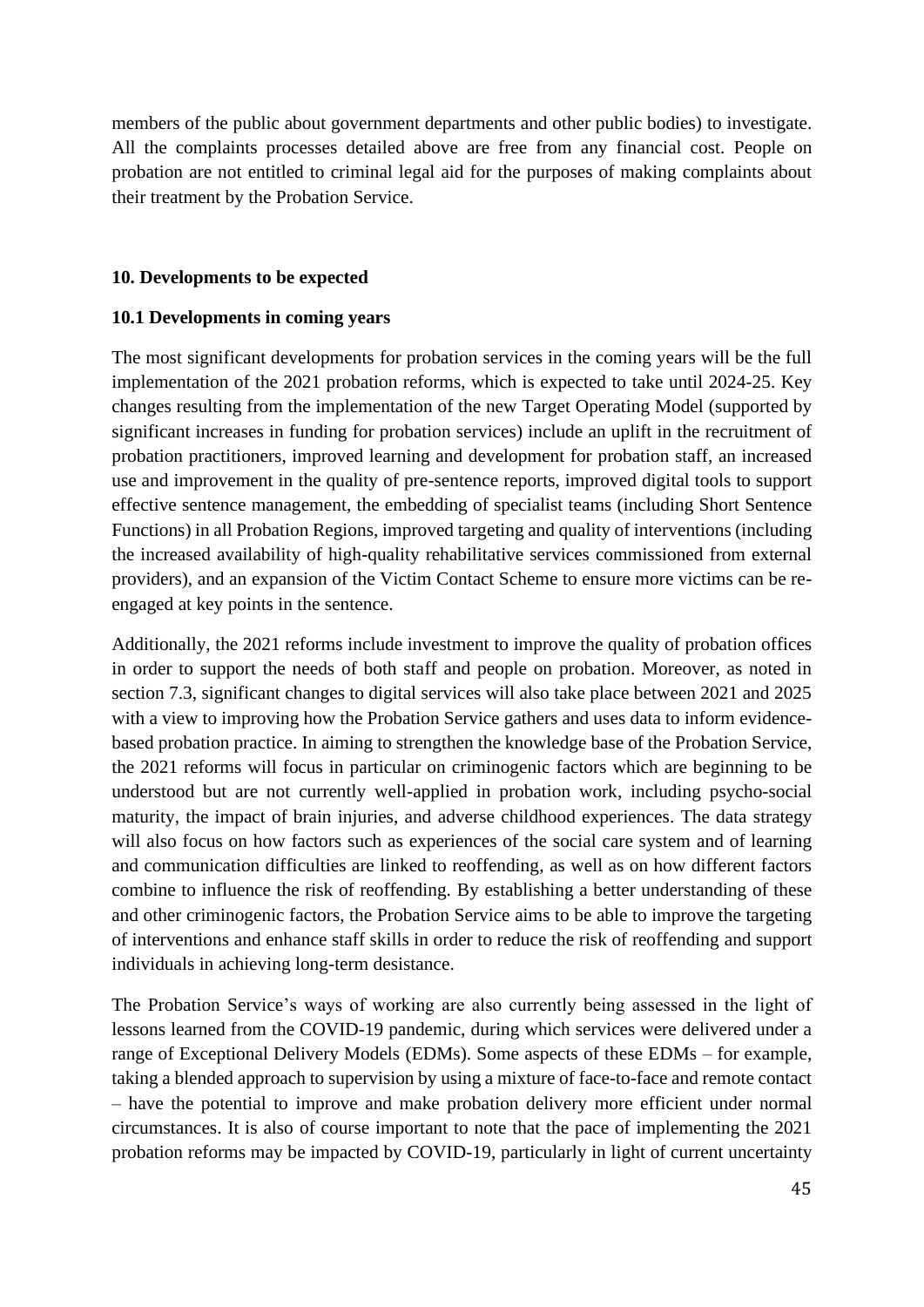over how well the virus can be suppressed and managed by vaccines, new treatments, and public health measures. The pandemic has also caused significant delays to court services, and although courts were stood up again quickly in the summer of 2020 (following a period of being inoperable at the height of the first wave of the virus in the UK), a backlog of cases remains. This may result in increased workloads for probation staff, alongside challenges in the timely implementation of the sentence of the court (such as Unpaid Work requirements) should restrictive measures remain in place for longer than anticipated or need to be reintroduced.

Developments in probation services in the coming years will also be influenced by wider changes in government policy towards the criminal justice system. The government's 2020 white paper *A Smarter Approach to Sentencing* sets out an ambition to deliver more effective community sentences, especially for individuals who commit low-level offences. This includes an ambition to make the delivery of key requirements of Community Orders – including those which involve forms of electronic monitoring, and Community Sentence Treatment Requirements – more effective and widespread, as well as introducing a new House Detention Order for individuals who have not responded to community sentences, which will include both curfew measures and rehabilitative interventions. Alcohol monitoring is a key example of this, as is the acquisitive crime pathfinder which seeks to use electronic monitoring for serious acquisitive offenders when they are released from prison on licence in a small number of police force areas. Other key changes to sentencing which may impact probation services include the piloting of problem-solving courts for prolific offenders with complex and high levels of need, and a new emphasis on support for neurodivergent individuals who receive community sentences. These changes, along with wider reforms to sentencing, were proposed to Parliament in the Police, Crime, Sentencing and Courts Bill, introduced in March 2021, and which is currently subject to scrutiny and amendments from MPs and Peers. More broadly, the proposed changes to community sentences are also interlinked with and dependent on the successful implementation of the 2021 probation reforms, particularly in terms of improvements in presentence reports and in the assessment of individuals' risks and needs.

Finally, the Reducing Reoffending Delivery Plan (RRDP) was established in 2020. The RRDP represents a renewed effort to tackle the drivers of reoffending as part of a crossgovernment approach to cut crime and make communities safer. The RRPD acknowledges that people who leave prison with strong foundations in place are less likely to reoffend. The RRDP, therefore, seeks to address the following priorities:

Accommodation: More than £20 million is being invested in the creation of a new Community Accommodation Service, supporting into temporary basic accommodation (for up to 12 weeks) those prison leavers at risk of homelessness. While there, people will get help to find a permanent home. Launching in five regions, it will support around 3,000 people in its first year. At least £23 million of funding will go towards plans to build 200 new spaces in Approved Premises, as well as funding new training for staff, increased security, and vital repairs and maintenance.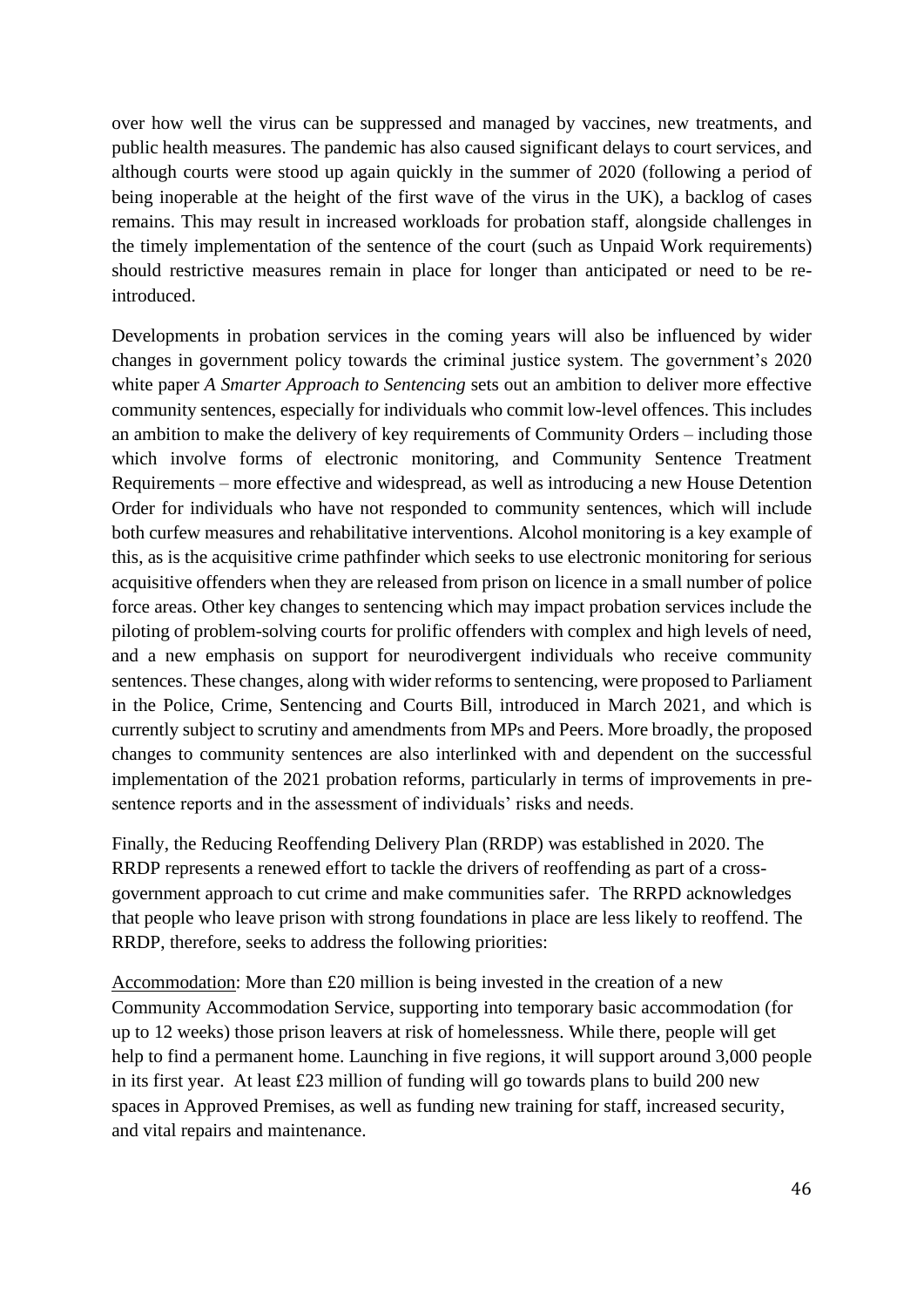Employment: Work to improve the approach to prison education is underway, providing offenders with an offer that addresses their complex learning needs and delivers the education and training that will give them the best chance of securing a job. More prison work coaches are also being introduced, providing advice and support on employment and benefits.

Good health, free from substance misuse: An extra £80 million is being invested in drug treatment services to give more support to offenders with drink and drug addictions. This new money will increase the number of specialist staff and treatment places for prison leavers and offenders diverted into effective community sentences and reduce drug-related deaths.

Additionally, as part of the RRDP, work is also underway to trial new approaches to reducing reoffending. Dedicated staff are being appointed in 16 prisons to act as brokers for prisoners so that they can get quicker access to accommodation, healthcare and employment support services as they are released.

## **10.2 Implementation of EU Framework Decision 947**

The UK never opted into Council Framework Decision 2008/947 and, therefore, it never applied while the UK was a member of the EU.

## **11. Important Publications**

## **UK authors**

Canton, R. and Dominey, J. (2018). *Probation*. London: Routledge. <https://www.routledge.com/Probation/Canton-Dominey/p/book/9781138222786> *A comprehensive introduction to probation, bringing together themes of policy, theory and practice to aid understandings of the work of probation, its limitations, potential and value*.

Duff, R A (2001) *Punishment, Communication and Community*. Oxford: Oxford University Press

*Challenges assumptions around what can justify criminal punishment and looks at the appropriateness of imposed sanctions and the purpose they serve for the offender, victim and the community.*

Farrall, S. (2002). *Rethinking What Works with offenders: Probation, social context and desistance from crime*. Cullompton: Willan Publishing. [https://www.routledge.com/Rethinking-What-Works-with-](https://www.routledge.com/Rethinking-What-Works-with-Offenders/Farrall/p/book/9781843921028)[Offenders/Farrall/p/book/9781843921028](https://www.routledge.com/Rethinking-What-Works-with-Offenders/Farrall/p/book/9781843921028)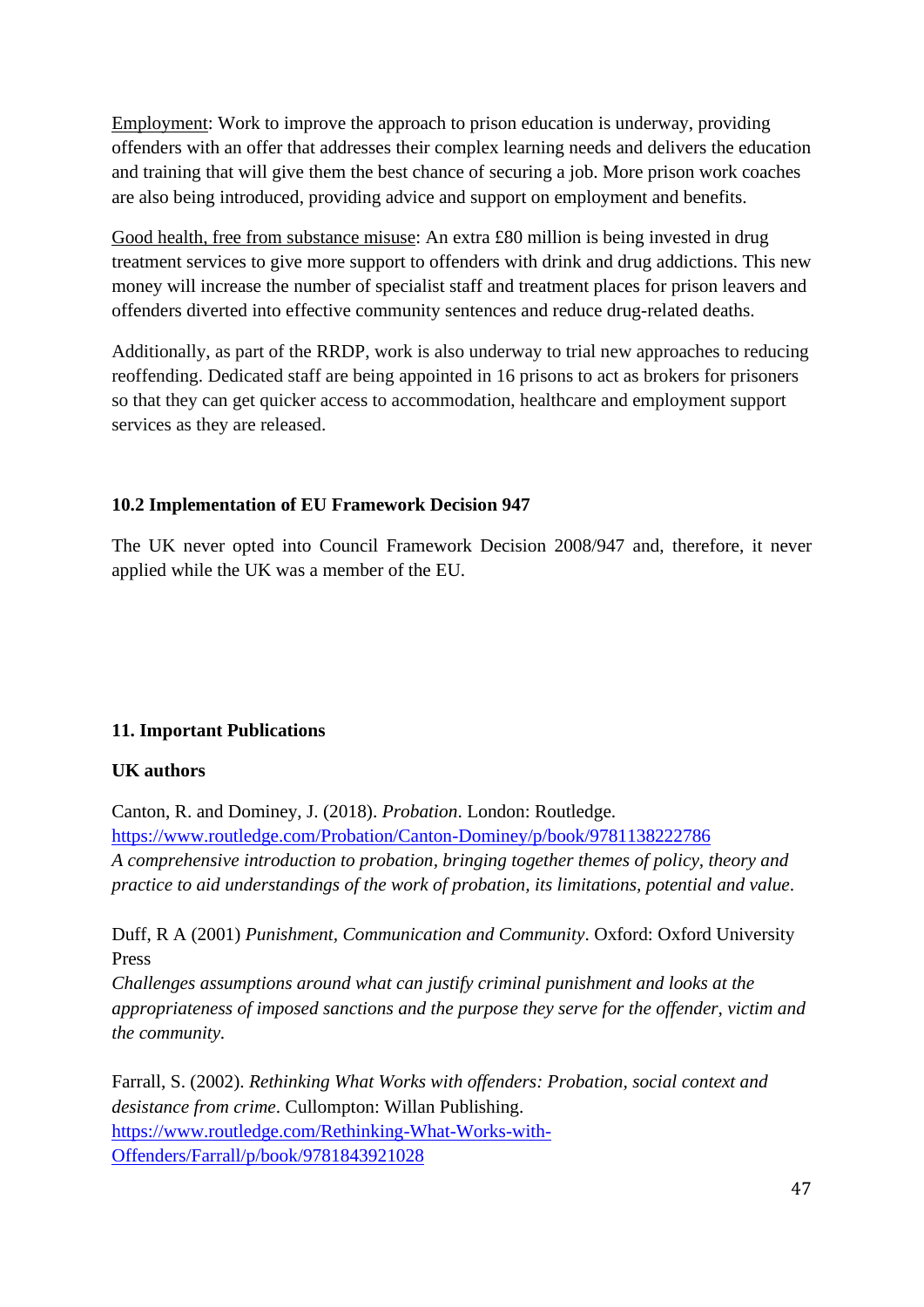*Seeks to understand probation work from the perspectives of those who deliver it and those to whom it is delivered to study probation intervention as a whole and in the wider social contexts of those on probation and it assesses the policy implications of its conclusions.*

Kemshall, Hazel (2003) *Understanding Risk in Criminal Justice.* Open University Press *Examines the significance of the concept of risk in criminal justice policy, and in the role of criminal justice agencies and crime prevention initiatives.* 

McIvor, Gill (1992) *Sentenced to Serve: the operation and impact of community service by offenders*. Aldershot: Avebury

*The synthesis of a programme of research into community service by offenders in Scotland, conducted between 1986 and 1991.* 

McNeill, F., Raynor, P., and Trotter, C. (2010). *Offender Supervision: New directions in theory, research and practice*. Abingdon: Willan.

[https://www.routledge.com/Offender-Supervision-New-Directions-in-Theory-Research-and-](https://www.routledge.com/Offender-Supervision-New-Directions-in-Theory-Research-and-Practice/McNeill-Raynor-Trotter/p/book/9781843929352)[Practice/McNeill-Raynor-Trotter/p/book/9781843929352](https://www.routledge.com/Offender-Supervision-New-Directions-in-Theory-Research-and-Practice/McNeill-Raynor-Trotter/p/book/9781843929352)

*Arises out of the work of the International Collaboration of Researchers for the Effective Development of Offender Supervision (CREDOS) and examines issues around research on desistance from offending.*

McNeill, F. and Weaver, B. (2010). *Changing Lives: Desistance Research and Offender Management*. Glasgow: Glasgow School of Social Work & Scottish Centre for Crime and Justice Research, Universities of Glasgow and Strathclyde.

Available at: [https://www.sccjr.ac.uk/wp-content/uploads/2012/11/Report\\_2010\\_03\\_-](https://www.sccjr.ac.uk/wp-content/uploads/2012/11/Report_2010_03_-_Changing_Lives.pdf) [\\_Changing\\_Lives.pdf](https://www.sccjr.ac.uk/wp-content/uploads/2012/11/Report_2010_03_-_Changing_Lives.pdf)

*Provides a literature review on desistance from crime which explores: the purposes of offender management; desistance and the process and credibility of offender management, and; compliance with offender management.*

McWilliam, W (1987) *Probation, Pragmatism and Policy*. Howard Journal of Crime and Justice, 26 (2): 97-121

*Considers the position of and justifications for the English probation system in the modern period. It plots the effects on the service of the demise of confidence in the diagnostic ideal and the subsequent dominance of policy considerations.*

Shapland, J., Bottoms, A., Farrall, S., McNeill, F., Priede, C. and Robinson, G. (2012). *The quality of probation supervision – a literature review*. Sheffield: University of Sheffield and University of Glasgow.

Available at:

[https://www.sheffield.ac.uk/polopoly\\_fs/1.159010!/file/QualityofProbationSupervision.pdf](https://www.sheffield.ac.uk/polopoly_fs/1.159010!/file/QualityofProbationSupervision.pdf) *Focusses on what research has revealed is seen as 'quality' in probation supervision, principally in England and Wales, but literature from other countries has also been included.*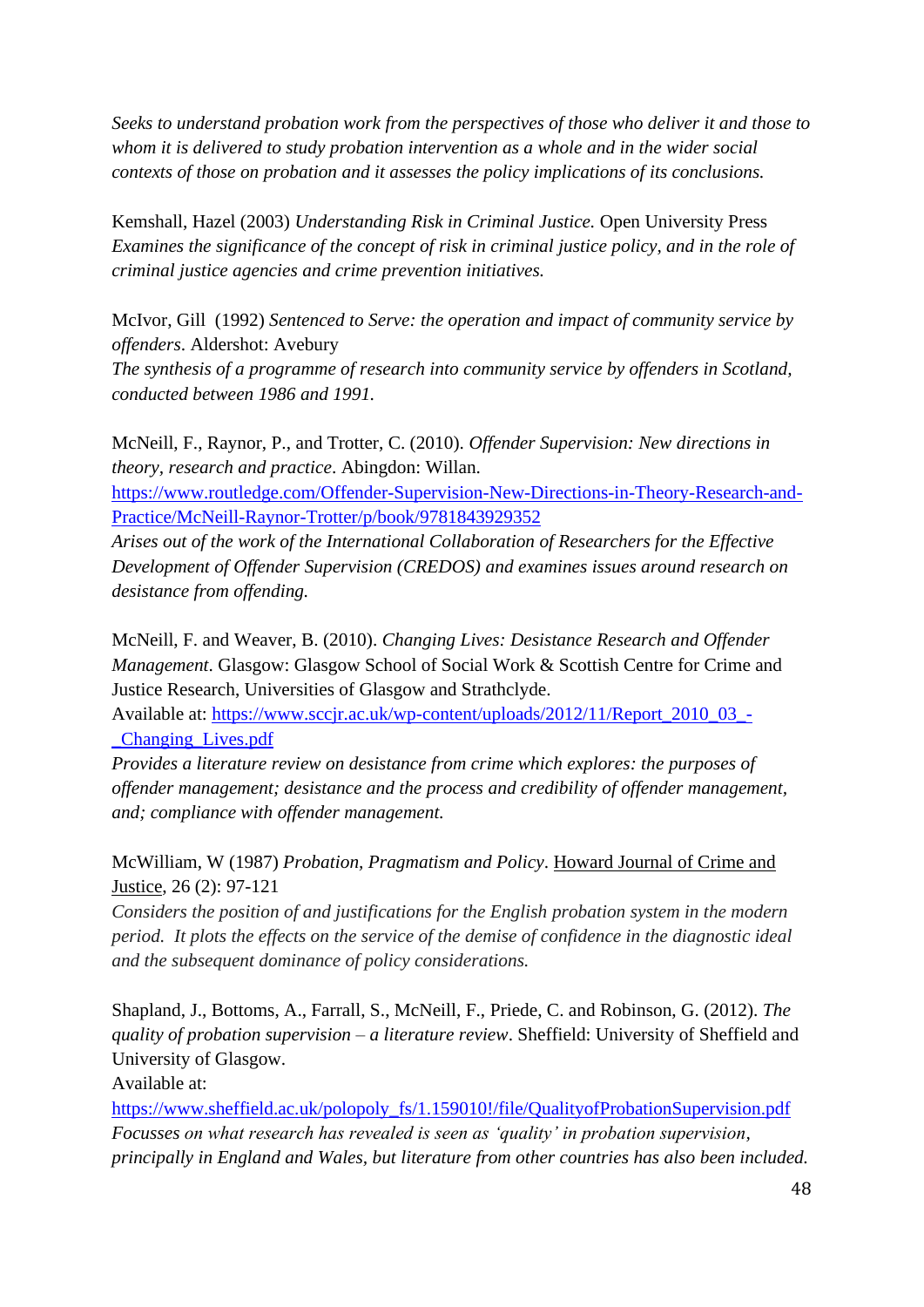Ugwudike, P., Graham, H., McNeill, F., Raynor, P. Taxman, F.S. and Trotter, C. (2020). *The Routledge Companion to Rehabilitative Work in Criminal Justice*. London: Routledge [https://www.routledge.com/The-Routledge-Companion-to-Rehabilitative-Work-in-Criminal-](https://www.routledge.com/The-Routledge-Companion-to-Rehabilitative-Work-in-Criminal-Justice/Ugwudike-Graham-McNeill-Raynor-Taxman-Trotter/p/book/9781138103320)[Justice/Ugwudike-Graham-McNeill-Raynor-Taxman-Trotter/p/book/9781138103320](https://www.routledge.com/The-Routledge-Companion-to-Rehabilitative-Work-in-Criminal-Justice/Ugwudike-Graham-McNeill-Raynor-Taxman-Trotter/p/book/9781138103320) *Covers a variety of contexts, settings, needs, and approaches, and drawing on theory and practice, bringing together over 90 entries, offering concise and definitive overviews of a range of key contemporary issues on working with offenders.*

Ugwudike, P., Raynor, P. and Annison, J. (2018). *Evidence-Based Skills in Criminal Justice*. Bristol: Policy Press.

<https://policy.bristoluniversitypress.co.uk/evidence-based-skills-in-criminal-justice> *International research on skills and practices in probation and youth justice. It covers approaches to working with ethnic minority service users, women and young people.*

## *Overseas authors*

Bonta, J. and Andrews, D.A. (2017). *The Psychology of Criminal Conduct*. London: Routledge.

[https://www.routledge.com/The-Psychology-of-Criminal-Conduct/Bonta-](https://www.routledge.com/The-Psychology-of-Criminal-Conduct/Bonta-Andrews/p/book/9781138935778)[Andrews/p/book/9781138935778](https://www.routledge.com/The-Psychology-of-Criminal-Conduct/Bonta-Andrews/p/book/9781138935778)

*Draws upon the General Personality and Cognitive Social Learning theory, providing an overview of the theoretical context and knowledge base of the psychology of criminal conduct and the bearing on prediction, prevention and rehabilitation.*

Trotter, C (2015) *Working with Involuntary Clients*. Sydney: Allen & Unwin *Links theory to real-life to provide a practical guide for managing difficult relationships and working in partnership and communicating with reluctant and involuntary clients.*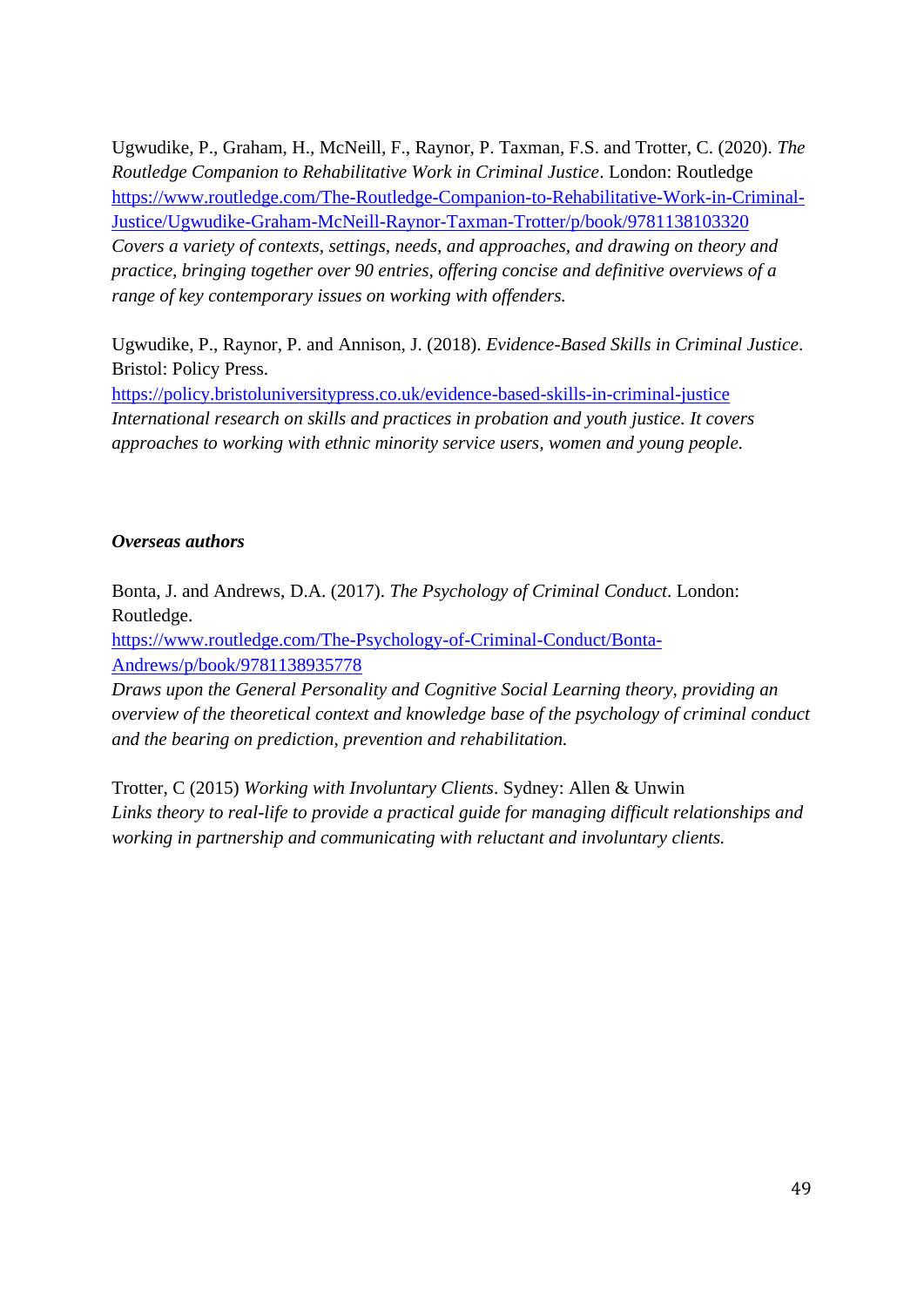## **12. Main Addresses**

**Ministry of Justice** 102 Petty France London SW1H 9AJ Tel: +44 (0)203 334 3555 [www.gov.uk/government/organisations/mi](http://www.gov.uk/government/organisations/ministry-of-justice) [nistry-of-justice](http://www.gov.uk/government/organisations/ministry-of-justice)

**HMPPS**

102 Petty France London SW1H 9DH Tel: +44 (0)1633 630 941 Email: [HMPPSPublicEnquiries@justice.gov.uk](mailto:HMPPSPublicEnquiries@justice.gov.uk) [www.gov.uk/government/organisations/he](http://www.gov.uk/government/organisations/her-majestys-prison-and-probation-service) [r-majestys-prison-and-probation-service](http://www.gov.uk/government/organisations/her-majestys-prison-and-probation-service)

#### **The Probation Service**

102 Petty France London SW1H 9DH Tel: +44 (0)300 047 6325 Email[:HMPPSPublicEnquiries@justice.go](mailto:HMPPSPublicEnquiries@justice.gov.uk) [v.uk](mailto:HMPPSPublicEnquiries@justice.gov.uk) [www.gov.uk/government/organisations/na](http://www.gov.uk/government/organisations/national-probation-service) [tional-probation-service](http://www.gov.uk/government/organisations/national-probation-service)

1st Floor Manchester Civil Justice Centre 1 Bridge Street West Manchester M3 3F[X](http://www.justiceinspectorates.gov.uk/hmiprobation) Tel: +44 (0)161 240 5336 Email: hmip.enquiries@hmiprobation.gsi.gov.uk www.justiceinspectorates.gov.uk/hmiprob ation

**National Approved Premises Association (NAPA)** PO Box 502 Newton Abbot TQ12 9GW [www.napa-uk.org](http://www.napa-uk.org/)

#### **Trade Unions**

**NAPO - National Association of Probation Officers** Boat Race House 65 Mortlake High street London SW14 8HL Tel: +44 (0)207 223 4887 Email: info@napo.or.uk [www.napo.org.uk](http://www.napo.org.uk/)

#### **Probation Regions**

Addresses and contact details of probation offices across each of the 12 probation regions across England and Wales, are listed at:

[www.gov.uk/government/collections/prob](https://www.gov.uk/government/collections/probation-finder) [ation-finder](https://www.gov.uk/government/collections/probation-finder)

**Her Majesty's Inspectorate of Probation (HMI Probation)**

#### **UNISON**

UNISON Centre 130 Euston Road London NW1 2AY Tel: +44 (0)800 0857 857 [www.unison.org.uk](https://www.unison.org.uk/)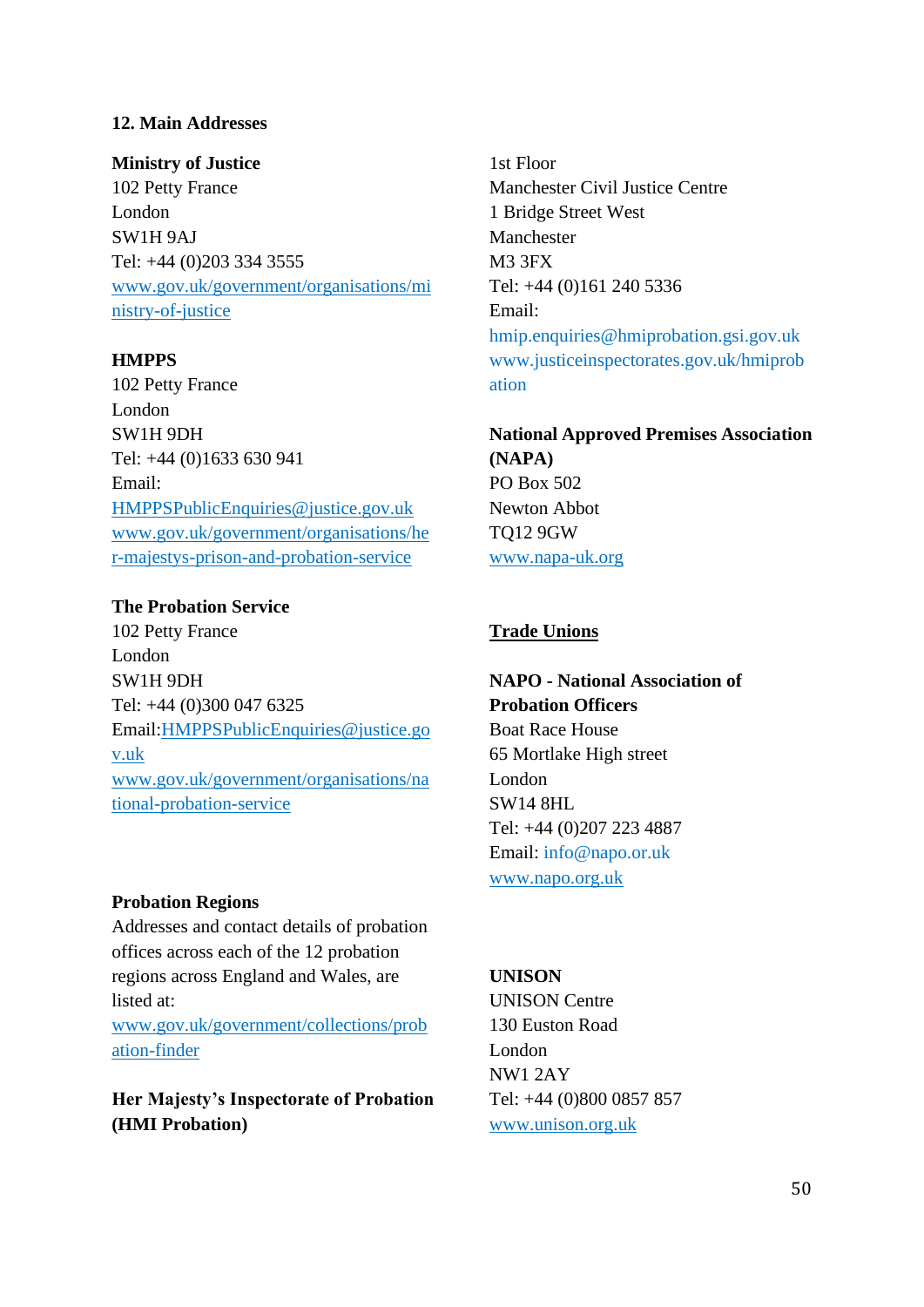#### **Staff Associations**

## **ABPO - Association of Black Probation Officers**

Tel: +44 (0)20 7740 8537 Facebook: [ABPO Association of Black](https://en-gb.facebook.com/ABPO-Association-of-Black-Probation-Officers-108896621368/)  [Probation Officers -](https://en-gb.facebook.com/ABPO-Association-of-Black-Probation-Officers-108896621368/) Home | Facebook Twitter: [ABPO \(@ABPOnoms\) / Twitter](https://twitter.com/abponoms?lang=en) Instagram: [ABPO \(@abponoms\)](https://www.instagram.com/abponoms/?hl=en)

## **PROUD - People from Diverse Racial Origins Uniting the Department**

PROUD aims to improve the recruitment, retention and career progression of staff at all grades from diverse racial origins throughout the Ministry of Justice). Email: [PROUDteam@justice.gov.uk](https://justiceuk-my.sharepoint.com/personal/kevin_eaves_justice_gov_uk/Documents/WORK/PROBATION/PROGRAMME/aa%20-%20PROBATION%20IN%20EUROPE/PROUDteam@justice.gov.uk) Twitter:<https://twitter.com/mojproud>

## **RISE – Racial Inclusion and Striving for Equality**

Rise is the staff race network for HMPPS **Twitter:** [RISE \(@HMPPS\\_RISE\) /](https://twitter.com/hmpps_rise?lang=en)  [Twitter](https://twitter.com/hmpps_rise?lang=en)

#### **Pride in Prison and Probation (PiPP)**

PiPP is the LGBTI+ staff support network within HMPPS. Email: [pipp\\_hmpps@justice.gov.uk](mailto:pipp_hmpps@justice.gov.uk) Facebook: [https://www.facebook.com/groups/152653](https://www.facebook.com/groups/152653268080553) [268080553](https://www.facebook.com/groups/152653268080553) Twitter: [PiPP \(@HMPPS\\_PiPP\) / Twitter](https://twitter.com/HMPPS_PiPP?ref_src=twsrc%5Egoogle%7Ctwcamp%5Eserp%7Ctwgr%5Eauthor)

#### **Spirit**

The LGBT+ Network in the Ministry of Justice Email: spirit@justice.gsi.gov.uk Twitter: [https://twitter.com/MOJ\\_Spirit](https://twitter.com/MOJ_Spirit)

#### **Able Disability Network**

A staff network which spans across the MoJ Email:ABLE@justice.gov.uk

#### **Other Organisations**

Howard League for Penal Reform 1 Ardleigh Road London N1 4HS Tel: +44 (0)20 7249 7373 Email: [info@howardleague.org](mailto:info@howardleague.org) www.howardleague.org

#### **Penal Reform International**

The Green House 244-254 Cambridge Heath Road London E2 9DA Tel: +44 (0) 203 559 6752 Email: [info@penalreform.org](mailto:info@penalreform.org) [www.penalreform.org](http://www.penalreform.org/)

#### **Prison Reform Trust**

15 Northburgh Street London EC1V 0JR Tel: +44 (0)207 251 5070 Email: [contact@prisonreformtrust.org.uk](mailto:contact@prisonreformtrust.org.uk) [www.prisonreformtrust.org.uk](http://www.prisonreformtrust.org.uk/)

#### **Prisoners Abroad**

89-93 Fonthill Road Finsbury Park London N4 3JH Tel: +44 (0)20 7561 6820 Email: [info@prisonersabroad.org.uk](mailto:info@prisonersabroad.org.uk) [www.prisonersabroad.org.uk](http://www.prisonersabroad.org.uk/)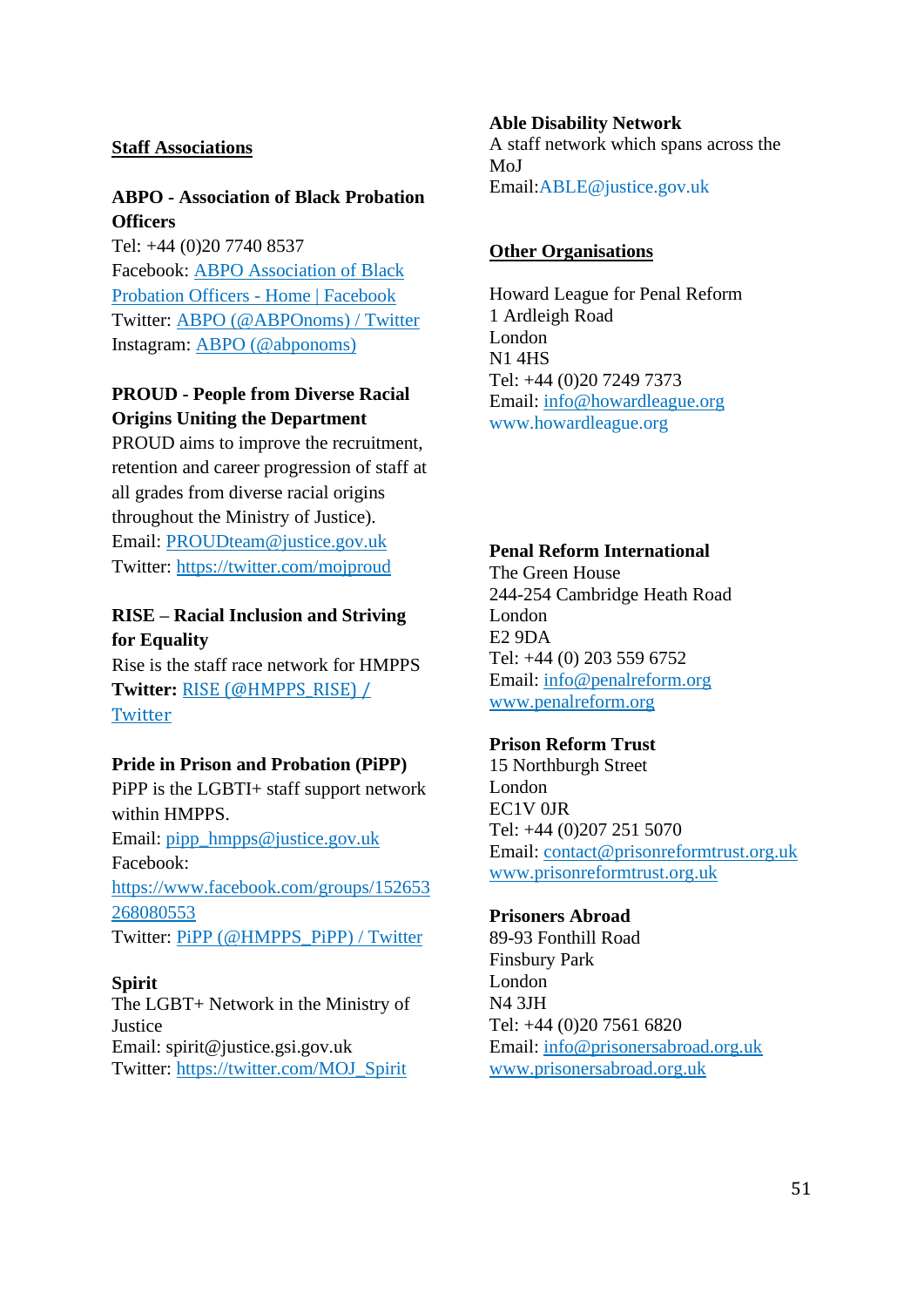## **ANNEX 1**



## **SUMMARY INFORMATION ON**

# **PROBATION IN ENGLAND AND WALES**

## **General Information**

- Number of inhabitants (mid 2019):
	- England 56.3 million
	- Wales 3.2 million
	- Total England and Wales: 59.5 million
- Prison population rate per 100,000 inhabitants: 130.7:100,000
- Link to Probation Service: <https://www.gov.uk/government/organisations/national-probation-service>
- Links to websites:
	- [www.gov.uk/government/organisations/ministry-of-justice](http://www.gov.uk/government/organisations/ministry-of-justice)
	- [www.gov.uk/government/organisations/her-majestys-prison-and](http://www.gov.uk/government/organisations/her-majestys-prison-and-probation-service)[probation-service](http://www.gov.uk/government/organisations/her-majestys-prison-and-probation-service)
	- [https://www.napo.org.uk](https://www.napo.org.uk/)
- Member of the CEP in: 2007

#### **Characteristics of the Probation Service**

- Probation services are delivered by the Probation Service responsible for protecting the public and reducing reoffending, including by delivering the punishments and orders of the court, and by supporting rehabilitation.
- It is a statutory criminal justice service and works with Her Majesty's Prison and Probation Service (HMPPS, an executive agency of the Ministry of Justice) to deliver probation services for adult individuals of all risk levels.
- The Probation Service is divided into 12 regions (11 in England and 1 in Wales), each of which is overseen by a Regional Probation Director supported by a senior leadership team, with a number of Probation Delivery Units in each Region responsible for local operational delivery.
- The Probation Service's activities are defined by the phrase 'Assess, Protect, and Change'.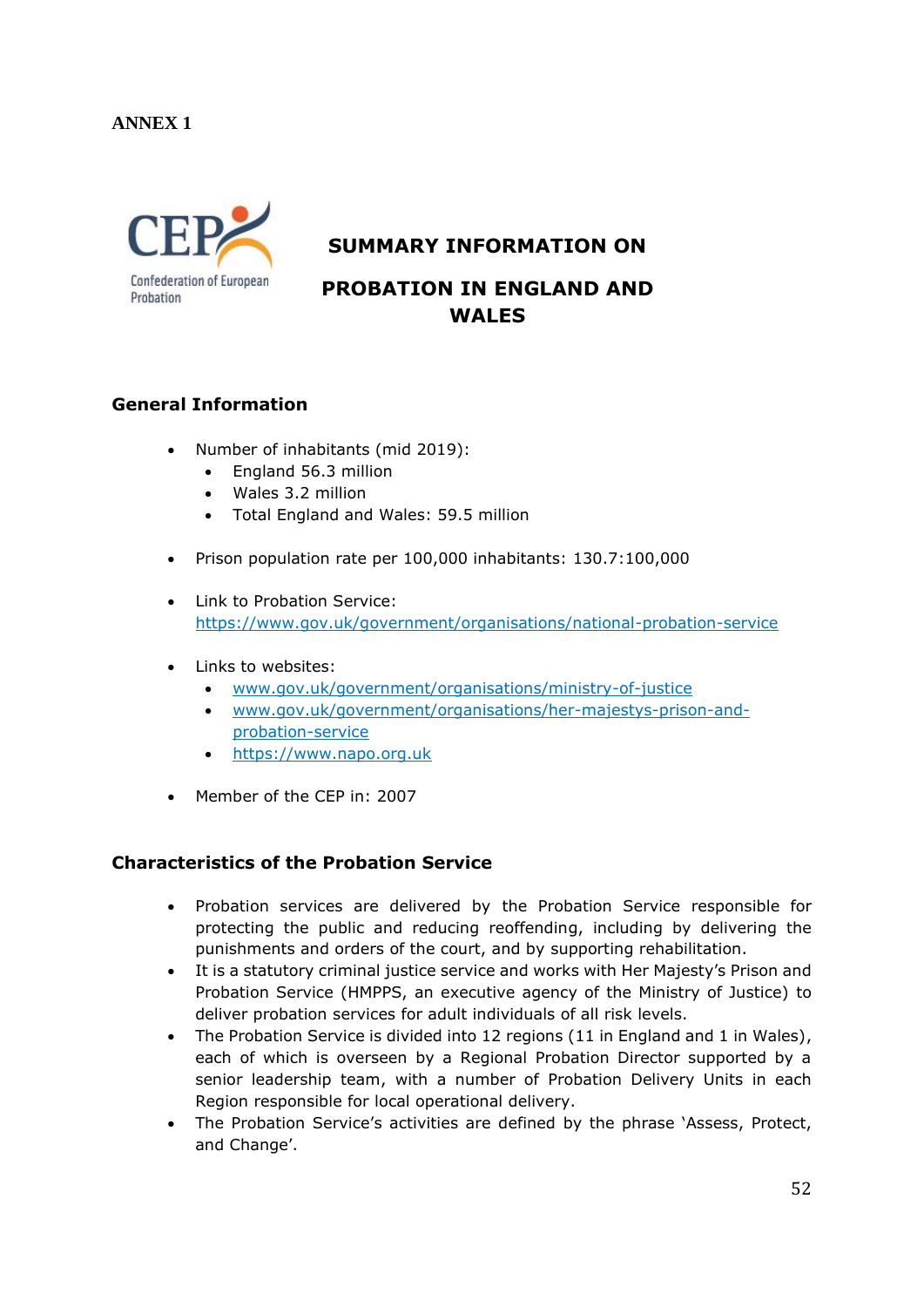## **Tasks**

- Advice to Court: Probation practitioners assess individuals' risks and needs and provide information (in the form of Pre-Sentence Reports) to assist in sentencing decisions, as well as liaising with sentencers to ensure they understand the sentencing options at their disposal.
- Resettlement: Probation practitioners work in both custodial and community settings to prepare individuals for release, including by ensuring the right services, practical support and approaches to monitoring are established prior to release.
- Sentence Management: Probation practitioners have case management responsibilities and enable the effective delivery of the sentence by carrying out risk and needs assessment, risk management activities, sentence planning, enforcement activities, and rehabilitation activities (including selecting and scheduling appropriate interventions to support individuals in changing their behaviour).
- Interventions: Probation practitioners deliver the Probation Service's in-house interventions, including delivering Accredited Programmes and Structured Interventions to enable individuals to achieve behavioural change, and delivering Unpaid Work (or 'community payback') placements to enable individuals to make reparations for their offences and to gain new skills to prepare them for a non-offending future.
- Commissioned Rehabilitative Services: Regional Probation Directors commission appropriate rehabilitative services (such as accommodation, finance and wellbeing support, and cohort-specific services such as those aimed at women) from external providers who qualify through a procurement process. Probation practitioners select and sequence appropriate interventions according to individuals' risks and needs and are responsible for liaising with providers and enforcing breaches.
- Victims' Services: Victim Liaison Officers are responsible for working with victims of crime, including through the Victim Contact Scheme, to ensure their concerns and needs are represented both in the trial and for the duration of the sentence.
- Cooperation with other agencies: The Probation Service has statutory duties to cooperate with a range of partners in delivering the sentence of the court and protecting the public from crime, including police and prison services, and local authorities.

## **Number of staff. 12**

Probation Officers: 8,356 (7,845.3 FTE) Probation Managers, all grades: 172 (170.6 FTE) Administrative support staff, all grades: 24 (23.8 FTE) solely supporting NPS 1,816 (1,731.8 FTE) not solely supporting NPS **Total: 10,766 (10,019.6 FTE)**

• Number of people subject to probation services: 223,973 (as at 31/12/020)

 $12$  From 26<sup>th</sup> June 2021, the overall number of Probation Service employees increased with the creation of the new Probation Service and integration of former NPS and CRC staff. Figures presented here are based on the latest published figures (31st March 2021) and reflect only staff in the former NPS. In November 2021, figures will be provided reflecting all staff working in the new Probation Service